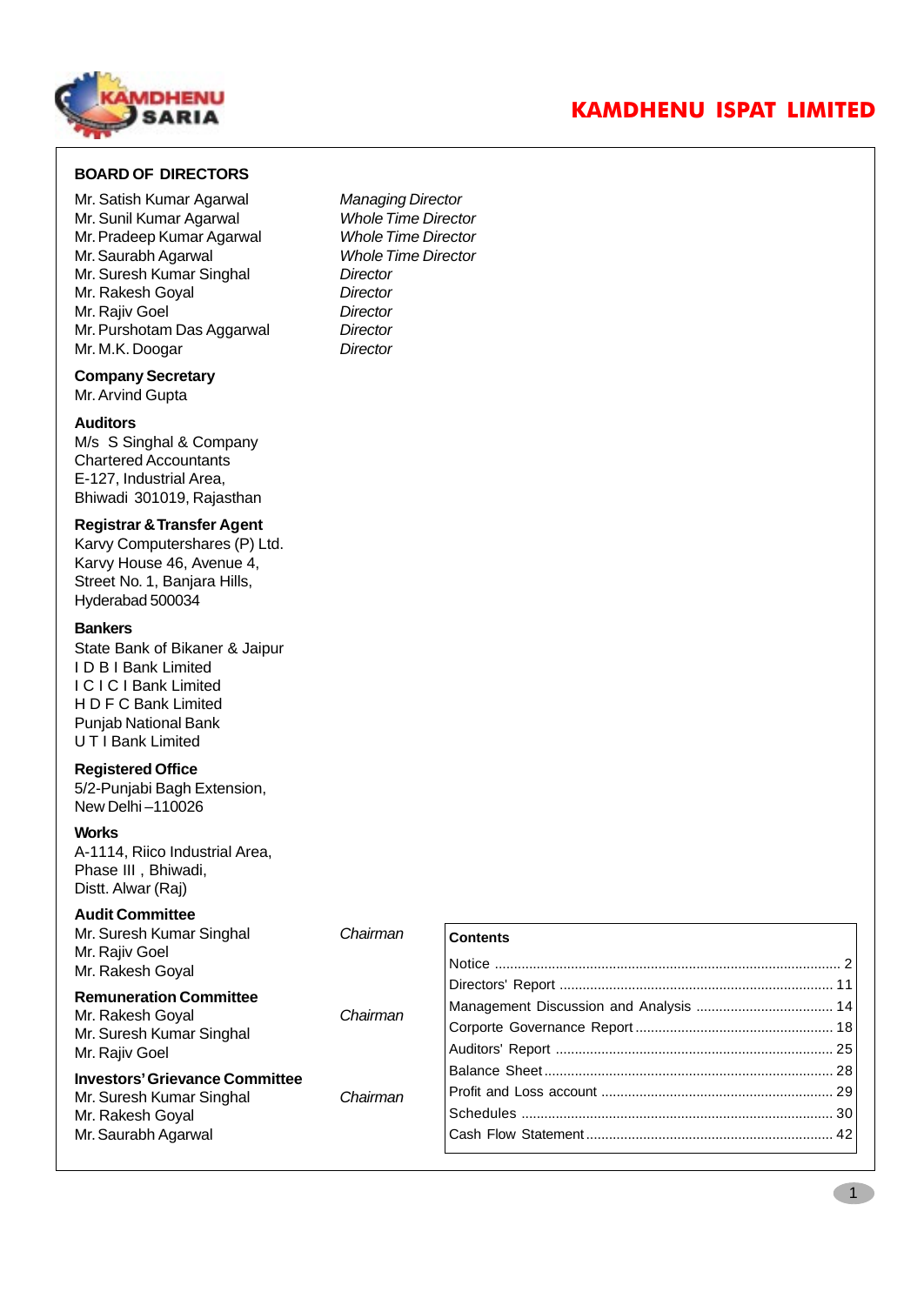

## **NOTICE**

**Notice** is hereby given that the **12th** Annual General Meeting of the company will be held on **Friday, the 22nd Day of September, 2006** at **10.00** A.M. at **Radha Farms, Palla Bakhtawarpur Road, Near G.T. Karnal Highway, Delhi** to transact the following business:-

### **ORDINARY BUSINESS**

- 1. To receive, consider and adopt the audited balance sheet as on 31<sup>st</sup> March, 2006, profit and loss account for the year ended on that date and the report of the Directors and Auditors thereon.
- 2. To appoint a Director in place of Shri Pradeep Kumar Agarwal, who retires by rotation and being eligible has offered himself for reappointment.
- 3. To appoint a Director in place of Shri Sunil Kumar Agarwal, who retires by rotation and being eligible has offered himself for reappointment.
- 4. To appoint a Director in place of Shri Saurabh Agarwal, who retires by rotation and being eligible has offered himself for reappointment.
- 5. To re-appoint auditors to hold office from the conclusion of this meeting until the conclusion of the next Annual General Meeting and for the purpose to consider and thought fit, to pass, with or without modifications, the following resolution as an ordinary resolution:-

**"RESOLVED THAT** pursuant to the provisions of Section 224 and other applicable provisions, if any, of the Companies Act, 1956 M/s. S. Singhal & Co., Chartered Accountants, be and are hereby re-appointed as Auditors of the Company from the conclusion of this Annual General Meeting until the conclusion of the next Annual General Meeting of the company at a remuneration to be decided by the Board of Directors of the Company, in addition to reimbursement of out of pocket expenses in connection with the audit of the company".

### **SPECIAL BUSINESS**

6. To consider and if thought fit, to pass, with or without modification(s), the following resolution, as an **ordinary resolution**: -

**"RESOLVED THAT** Shri Purshotam Das Agarwal, who was appointed as an Additional Director by the Board of Directors of the Company and who, as per the provisions of Section 260 of the Companies Act, 1956 hold office up to the date of this Annual General Meeting and in respect of whom the Company has, pursuant to Section 257 of the Companies Act, 1956 received a valid notice from a member in writing proposing his candidature for the office of Director, be and is hereby appointed as a Director of the Company liable to retire by rotation."

7. To consider and if thought fit, to pass, with or without modification(s), the following resolution, as an **ordinary resolution**: -

**"RESOLVED THAT** Shri Suresh Kumar Singhal, who was appointed as an Additional Director by the Board of Directors of the Company and who, as per the provisions of Section 260 of the Companies Act, 1956 hold office upto the date of this Annual General Meeting and in respect of whom the Company has, pursuant to Section 257 of the Companies Act, 1956 received a valid notice from a member in writing proposing his candidature for the office of Director, be and is hereby appointed as a Director of the Company liable to retire by rotation."

8. To consider and if thought fit, to pass, with or without modification(s), the following resolution, as an **ordinary resolution**:-

**"RESOLVED THAT** Shri M.K. Doogar, who was appointed as an Additional Director by the Board of Directors of the Company and who, as per the provisions of Section 260 of the Companies Act, 1956 hold office up to the date of this Annual General Meeting and in respect of whom the Company has, pursuant to Section 257 of the Companies Act, 1956 received a valid notice from a member in writing proposing his candidature for the office of Director, be and is hereby appointed as a Director of the Company liable to retire by rotation."

9. To consider and if thought fit, to pass, with or without modification(s), the following resolution, as an **Special resolution: -**

**"RESOLVED THAT** in accordance with the provisions of Section 198, 269, 309, 310, 311, 349, 350 read with schedule XIII and other applicable provisions, if any, of the Companies Act, 1956, and Article of Association of the Company, and subject to the approval of the Central Government (if applicable), consent of the Company be and is hereby accorded to increase the remuneration of Mr. Sunil Kumar Agarwal, Whole Time Director of the Company, to take effect from 1/10/2006, to an amount the details of which are given in the Explanatory Statement annexed hereto."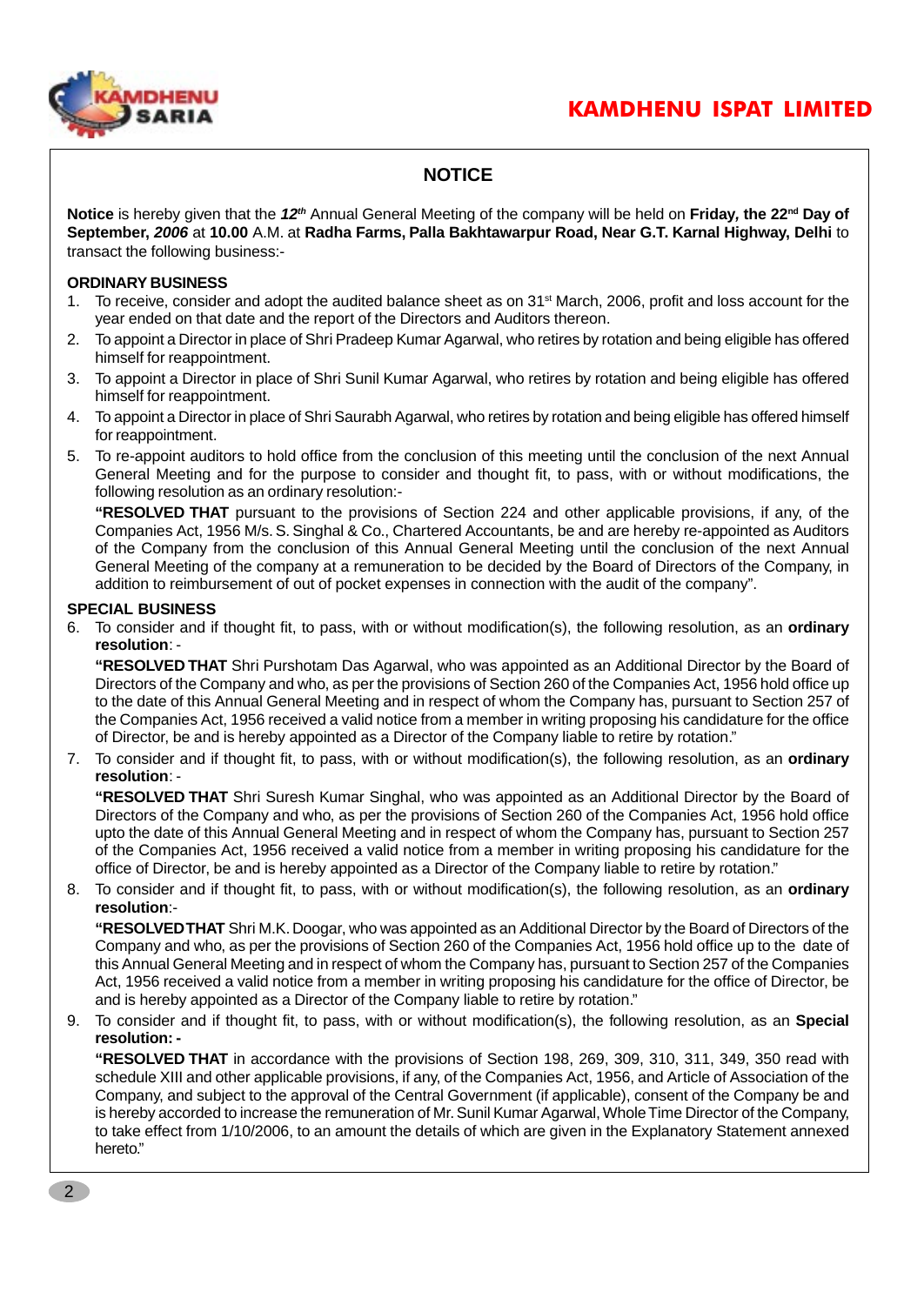

**"FURTHER RESOLVED THAT** where in any financial year during the currency of tenure of Mr. Sunil Kumar Agarwal as Whole Time Director, the Company has no profits or its profits are inadequate, then remuneration may be paid to him in accordance with the provisions of Section II of part II of Schedule XIII of the Companies Act, 1956 at that time".

**"FURTHER RESOLVED THAT** the Board of Directors of the Company or any Committee thereof be and is hereby authorized to do all such acts, deeds and things as in its absolute discretion it may think necessary, expedient or desirable and to settle any question or doubt that may arises in relation thereto in order to give effect to the forgoing resolution and to amend, alter or otherwise vary the terms and conditions of appointment of Mr. Sunil Kumar Agarwal, including his remuneration provided such remuneration does not exceeds limits prescribed under the provisions of the Companies Act, 1956 and any Statutory modifications or re- enactment thereof or any other guidelines relating to managerial remuneration as may be notified by the Government of India from time to time as a my be considered by it to be in the best interest of the Company".

10. To consider and if thought fit, to pass, with or without modification(s), the following resolution, as an **Special resolution:-**

**"RESOLVED THAT** in accordance with the provisions of Section 198, 269, 309, 310, 311, 349, 350 read with schedule XIII and other applicable provisions, if any, of the Companies Act, 1956, and Article of Association of the Company, and subject to the approval of the Central Government (if applicable), consent of the Company be and is hereby accorded to increase the remuneration of Mr. Saurabh Agarwal, Whole Time Director of the Company, to take effect from 1/10/2006, to an amount the details of which are given in the Explanatory Statement annexed hereto.

**"FURTHER RESOLVED THAT** where in any financial year during the currency of tenure of Mr. Saurabh Agarwal as Whole Time Director, the Company has no profits or its profits are inadequate, then remuneration may be paid to him in accordance with the provisions of Section II of part II of Schedule XIII of the Companies Act, 1956 at that time".

**"FURTHER RESOLVED THAT** the Board of Directors of the Company or any Committee thereof be and is hereby authorized to do all such acts, deeds and things as in its absolute discretion it may think necessary, expedient or desirable and to settle any question or doubt that may arises in relation thereto in order to give effect to the forgoing resolution and to amend, alter or otherwise vary the terms and conditions of appointment of Mr. Saurabh Agarwal, including his remuneration provided such remuneration does not exceeds limits prescribed under the provisions of the Companies Act, 1956 and any Statutory modifications or re- enactment thereof or any other guidelines relating to managerial remuneration as may be notified by the Government of India from time to time as may be considered by it to be in the best interest of the Company".

11. To consider and if thought fit, to pass, with or without modification(s), the following resolution, as an **ordinary resolution: -**

**"RESOLVED THAT** the sitting fee payable to the directors for attending the meetings of the Board and Committees thereof be increased from Rs. 250/- to Rs. 5000/- with effect from 1.10.2006 and that article no. 68 (ii) of the Articles of Association be altered accordingly".

- 12. To consider and if thought fit, to pass, with or without modification(s), the following as a **special resolution: - "RESOLVED THAT** that pursuant to section 31 of the Companies Act, 1956 and other applicable provisions, the Articles of Association of the Company be altered in the following manner:
	- i) To substitute the Sub Clause (i) of Article 18(B) by the following
	- 18(B) (i) "That fully paid up shares shall be free from all lien and that in the case of partly paid shares the issuer's lien shall be restricted to money called or payable at a fixed time in respect of such shares". ii) To substitute the Clause (i) of Article 22 by the following
	- 22(i) "That option or right to call of shares shall not be given to any person except with the sanction of the issuer in general meetings".
	- iii) The Clause (iii) of Article No. 22 shall be deleted.
	- iv) To insert Clause No. 117(A) after exiting Clause No. 117 as Clause
		- 117(A) That there shall be no forfeiture of unclaimed dividends before the claim becomes barred by law.
	- V) To replace the word "Rs.250/-" by "Rs. 5000/-"in the Article no. 68 Clause (ii)
- 13. To consider and if thought fit, to pass, with or without modification(s), the following resolution, as an **Special Resolution**.

**"RESOLVED THAT** pursuant to the provisions of sections 198, 269, 309, 311 and other applicable provisions, if any, read with Schedule XIII of the Companies Act, 1956, and /or any statutory modification or re-enactment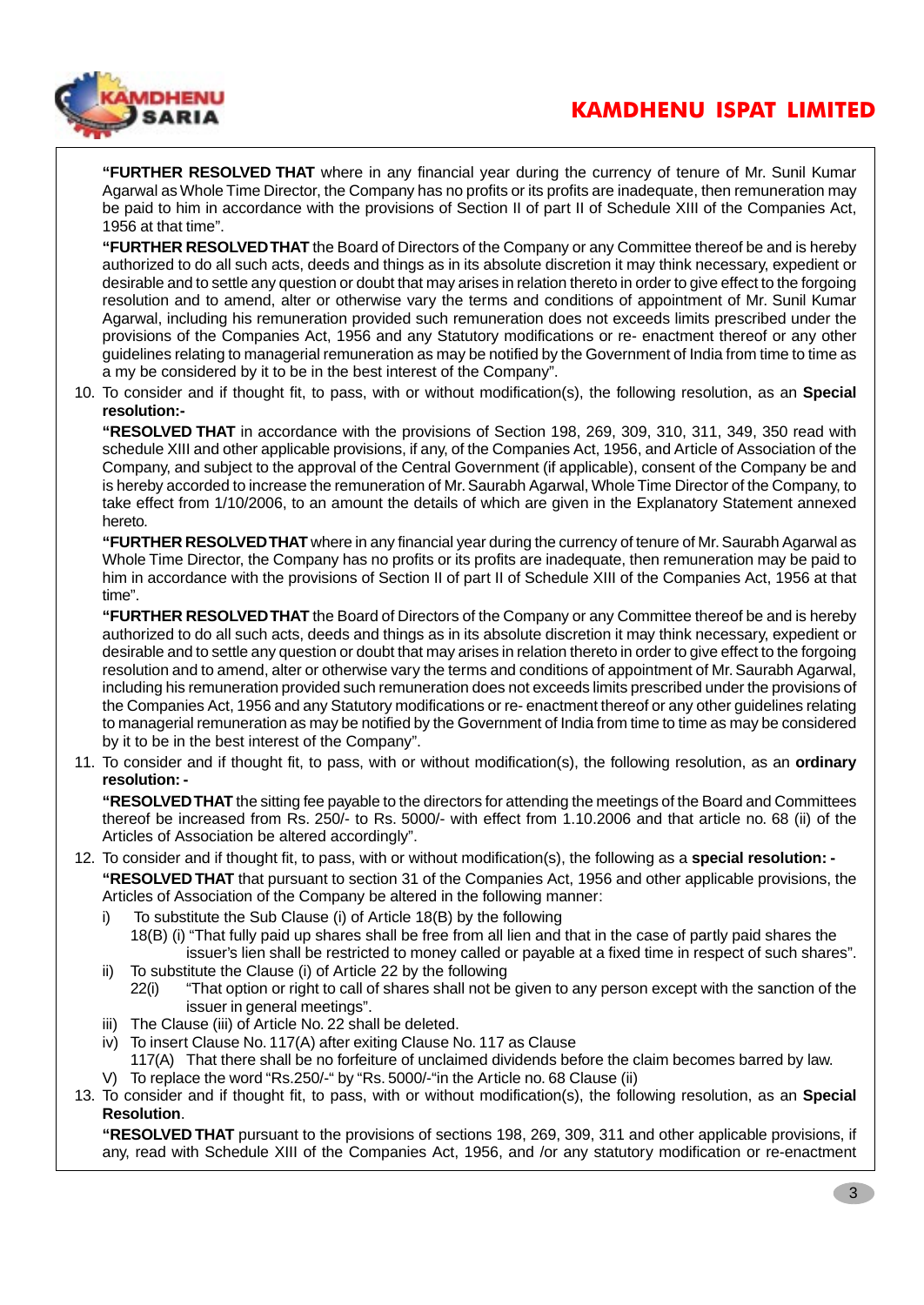

thereof from time to time and in force, and subject to the prior approval of the Central Government (if applicable), the consent of the company be and is hereby accorded to the re-appointment and payment of remuneration to Shri Satish Kumar Agarwal as Managing Director of the company for a period of 3 years with effect from 1/10/2006, to an amount the details of which are given in the Explanatory Statement annexed hereto which is hereby specifically approved with powers to the Board of Directors ( which term shall be deemed to include any " committee" thereof) to alter, amend, vary and modify the terms and conditions of the said re-appointment and remuneration payable from time to time as they deem fit in such manner as may be agreed upon by the Board of Directors of Shri Satish Kumar Agarwal within the limits prescribed under Schedule XIII to the said Act or any statutory amendment(s) and/ or modification(s) thereto".

**"FURTHER RESOLVED THAT** where in any financial year during the currency of tenure of Mr. Satish Kumar Agarwal as Managing Director, the Company has no profits or its profits are inadequate, then remuneration may be paid to him in accordance with the provisions of Section II of part II of Schedule XIII of the Companies Act, 1956 at that time".

**"RESOLVED FURTHER** that the Board be and is hereby authorized at its discretion from time to time to fix the remuneration and /or perquisite of Shri Satish Kumar Agarwal and revise such remuneration and /or perquisite from time to time within the maximum limits prescribed under Section 198, 269, 309, 311 read with schedule XIII of the Companies Act, 1956".

**"RESOLVED FURTHER THAT** The Board be and is hereby further authorized to vary/ modify/ amend any of the aforesaid terms and conditions, provided such variation/ modification/ amendment is in conformity with the applicable provisions of the Act, as amended from time to time".

**"RESOLVED FURTHER** that the Board be and is hereby authorized to do all such acts, deed, matters or things as may be considered necessary, appropriate, expedient or desirable to give effect to this resolution".

14. To consider and if thought fit, to pass, with or without modification(s), the following resolution, as an **Special resolution**

**"RESOLVED THAT** pursuant to the provisions of sections 198, 269, 309 and other applicable provisions, if any, read with Schedule XIII of the Companies Act, 1956, and /or any statutory modification or re-enactment thereof from time to time and in force, and subject to the prior approval of the Central Government (if applicable) , the consent of the company be and is hereby accorded to the reappointment and payment of remuneration to Shri Pradeep Kumar Agarwal as whole time Director of the company for a period of 3 years with effect from 1/10/2006, to an amount the details of which are given in the explanatory Statement annexed hereto which is hereby specifically approved with powers to the Board of Directors ( which term shall be deemed to include any " committee" thereof) to alter, amend, vary and modify the terms and conditions of the said re-appointment and remuneration payable from time to time as they deem fit in such manner as may be agreed upon by the Board of Directors of Shri Pradeep Kumar Aagrwal within the limits prescribed under Schedule XIII to the said Act or any statutory amendment(s) and/ or modification(s) thereto".

**"FURTHER RESOLVED THAT** where in any financial year during the currency of tenure of Mr. Pradeep Kumar Agarwal as Whole Time Director, the Company has no profits or its profits are inadequate, then remuneration may be paid to him in accordance with the provisions of Section II of part II of Schedule XIII of the Companies Act, 1956 at that time".

**"RESOLVED FURTHER** that the Board be and is hereby authorized at its discretion from time to time to fix the remuneration and /or perquisite of Shri Pradep Kumar Aagrwal and revise such remuneration and /or perquisite from time to time within the maximum limits prescribed under Section 198,269,309,311 read with schedule XIII of the Companies act, 1956".

**"FURTHER RESOLVED THAT** the Board be and is hereby further authorized to vary/ modify/ amend any of the aforesaid terms and conditions, provided such variation/ modification/ amendment is in conformity with the applicable provisions of the Act, as amended from time to time**"**.

**"RESOLVED FURTHER** that the Board be and is hereby authorized to do all such acts, deed, matters or things as may be considered necessary, appropriate, expedient or desirable to give effect to this resolution".

> By the order of the Board of Directors For **KAMDHENU ISPAT LIMITED**

**Place : Gurgaon (Arvind Gupta) Company Secretary**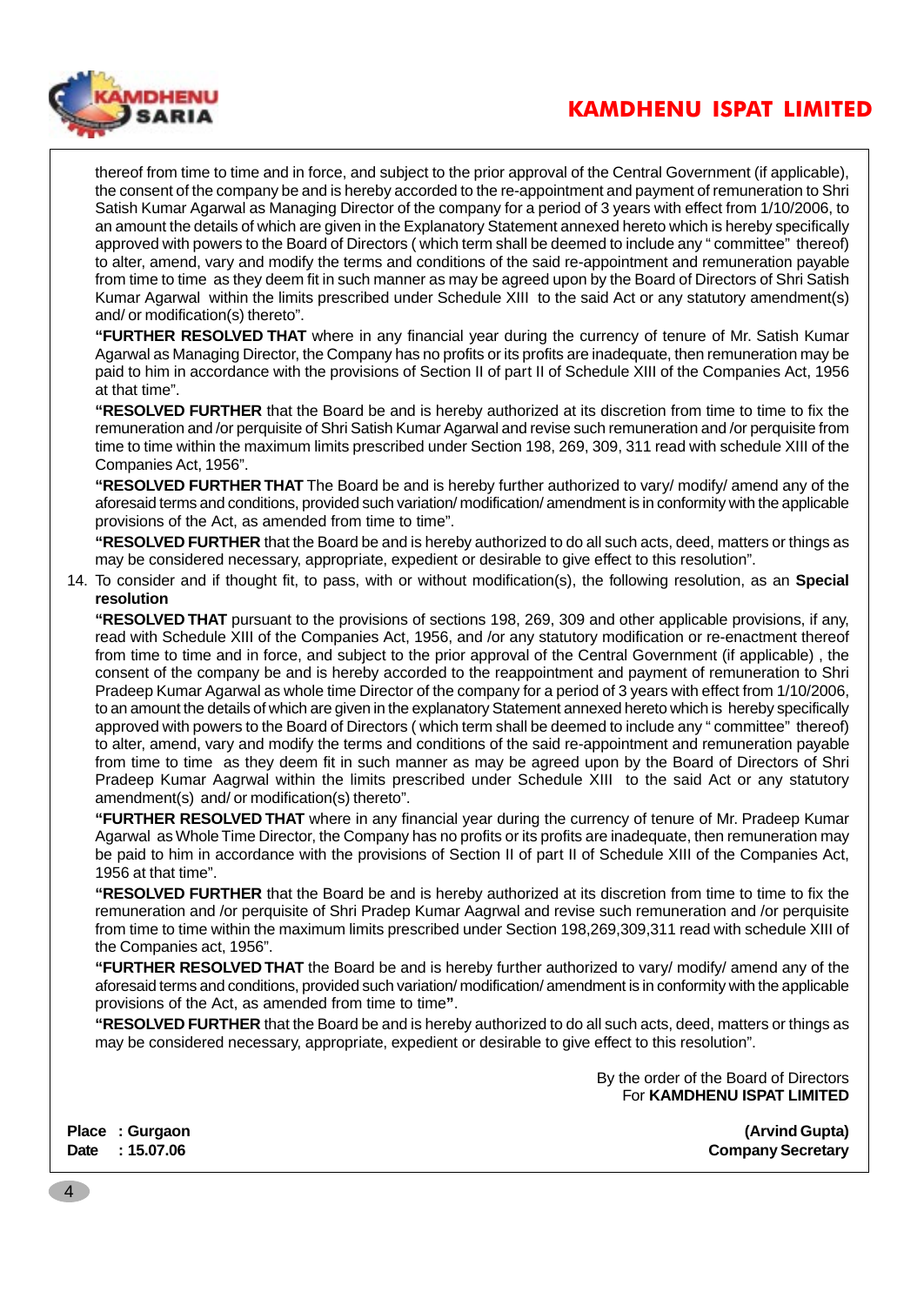

#### **Notes**

- 1. A MEMBER ENTITLED TO ATTEND AND VOTE IS ENTITLED TO APPOINT A PROXY TO ATTEND AND VOTE INSTEAD OF HIMSELF/HERSELF AND THE PROXY, NEED NOT BE A MEMBER OF THE COMPANY. A PROXY FORM IS ENCLOSED.THE INSTRUMENT APPOINTING A PROXY SHOULD, HOWEVER, BE DEPOSITED AT THE REGISTERED OFFICE OF THE COMPANY NOT LESS THAN 48 HOURS BEFORE THE COMMENCEMENT OF THE MEETING.
- 2. The Register of Members and Share Transfer Book will be closed from 16.09.2006 to 22.09.2006 (both days inclusive).
- 3. Members holding shares in physical form in more than one folio in identical order of name are requested to write to Company Secretary at 5/2, Punjabi Bagh Extn., New Delhi enclosing their shares certificates for consolidation of their holdings in one folio to facilitate better services.
- 4. Members seeking any information with regards to accounts or operations are requested to write to the Company at an early date so as to enable the management to keep the information ready.
- 5. Members / proxies should bring the attendance slip duly filled in for attending the meeting.
- 6. Members who hold the shares in dematerialized form are requested to write their client ID and DP ID Numbers and those who hold shares in physical form are requested to write their folio numbers in the Attendance Slip for attending the Meeting.
- 7. The Explanatory Statement pursuant to Section 173 (2) of the Companies Act, 1956, setting out material facts in respect of Special business is enclosed.
- 8. All documents referred to in the notice or in accompanying explanatory statement are open for inspection at the registered office of the Company between 11:00 a.m. and 1:00 p.m. on all working days up to the date of Annual General Meeting.
- 9. The details pertaining to the appointment /re-appointment of Directors are furnished in statement of Corporate Governance in the Director's Report/in the Explanatory Statement in the notice.
- 10. Members are informed that in case of joint holders attending the meeting only such joint holder who is first in the order of names will be entitled to vote.
- 11. In respect of shareholders' holding shares in electronic form, members are requested to notify any change of address and change in bank details to their Depository participants.
- 12. The Communication address of our Registrar and Share Transfer Agent (RTA) is Karvy Computershare (P) Limited, 46, avenue4, Street No.1, Banajara Hills, Hyderabad-500034.
- 13. Non -Resident Indian Members are requested to inform the Company's Registrars and Transfer Agents, M/s Karvy computershare (P) Limited, immediately of the change in the residential status on return of India for permanent settlement.
- 14. Particulars of Directors to be appointed/re-appointed at the 12<sup>th</sup> Annual General Meeting:
	- A) Mr. Sunil Kumar Agarwal, 46 years old, who hold a Bachelor's degree in Engineering (Chemical) from H.B.T.I. Kanpur, is the Whole Time Director of the Company. He is responsible for identifying Companies and units involved in manufacturing of CTD Bars, which can be considered for strategic tie up. Upgrading the plants of these units making them viable for manufacture of international quality bars before, these units are made part of the Company and the units manufacture products under kamdhenu brand.

| No. of Shares hold | : 510214 Equity Shares                                                              |
|--------------------|-------------------------------------------------------------------------------------|
| Other Directorship | : i Kamdhenu Cement Industries Limited                                              |
|                    | ii Kamdhneu Concast Limited.                                                        |
|                    | R) Mr. Saurabh Agarwal, 31 years old, elder son of Shri Satish Kumar Agarwal is a v |

- B) Mr. Saurabh Agarwal, 31 years old, elder son of Shri Satish Kumar Agarwal is a young entrepreneur & is one of the Whole Time Director of the Company. He is a professional and has pursued the course of B.E. (Mechanical). He has to his credit a total experience of 6 years in dealing with aspects like Technology Up gradation and bring international Standards of quality in the Steel Industry to Company. He is involved in the production department of the Company.
	- No. of Shares hold : 266500 Equity Shares<br>Other Directorship : iKamdhenu Cement In : i Kamdhenu Cement Industries Limited ii Kamdhneu Overseas (P) Limited.
- C) Mr. Satish Kumar Agarwal, born on 07.07.1949, he was inducted on the Board in 1994 and hold the position as Managing Director in the Company. He hold a Degree in B.E. (Mechanical) Gold Medalist from Banaras Hindu Universityin 1970 and has to credit a Total experience more than 35 Years inproduction, Marketing, and administration of the unit manufacturing Kamdhenu Brand Products,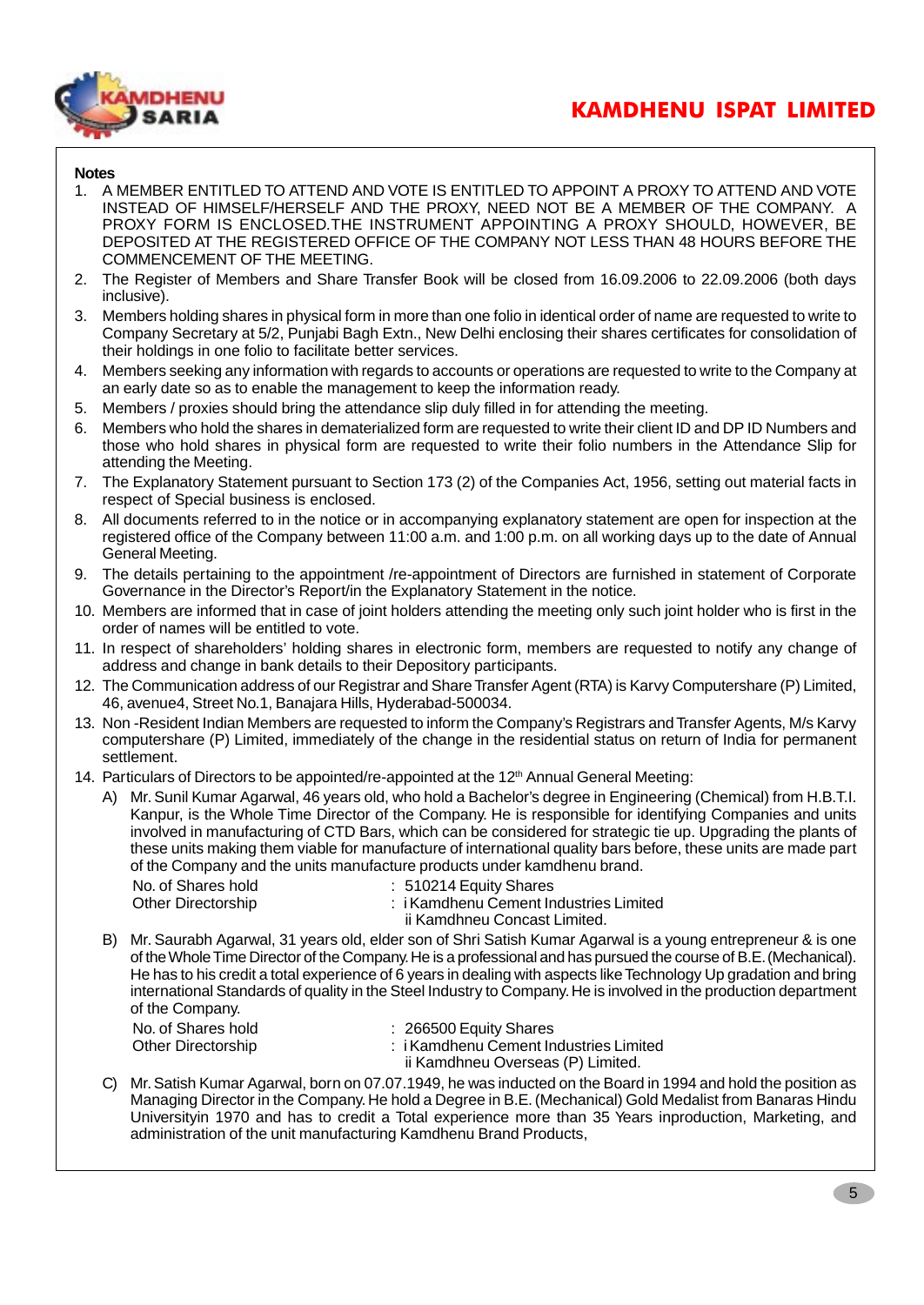

| Date: 15.07.06 |    |                                                                                | <b>Company Secretary</b>                                                                                                                                                                                                       |
|----------------|----|--------------------------------------------------------------------------------|--------------------------------------------------------------------------------------------------------------------------------------------------------------------------------------------------------------------------------|
| Place: Gurgaon |    |                                                                                | (Arvind Gupta)                                                                                                                                                                                                                 |
|                |    |                                                                                | By the order of the Board of Directors<br>For KAMDHENU ISPAT LIMITED                                                                                                                                                           |
|                |    |                                                                                | 7. PHD Chambers of Commerce and Industries<br>8. Chartered Capital and Investments Limited                                                                                                                                     |
|                |    |                                                                                | 5. Krishna Holdings Pvt. Limited<br>6. Morgan Venture Limited                                                                                                                                                                  |
|                |    |                                                                                | 4. Indo Alusys Industries Limited                                                                                                                                                                                              |
|                |    |                                                                                | 2. Doogar and Associates Securities Limited<br>3. Image Insurance & Brokers Pvt. Ltd.                                                                                                                                          |
|                |    | Other directorship                                                             | : 1. Bhilwara Processers Limited                                                                                                                                                                                               |
|                |    | No of shares                                                                   | Institute of Chartered Accountants of India and Member of the Institute of Internal Auditor's.<br>$:$ NIL                                                                                                                      |
|                | D) | Mr. Mahendra Kumar Doogar                                                      | Mahendra Kumar Doogar, born on 1.7.1951. He hold degree in Commerce and Fellow Member of the                                                                                                                                   |
|                |    | Other directorship                                                             | : 1. Pursotham Industries Limited                                                                                                                                                                                              |
|                |    | Industries Ltd.<br>No of shares                                                | $:$ NIL                                                                                                                                                                                                                        |
|                | D) | Mr. Purshotam Das Aggarwal                                                     | Mr. Purshotam Das Aggarwal has over 25 years of Experience in Trading. He is also a Director in Pursotham                                                                                                                      |
|                |    | Other Directorship                                                             | : 1. Bhai Build Com (P) Limited.                                                                                                                                                                                               |
|                |    | experience of Trading of Steel Products.<br>No. Of Shares                      | $:$ NIL                                                                                                                                                                                                                        |
|                |    |                                                                                | Mr. Rajiv Goel is an Independent Director in the company since 30.9.2005. He has over 12 years                                                                                                                                 |
|                |    | C) Mr. Rajiv Goel                                                              | 2. M. D. Rice Mills (P) limited<br>3. Diya Foods (P) limited                                                                                                                                                                   |
|                |    | Other Directorship                                                             | 1. Nav Bharat International Limited                                                                                                                                                                                            |
|                |    | No. Of Share Held                                                              | associated with M.D. Rice Mills Private Limited, Ruderpur and M/s Nav Bharat Trading Company.<br>$\therefore$ NIL.                                                                                                             |
|                | B) | <b>Mr. Rakesh Goyal</b>                                                        | Mr. Rakesh Goel is an independent director in the Company since 24.06.2005. He is a graduate. He is also                                                                                                                       |
|                |    | Other Directorship                                                             | $:$ NIL                                                                                                                                                                                                                        |
|                |    | No. Of Shares                                                                  | $:$ NIL                                                                                                                                                                                                                        |
|                |    | taxation, Company law and audit matters.                                       | Accountant by profession. He has to his credit total experience of 24 years in dealing with aspects like                                                                                                                       |
|                |    |                                                                                | Mr. Suresh Kumar Singhal is an independent director of the Company since 05.12.2005. He is Chartered                                                                                                                           |
|                |    | 15. Particulars of other independent Directors:<br>A) Mr. Suresh Kumar Singhal |                                                                                                                                                                                                                                |
|                |    |                                                                                | v Kali Metal (P) Limited                                                                                                                                                                                                       |
|                |    |                                                                                | iii Kamdhenu Concast Limited<br>iv Raghuveer Metal Industries Limited                                                                                                                                                          |
|                |    |                                                                                | ii Kamdhneu Cement Industries Limited.                                                                                                                                                                                         |
|                |    | No. of Shares hold<br>Other Directorship                                       | : 533914 Equity Shares<br>: i Kamdhenu Industries Limited                                                                                                                                                                      |
|                |    | Country.                                                                       |                                                                                                                                                                                                                                |
|                |    |                                                                                | than 19 Years. He is responsible for the Marketing of Company's product in various part of the Country. He is<br>responsible to for creating a network of dedicated dealers and distributors for the Company spread across the |
|                |    |                                                                                | D) Mr. Pradeep Kumar Agarwal, born on 08.10.1960, he was inducted on the Board in 1994 and holds the position<br>as Whole Time Director in the Company. He is Science Graduate and has a Management experience more            |
|                |    |                                                                                | ii Kamdhneu Overseas (P) Limited.<br>iii Kamdhenu Concast Limited                                                                                                                                                              |
|                |    | Other Directorship                                                             | : i Kamdhenu Cement Industries Limited                                                                                                                                                                                         |
|                |    | No. of Shares hold                                                             | : 567122 Equity Shares                                                                                                                                                                                                         |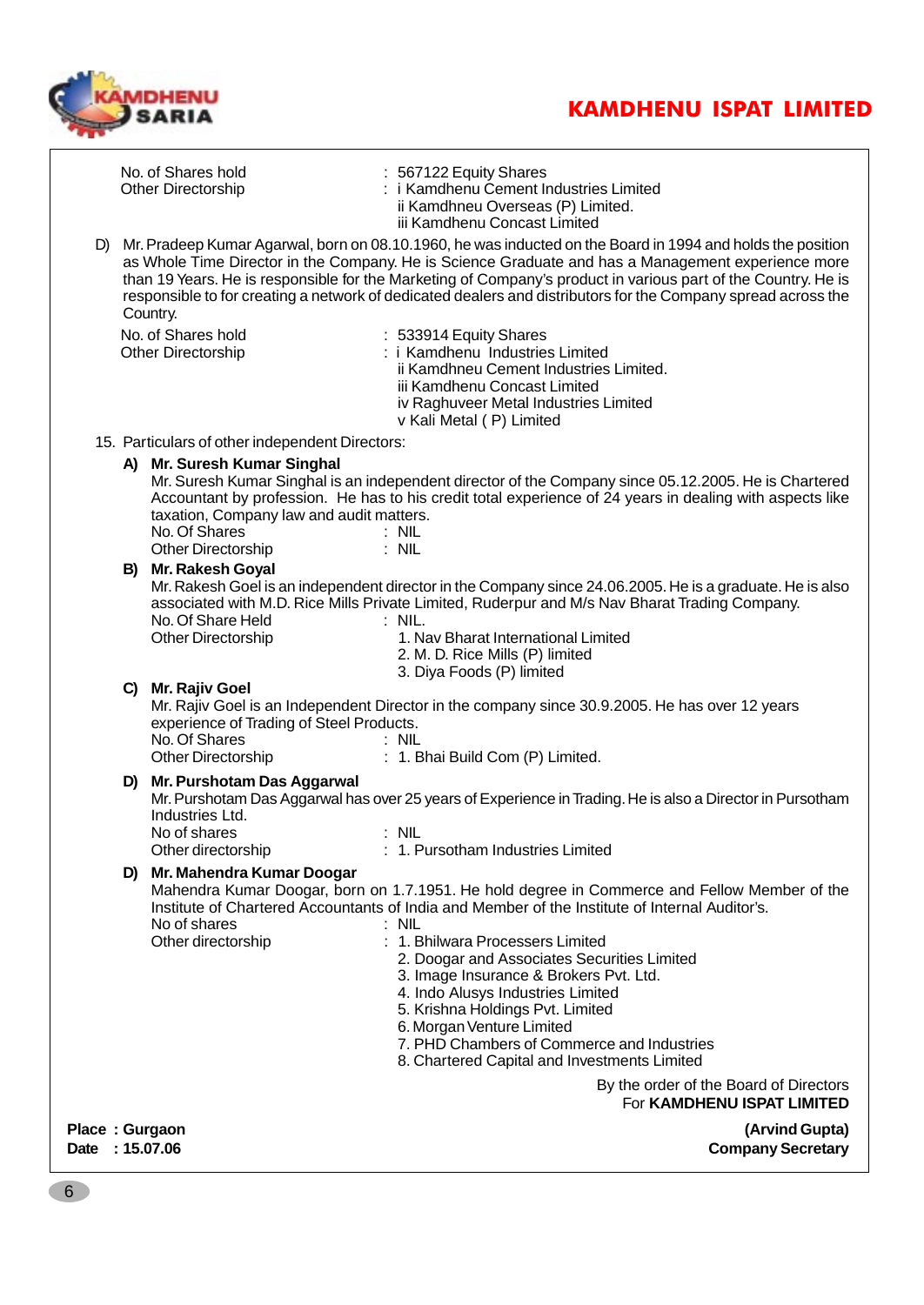

## **EXPLANATORY STATEMENT PURSUANT TO SECTION, 173 (2) OF THE COMPANIES ACT, 1956.**

#### **Item No.6**

Shri Purshotam Das Agarwal was appointed as an Additional Director by the Board of Directors of the Company. In terms of Section 260 of the Companies Act, 1956, Shri Purshotam Das Aggarwal shall hold office up to the date of ensuing Annual General Meeting of the Company. The Company has received valid notice along with Rs. 500/- from a member of the Company under Section 257 of the Companies Act, 1956, proposing the candidature of Shri Purshotam Das Aggarwal for the Office of Director.

In view of background and valuable experience of Shri Purshotam Das Aggarwal, it will be in the interest of the company that Shri Purshotam Das Aggarwal continues as a Director of the Company.

Your Directors recommends the resolution for the approval of the members.

Shri Purshotam Das Aggarwal is interested in the resolution as it relates to his appointment.

None of the other Directors of the Company is in any way concerned or interested in the resolution.

#### **Item No.7**

Shri Suresh Kumar Singhal was appointed as an Additional Director by the Board of Directors of the Company. In terms of Section 260 of the Companies Act, 1956, Shri Suresh Kumar Singhal shall hold office up to the date of ensuing Annual General Meeting of the Company. The Company has received valid notice along with Rs. 500/- from a member of the Company under Section 257 of the Companies Act, 1956, proposing the candidature of Shri Suresh Kumar Singhal for the Office of Director.

In view of background and valuable experience of Shri Suresh Kumar Singhal, it will be in the interest of the company that Shri Suresh Kumar Singhal continues as a Director of the Company.

Your Directors recommends the resolution for the approval of the members.

Shri Suresh Kumar Singhal is interested in the resolution as it relates to his appointment.

None of the other Directors of the Company is in any way concerned or interested in the resolution.

#### **Item No.8**

Shri M.K. Doogar was appointed as an Additional Director by the Board of Directors of the Company. In terms of Section 260 of the Companies Act, 1956, Shri M.K. Doogar shall hold office up to the date of ensuing Annual General Meeting of the Company. The Company has received valid notice alongwith Rs. 500/- from a member of the Company under Section 257 of the Companies Act, 1956, proposing the candidature of Shri Mr. M.K. Doogar for the Office of Director.

In view of background and valuable experience of Shri M.K. Doogar, it will be in the interest of the company that Shri M.K. Doogar continues as a Director of the Company.

Your Directors recommends the resolution for the approval of the members.

Shri M.K. Doogar is interested in the resolution as it relates to his appointment.

None of the other Directors of the Company is in any way concerned or interested in the resolution.

#### **Item No.9**

The remuneration payable to Mr. Sunil Kumar Agarwal, Whole Time Director, was approved by shareholders at the10th Annual General meeting held on 29<sup>th</sup> September, 2004. The Board of Directors in their meeting held on 15/07/2006 decided to the terms and conditions of service of Mr.Sunil Kumar Agarwal as to his remuneration w.e.f.1/10/2006, as follows:

1 Salary be increased from Rs. **50000** to Rs**. 125000** Per month,

Perquisites:- He will be entitled to the following perks in addition to salary subject to maximum of Rs.1,00,000 per month :-

- a) Company's contribution towards Provident Fund wherever applicable as per the rules of the Company subject to a ceiling of 12% of salary as laid down in the income tax rule-1961.
- b) Fees of club subject to maximum of two club. This will does not treated as perquisites
- c) Provision of car and telephone at residence for the Company's business will not be treated as perquisites
- d) Expense incurred on medical for the appointee and the family are reimbursement subject to ceiling of Rs. 15000 per annum.
- e) Leave Travel Concession for the appointee and the family once in a year incurred in accordance with the rules as prescribed by the Board of Directors of the Company.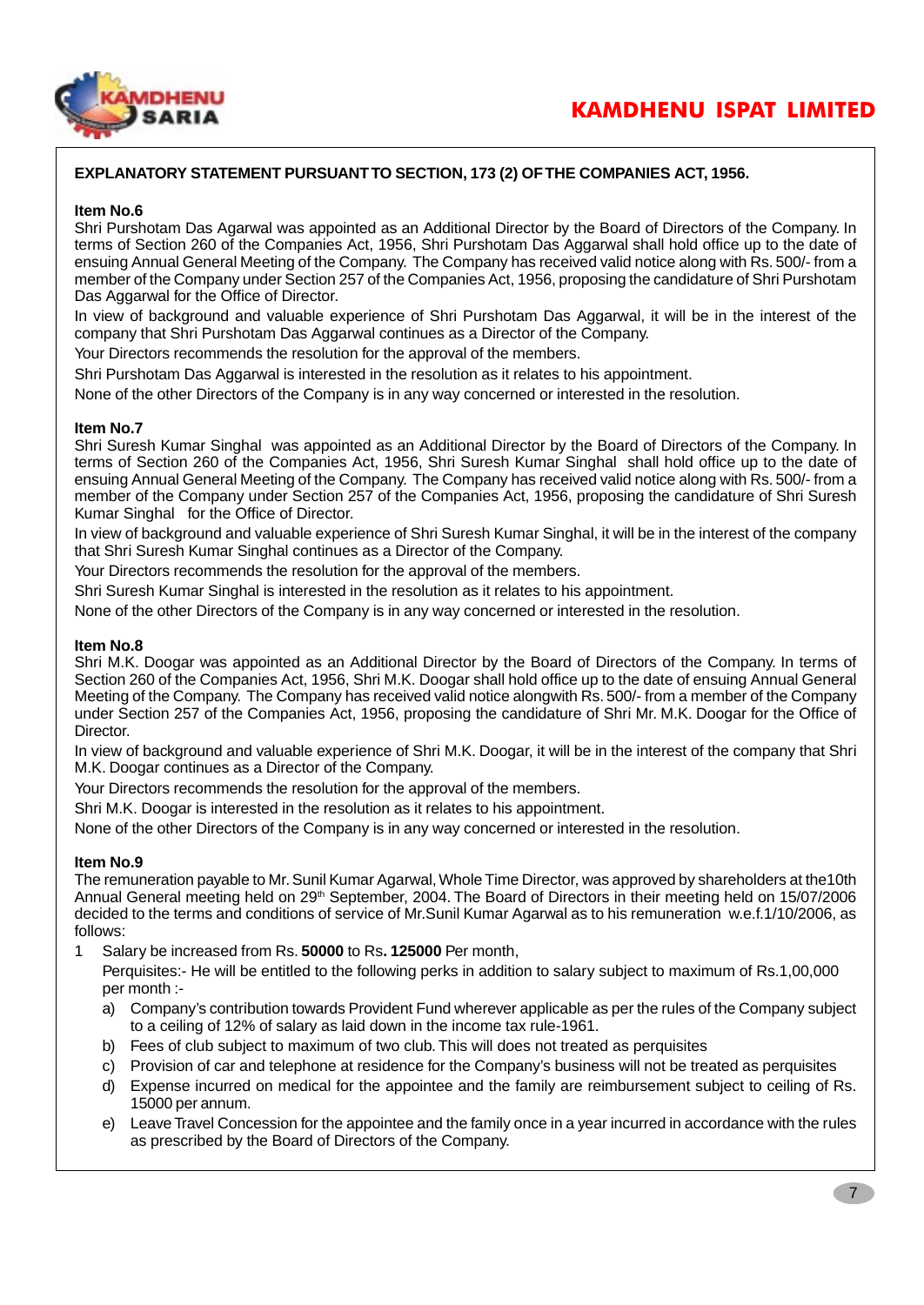

- f) Expenditure by the Company on hiring unfurnished accommodation subject to maximum Rs. 75000/ per month.
- g) Shri Sunil Kumar Agarwal will not be entitled to receive siting fees for attending meeting of the Board of Directors or Committee thereof.

The increased remuneration would be paid after the approval of shareholder in the Annual General Meeting. Shri Sunil Kumar Agarwal may be considered to be concerned or interested in the said resolution since it relates to his own appointment and remuneration. Shri Satish Kumar Agarwal, Shri Pradeep Kumar Agarwal & Shri Saurabh Agarwal, may also be considered as concerned or interested in the same, being relatives of Shri Sunil Kumar Agarwal.

None of the other directors are concerned or interested in the said resolution.

This may be treated as an abstract pursuant to the provisions of Section 302 of the Companies Act, 1956.

### **Item No.10**

Shareholders at the 10th Annual General meeting held on 29th September 2004 approved the remuneration payable to Mr. Saurabh Agarwal, Whole Time Director. The Board of Directors in their meeting held on 15/07/2006 decided to the terms and conditions of service of Mr.Saurabh Agarwal as to his remuneration be revised w.e.f.1/10/2006, as follows:

2 Salary be increased from Rs. **25000** to Rs**. 125000** Per month,

Perquisites: He will be entitled to the following perks in addition to salary subject to maximum of Rs. 1,00,000 per month :-

- a) Company's contribution towards Provident Fund wherever applicable as per the rules of the Company subject to a ceiling of 12% of salary as laid down in the income tax rule-1961.
- b) Fees of club subject to maximum of two club. This will does not treated as perquisites
- c) Provision of car and telephone at residence for the Company's business will not be treated as perquisites
- d) Expense incurred on medical for the appointee and the family are reimbursement subject to ceiling of Rs. 15000 per annum.
- e) Leave Travel Concession for the appointee and the family once in a year incurred in accordance with the rules as prescribed by the Board of Directors of the Company.
- f) Expenditure by the Company on hiring unfurnished accommodation subject to maximum Rs. 50000/ per month.
- g) Shri Saurabh Agarwal will not be entitled to receive siting fees for attending meeting of the Board of Directors or Committee thereof.

The increased remuneration would be paid after the approval of shareholder in the Annual General Meeting. Shri Saurabh Agarwal may be considered to be concerned or interested in the said resolution since it relates to his own appointment and remuneration. Shri Satish Kumar Agarwal, Shri Pradeep Kumar Agarwal & Shri Sunil Kumar Agarwal, may also be considered as concerned or interested in the same, being relatives of Shri Saurabh Agarwal.

None of the other directors are concerned or interested in the said resolution.

This may be treated as an abstract pursuant to the provisions of Section 302 of the Companies Act, 1956.

#### **Item No.11**

In accordance with the present Article, the sitting fee payable to directors for attending the Board and Committee meeting is Rs. 250/- only. However directors being professional person have substantially contributed to the growth of the Company by their rich experience and the Company has derived considerable benefits. This is evident from the enormous growth achieved by the Company in terms of sales turnover and profitability in the past few years. It is proposed to increase the sitting fee payable to them from Rs. 250/- to Rs. 5000/- with effect from 1/10/2006.

Shri Rakesh Goyal, Shri Purshtom Das Aarwal, Shri. M.K. Doogar, Shri Suresh Kumar Singhal, Shri Rajeev Goyal may be considered to be concerned or interested in the said resolution since it relates to Siting Fee.

None of the other directors are concerned or interested in the said resolution.

Your Directors recommends the resolution for the approval of the members.

#### **Item No.12**

The Company has received listing approval from Bombay Stock Exchange Limited and National Stock Exchange Limited on 8<sup>th</sup> May-2006, and for the sake of providing the effective services to the shareholders and to meet out the stock exchanges Stipulation, the Company is required to alter the Articles of Association by eliminating/substitution/ insert new provisions in the Article of Association.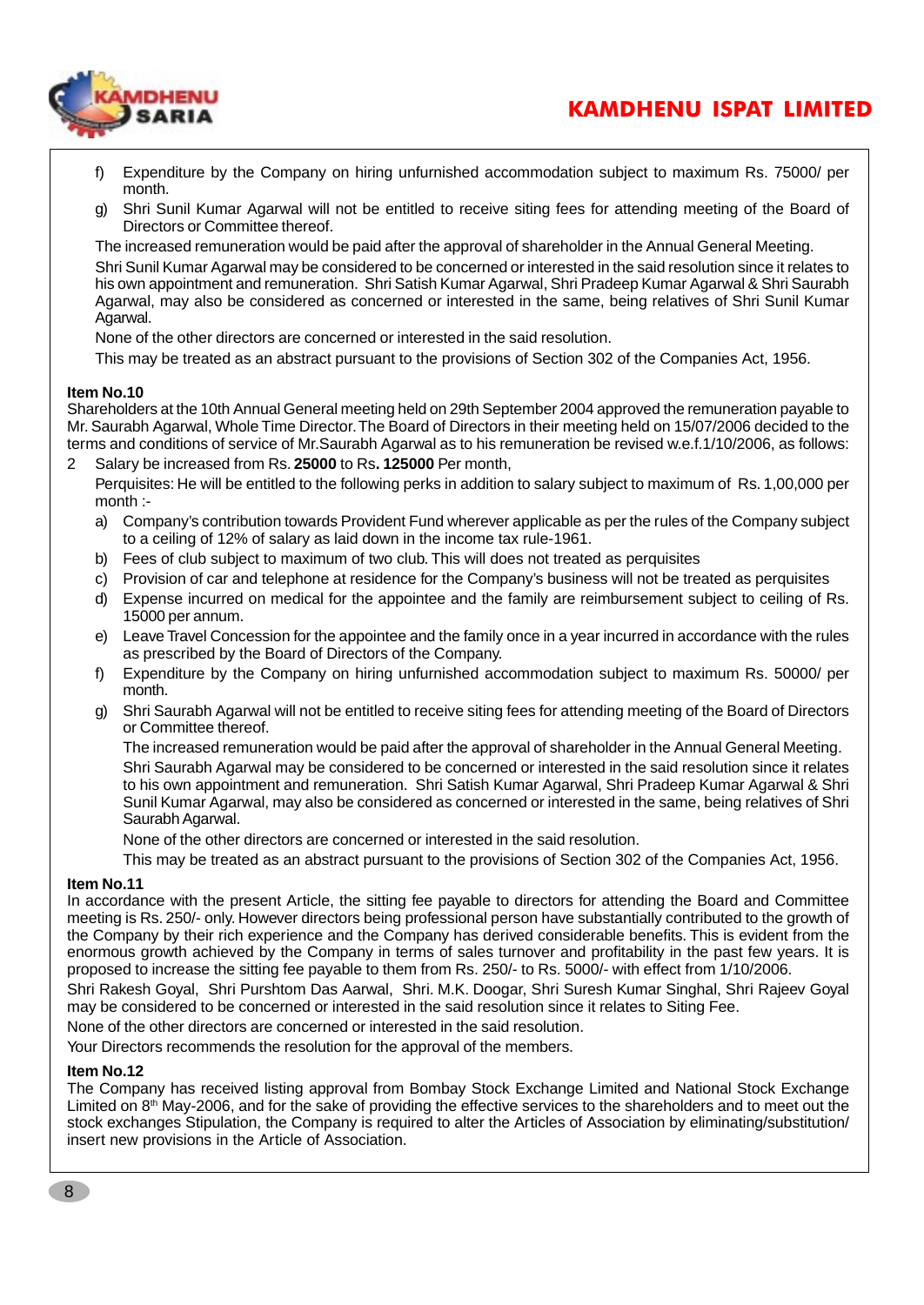

The Special resolution has to be considered accordingly and Board recommends it's acceptance.

None of the directors of the Company is interested or concerned in the resolution.

#### **Item No.13**

The remuneration committee and the Board of Directors, subject to the approval of members at the general meeting have considered and approved the terms and conditions of reappointment of Shri Satish Kumar Agarwal as Managing Director of the company for a further period of 3 years at its meeting held on 15/7/2006.

The principal terms and conditions are as under.

1. Terms of appointment

Three Years w.e.f. 1/10/2006 to 30/9/2009.

#### 2. Remuneration

- (i) Salary : Rs 125000/- per month.
- (ii) Shri Satish Kumar Agarwal will not be entitled siting fee for attending meeting of the Board of Directors or Committee thereof.
- (iii) Perquisite:Managing Director shall be entitled to the following Perquisites subject to overall ceiling of Rs 100000/- per month.

Perquisite : are classified into three categories and the ceilings shall apply only to part A.

#### **PART A**

- 3. Housing
	- a) The expenditure incurred by the company on hiring furnished accommodation will be subject to the ceiling 60% of salary, over and above 10% shall be payable by the managing director. The expenditure incurred by the company on gas, electricity, water and furnishing shall be valued as per the Income Tax Rules, 1962.
	- (b) Medical Reimbursement: Reimbursement of actual medical expenses incurred by the managing director and his family subject to one month salary.
	- (c) Leave Travel Concession: Self and his family, once in a year incurred with the rules specified by the company.
	- (d) Club fees: Fee of clubs, subject to a maximum of two clubs. This will not include admission and life membership fees.
	- (e) Personal Accident Insurance: Actual premium to be paid by the company.

### **PART B**

Contribution to provident fund, superannuation fund or annuity fund will not be included in the computation of the ceiling on perquisite to the extent that these either singly or put together are not taxable under the Income Tax Act.

Gratuity payable shall not exceed a half month's salary for each completed year of service subject to the provision of payment of Gratuity Act,1972 .

Encashment of leave at the end of the tenure will not be included in the computation of the ceiling on perquisites.

#### **PART C**

The company shall provide a car with driver and telephone facility at the residence of the Managing Director. Provision of car with driver for use of company's business and telephone facility at the residence will not be considered as perquisite. Personal long distance calls on telephone and use of car for private purpose shall be billed by the company to the Managing Director.

If the company has no profits or the profits are inadequate in any financial year during the term of his office as the Managing Director , he will be entitled to receive the above remuneration and perquisite as minimum remuneration, provided that the total remuneration of salary, perquisite and any other allowance shall not exceed the ceiling as provided in section II of part II of Schedule XIII of the Companies Act, 1956 or such other amount and perquisites as/ is may be provided in the said Schedule XIII as may be amended from time to time or any equivalent statutory reenactment(s) thereof.

Shri Satish Kumar Agarwal may be considered to be concerned or interested in the said resolution since it relates to his own appointment and remuneration. Shri Pradeep Kumar Agarwal, Shri Sunil Kuamr Agarwal & Shri Saurabh Agarwal may also be considered as concerned or interested in the same, being relatives of Shri Satish Kumar Agarwal.

None of the other directors are concerned or interested in the said resolution.

This may be treated as an abstract pursuant to the provisions of Section 302 of the Companies Act, 1956.

#### **Item No.14**

The remuneration committee and the Board of Directors, subject to the approval of members at the general meeting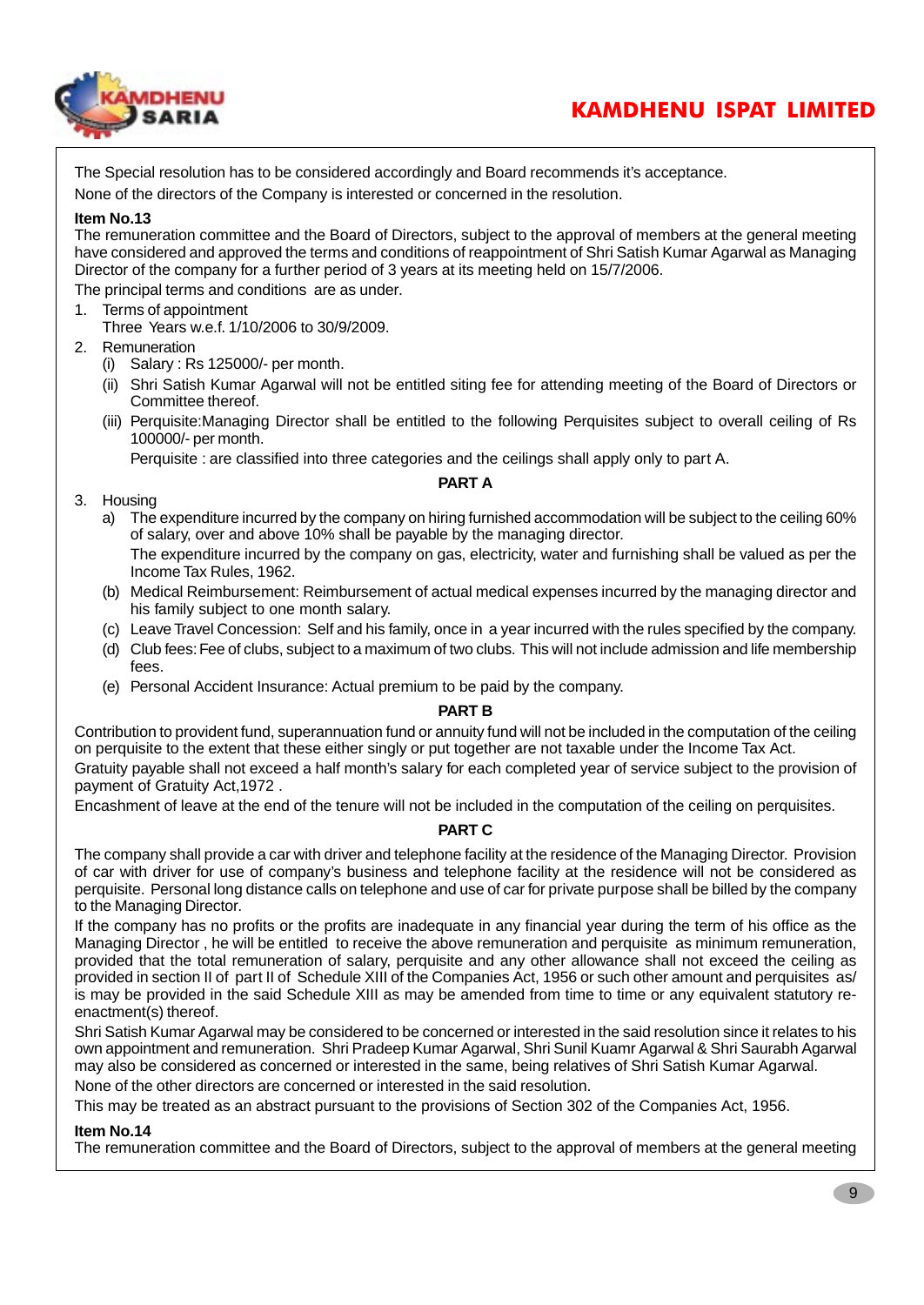

have considered and approved the terms and conditions of reappointment of Shri Pradeep Kumar Agarwal as whole time director of the company for a further period of 3 years at its meeting held on 15/7/2006.

The principal terms ad conditions are as under:-

1. Terms of appointment

Three Years w.e.f.1/10/2006 to 30/9/2009

- 3 Remuneration
	- i. Salary : Rs 125000/-per month
	- ii. Shri Pradeep Kumar Agarwal will not be entitled siting fee for attending meeting of the Board of Directors or Committee thereof.
	- iii. Perquisite: Whole Time Director shall be entitled to the following Perquisites, subject to overall ceiling of Rs 100000 per month.

Perquisite : are classified into three categories and the ceilings shall apply only to part A.

## **PART A**

- 4 Housing
	- a) the expenditure incurred by the company on hiring furnished accommodation will be subject to the ceiling of 60% of salary, over and above 10% shall be payable by the whole time director. The expenditure incurred by the company on gas, electricity, water and furnishing shall be valued as per the Income Tax Rules, 1962.
	- b) Medical Reimbursement: Reimbursement of actual medical expenses incurred by the whole time director and his family subject to maximum of one month salary.
	- (c) Leave Travel Concession: Self and his family, once a year incurred with the rules specified by the company.
	- (d) Club fees: Fee of clubs, subject to a maximum of two clubs. This will not include admission and life membership fees.
	- (e) Personal Accident Insurance: Actual premium to be paid by the company.

## **PART B**

Contribution to provident fund, superannuation fund or annuity fund will not be included in the computation of the ceiling on perquisite to the extent that these either singly or pur together are not taxable under the Income Tax Act.

Gratuity payable shall not exceed a half month's salary for each completed year of service subject to the provision of payment of Gratuity Act,1972.

Encashment of leave at the end of the tenure will not be included in the computation of the ceiling on perquisites.

### **PART C**

The company shall provide a car with driver and telephone facility at the residence of whole time director. Provision of car with driver for use of company's business and telephone facility at the residence will not be considered as perquisite. Personal long distance calls on telephone and use of car for private purpose shall be billed by the company to the Whole time director.

If the company has no profits or the profits are inadequate in any financial year during the term of his office as the whole time director, he will be entitled to receive the above remuneration and perquisite as minimum remuneration, provided that the total remuneration of salary, perquisite and any other allowance shall not exceed the ceiling as provided in section II of part II of Schedule XIII of the Companies Act, 1956 or such other amount and perquisites as/ is may be provided in the said Schedule XIII as may be amended from time to time or any equivalent statutory reenactment(s) thereof.

Shri Pradeep Kumar Agarwal may be considered to be concerned or interested in the said resolution since it relates to his own appointment and remuneration. Shri Satish Kumar Agarwal. Shri Sunil Kumar Agarwal & Shri Saurabh Agarwal may also be considered as concerned or interested in the same, being relatives of Shri Pradeep Kumar Agarwal.

None of the other directors are concerned or interested in the said resolution.

This may be treated as an abstract pursuant to the provisions of Section 302 of the Companies Act, 1956.

By the order of the Board of Directors For **KAMDHENU ISPAT LIMITED**

**Place : Gurgaon (Arvind Gupta) Date : 15.07.06 Company Secretary**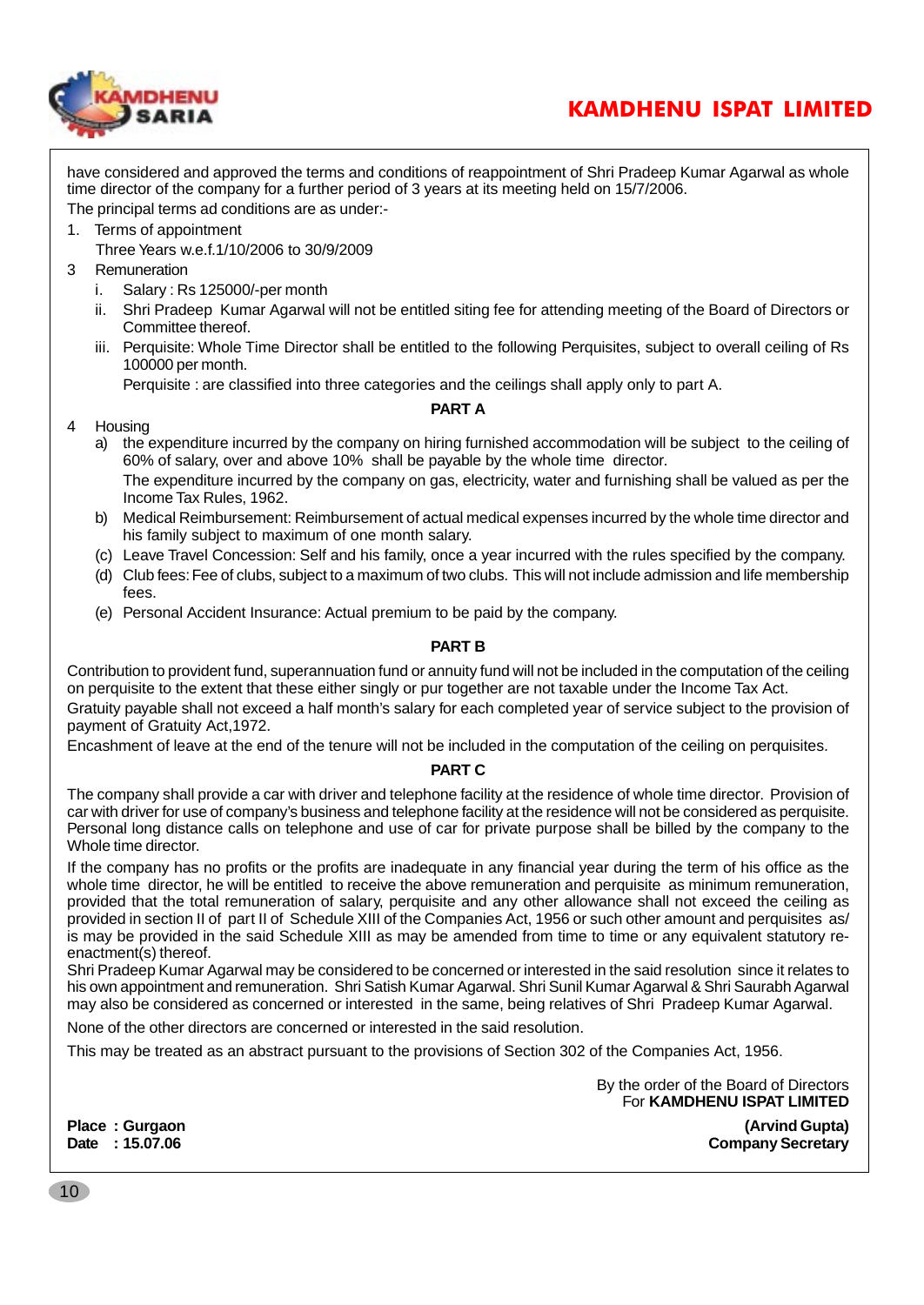

## **DIRECTORS' REPORT**

Your Directors have pleasure in presenting the 12<sup>th</sup> Annual Report of the Company together with audited accounts for the year ended the 31<sup>st</sup> March, 2006.

| <b>FINANCIAL RESULTS:</b> | <b>Rupees in Lacs</b> |          |
|---------------------------|-----------------------|----------|
|                           | 2005-06               | 2004-05  |
| Gross Sales               | 13764.79              | 12629.10 |
| Royalty Income            | 394.84                | 104.37   |
| Profit before Tax         | 401.47                | 263.09   |
| Net Profit for the year   | 255.92                | 173.13   |

### **OPERATIONAL REVIEW:**

During the year under review, your company has earned a profit of Rs.255.92 lacs as compared to Rs.173.13 lacs in the previous year, an increase of 48%, which is because of increase in sales turnover and franchisee networks.

Overall performance of the company during the financial year under review has been satisfactory. Despite neck to neck competition in the Iron and Steel Industry in our country, achievement of your company has been remarkable. Your company has adopted aggressive marketing policy by appointing more and more franchisee units in different parts of the country and creating brand awareness, through quality management system in whole marketing network.

#### **FUTURE OUTLOOK:**

Indian domestic steel consumption is expected to grow at 8% during the coming years, in line with GDP growth. The factor driving the demand of steel is the increased consumption of steel in the ongoing national highway development program as well as increased steel consumption in housing and other infrastructure projects. The growth in domestic demand for automobiles and increasing trend in out sourcing of auto components by global original equipment manufacturers from India is also expected to boost demand for steel in the coming years. Consumption of steel in construction segment in India is about 43% of total steel consumption. According to Steel Ministry, Govt. of India, Steel Consumption in the country is expected to increase from 30 million tons to 55 million tons by 2011-12 and the public sector units would require more iron to step up their production, in view of the growing demand. Growth in construction sector in coming years is expected to be more than 12%. Therefore, your company expects better future coupled with more profitability.

#### **INITIAL PUBLIC OFFER**

Your company entered into the capital market on 3<sup>rd</sup> April, 2006 with its first IPO of 1,28,00,000 equity shares of Rs.10/- each issued at a price of Rs.25 each (including premium of Rs.15 each) aggregating to Rs.3200 lacs. The capital market supported the IPO strongly and the issue was oversubscribed by more than 5 times.

#### **DIRECTORS:**

During the year under review, Mr. Suresh Kumar Singhal, Mr. Purshotam Das Aggarwal and Mr.Rajiv Goel were appointed as Additional Directors on the Board of the Company.

Mr. Pawan Kumar Vijay and Mr. Subhash Chander Singhal, who were appointed as Additional Directors during the year have resigned due to some unavoidable reasons. Mr.Vineet Agarwal and Col. Satish Kabu have also resigned during the year under review.

Board expresses deep gratitude and appreciation for the cooperation and contribution extended by them during their tenure as Directors of the Company.

Mr. M.K.Doogar was appointed as Additional Director on the Board of the Company w.e.f. 15.07.2006.

Board of Directors of the Company at its meeting held on 15.07.2006 have re-appointed Mr. Satish Kumar Agarwal as Managing Director and Mr. Pradeep Kumar Agarwal as Whole-time Directors of the Company w.e.f. 01.10.2006. Resolutions seeking confirmation of their appointments have been recommended for your approval.

Mr. Pradeep Kumar Agarwal, Mr. Sunil Agarwal and Mr. Saurabh Agarwal retire by rotation and being eligible, offers themselves for re-appointment.

### **DIRECTOR'S RESPONSIBILITY STATEMENT:**

**Pursuant to section 217(2AA) of the Companies Act, 1956, your Directors confirm:**

i) That in the preparation of the Annual Accounts, the applicable Accounting Standards have been followed.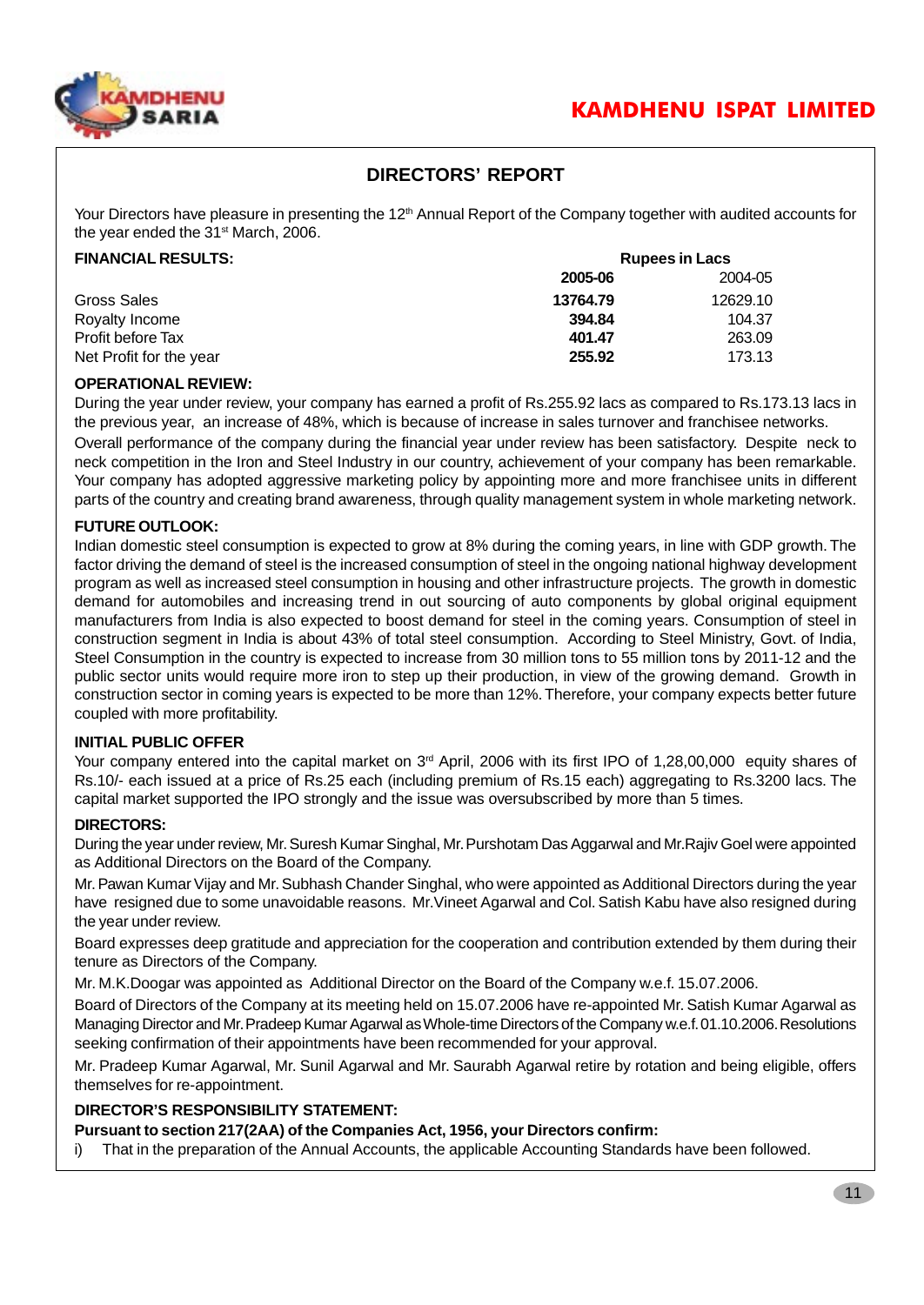

- ii) That the Directors have selected such Accounting Policies and applied them consistently and made judgments and estimates that are reasonable and prudent so as to give a true and fair view of the state of affairs of the Company at the end of the Financial Year ended 31<sup>st</sup> March, 2006 and of the Profits of the Company for that year.
- iii) That the Directors had taken proper and sufficient care for the maintenance of adequate accounting records in accordance with the provisions of the Companies Act, 1956 for safe guarding the assets of the Company and for preventing and detecting fraud and other irregularities.
- iv) That the Directors have been prepared the annual accounts on a going concern basis.

### **FIXED DEPOSIT:**

During the period under review, the company has not invited any fixed deposits from the public in terms of provisions of Section 58-A of the Companies Act,1956 read with the Companies (Acceptance of Deposits) Rules,1975.

#### **AUDITORS:**

M/s S. Singhal & Co., Chartered Accountants, E-127, Industrial Area, Bhiwadi (Rajasthan) the Statutory Auditors of the Company retiring at the conclusion of the ensuing Annual General Meeting and being eligible, offer themselves for reappointment.

#### **AUDITORS REPORT:**

The Notes to the Accounts as referred to in the Auditors' Report are self-explanatory and therefore do not call for any further comments.

#### **TRANSFER TO RESERVE:**

An amount of Rs. 255.92 lacs has been transferred from Profit & Loss account to Reserve and Surplus account as at 31.03.2006.

#### **DIVIDEND:**

To strengthen the financial position and in the interest of the company, Board of Directors have not recommended any dividend for the financial year ended 31<sup>st</sup> March, 2006.

#### **CORPORATE GOVERNANCE:**

As per Clause 49 of the listing agreements with stock exchanges, Management Discussions and Analysis Report and Corporate Governance Report are annexed and form part of the Directors' Report.

#### **PARTICULARS OF EMPLOYEES:**

The provisions of Section 217 (2A) of the Companies Act, 1956 read with the Companies (Particulars of Employees) Rules, 1975 as amended are not applicable, as there is no employee drawing remuneration beyond the stipulated amount provided in the said rules.

#### **CONSERVATION OF ENERGY, RESEARCH AND DEVELOPMENT, TECHNOLOGY ABSORPTION, FOREIGN EXCHANGE EARNINGS AND OUTGO:**

Additional information regarding conservation of energy, research & development, technology absorption and foreign exchange earnings and outgo, required under section 217 (1) (e) of the Companies Act,1956 is given in Annexure forming part of this report.

### **ACKNOWLEDGEMENT:**

Yours Directors would like to express their thanks for the cooperation, assistance, support and guidance extended by the Bankers, Central and State Government, SEBI, Stock Exchanges, local authorities and other regulatory authorities. The Board places on record its appreciation for the valuable patronage, cooperation and goodwill received by it from clients, business associates and our most valued shareholders. Yours Directors also express their appreciation for the dedicated services rendered by the employees at all levels to the successful operations of the company. The industrial relations of the company continued to remain cordial.

> By Order of the Board of Directors **KAMDHENU ISPAT LIMITED**

**Place : Gurgaon (Satish Kumar Agarwal) (Saurabh Agarwal) Date : 15.07.2006 Managing Director Whole-time Director**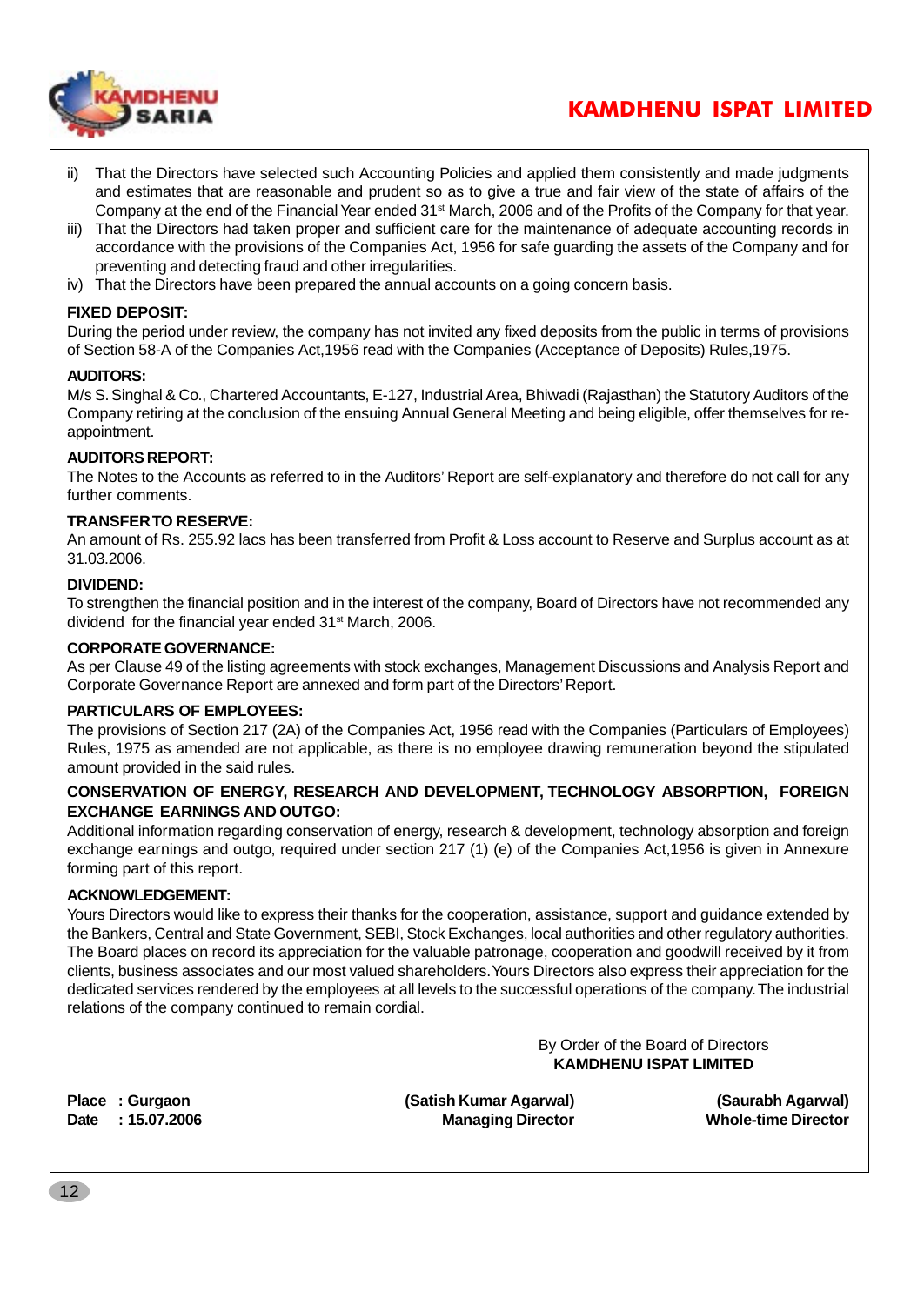

#### **ANNEXURE TO THE DIRECTORS' REPORT**

Information under section 217 (1) (e) of the Companies Act, 1956 read with Companies (Disclosure of Particulars in the Report of Board of Directors) Rules, 1988 and forming part of the Directors' Report for the year ending 31<sup>st</sup> March, 2006.

#### **A) CONSERVATION OF ENERGY**

The plant & machinery installed by the company have the unique features of achieving the optimum level of production with the lesser consumption of energy. Your company shall also strive to install energy saving equipment wherever necessary in future. The details are enclosed as Annexure "A".

### **B) RESEARCH DEVELOPMENT & TECHNOLOGY ABSORPTION**

Continuous efforts are being made on research and development to minimize the consumption of power and fuel. The company undertake from time to time, various studies for process improvement, quality improvement and economies in production cost. These are the combined and ongoing efforts of production and R&D team and to segregate the amount spent on R& D is difficult.

#### **C) FOREIGN EXCHANGE EARNINGS & OUTGO**

The company has neither earned nor utilized any foreign exchange during the year under review.

**Annexure "A"**

#### **PARTICULARS WITH RESPECT TO CONSERVATION OF ENERGY**

**FORM- A**

|    | A. Power and Fuel Consumption<br>Electricity<br>1. | 2005-2006 | 2004-2005 |
|----|----------------------------------------------------|-----------|-----------|
|    | (a) Purchase Unit *                                | 21213216  | 26859192  |
|    | Total Amount (Rs.)                                 | 93691907  | 107407206 |
|    | Rate/Unit (Rs.)                                    | 4.42      | 4.00      |
|    | Own Generation<br>(b)                              |           |           |
|    | i) Through diesel generator (Unit)                 |           |           |
|    | Units per Ltr. of diesel Oil                       |           |           |
|    | Cost / Unit (Rs.)                                  |           |           |
|    | (ii) Through gas turbine/generator                 |           |           |
|    | Unit per Ltr. of fuel oil / gas                    |           |           |
|    | Cost / Unit                                        |           |           |
|    | 2.<br>Coal (specify quality and where used)        |           |           |
|    | Quantity (MT)                                      |           |           |
|    | Total Amount (Rs.)                                 |           |           |
|    | Average rate (Rs.)                                 |           |           |
|    | Furnace Oil<br>3.                                  |           |           |
|    | Quantity (KL)                                      | 2965.64   | 2351.17   |
|    | Total Amount (Rs.)                                 | 43271730  | 28364065  |
|    | Average rate per KL (Rs.)                          | 14591     | 12064     |
| В. | Consumption per unit of production                 |           |           |
|    | Electricity- units/MT **                           | 342       | 481       |
|    | Furnace Oil-Ltrs/MT                                | 60        | 58        |

\*Electricity Purchased units includes unit consumed in the production of MS Ingot & Bars.

\*\* Consumption per unit of production calculated after considering the total production of MS Ingot & Bars.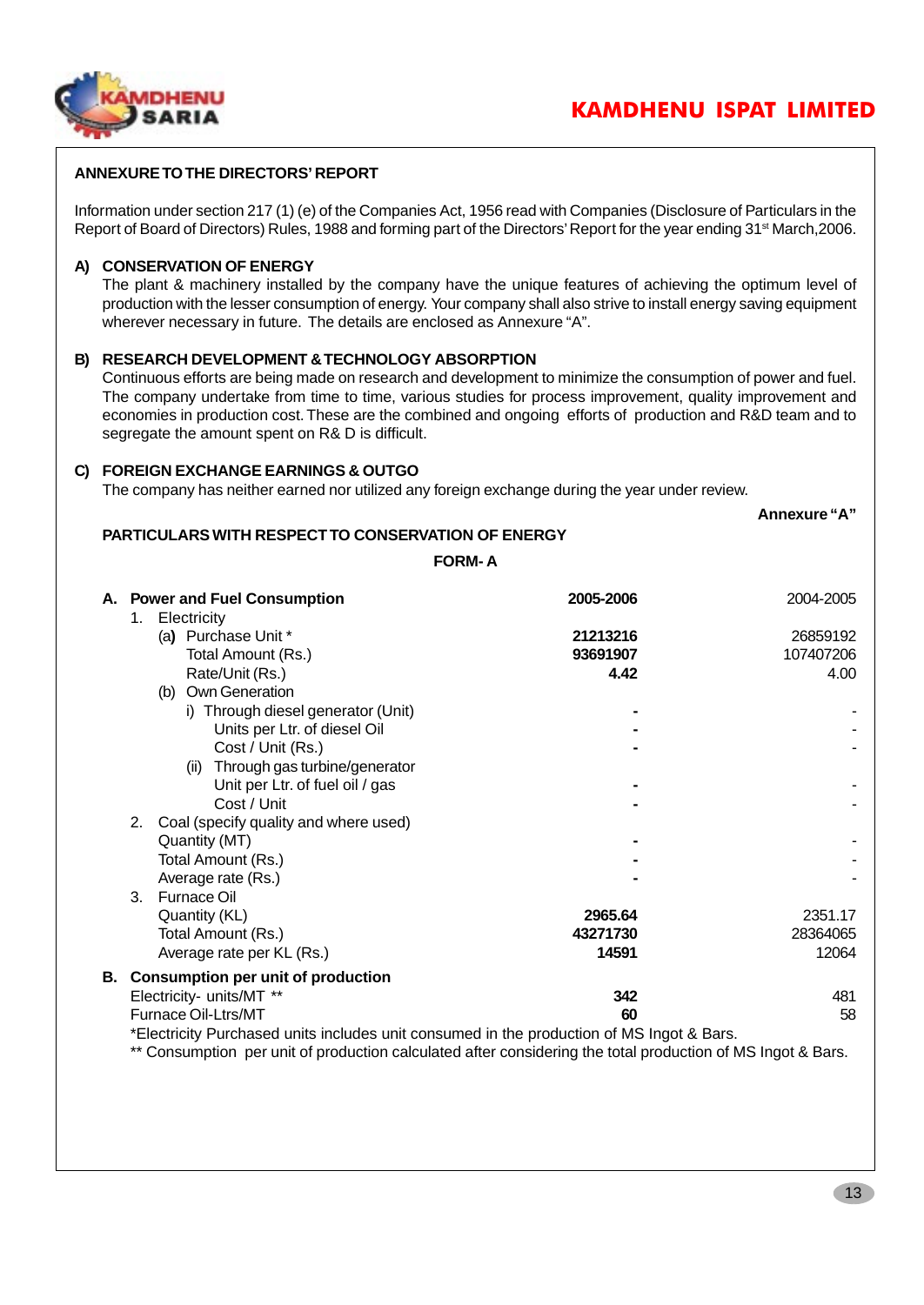



#### **MANAGEMENT DISCUSSION AND ANALYSIS**

#### **INDUSTRIAL AND ECONOMIC SCENARIO**

The Indian Economy is projected to grow by 8.1% during the year ended 31<sup>st</sup> March, 2006 as compared to 7.5% in the previous year. Industrial sector registered a strong growth during the year under review, primarily due to growth of the manufacturing sector by 9% as compared to 8.69% in the previous year.

The domestic steel industry's realizations are expected to improve during 2006-07 due to a marginal improvement in global steel prices and the expected stable demand growth.

The total domestic consumption of steel increased by about 8.9% during April-Dec.2005 as compared to the same period in the previous year. This growth in consumption was primarily driven by increased demand from sectors such as automobile, pipes & tubes, capital goods, infrastructure and housing constructions.

The global demand for finished steel, which grew by 4.09% in CY 2005, is likely to grow at a slightly higher rate of 4.50% in CY 2006. The Chinese demand, which is expected to grow at a healthy rate of about 10% in CY 2006 and a pick-up in demand from Europe and US are likely to drive the global demand.

CRISIL Research estimates that the domestic demand for steel to grow at a rate of 8% during 2006-07, while the incremental demand for flat products will be 1.2 million tones, long products will see a demand growth of 1.5 millions tons.

### **ABOUT YOUR COMPANY**

#### **"KAMDHENU" is a well known trusted National Brand, due to its consistent quality standards as per national and international norms.**

Your Company is into India's infrastructure sector, with prime focus on providing construction solutions services in the retail market. Driven by innovation and growth dynamism, the management has ideated a pioneering concept in India's infrastructure sector, by transforming the image perception of steel as commodity into steel as brand. This was done with strategic and in-depth study of India's greatly fragmented manufacturing units at regional level, producing construction materials such as Steel rebars, Cement, SS Water Pipes and POP.

Your Company has always put its consumers on high esteem and thus through its various consumer awareness programmes, the company has kept them informed. This is done on priority basis, since the company understands that it's the consumers needs to be satisfied. At Kamdhenu the burgeoning production capacity through franchisee units has never undermined the quality of products. The company has high-end technology and quality maintenance structure to monitor the production process at each stage to the time the product is packed and loaded for transport.

Under the franchisee arrangement, today the company has 25 reinforcement steel bars manufacturing units, 10 Cement manufacturing units and one each in SS Water Pipe, POP and Housing segment totaling 38 units in diversified areas of construction providing goods and services to the retail construction segment within over 22 states and 3 Union Territories of India.

#### **KAMDHENU BUSINESS PHILOSOPHY**

Kamdhenu believes in honesty, integrity, transparency, use of worldwide best technology, quality assurance and commitment at all level of the group. In this regard, the company had formulated various policies, systems & procedures to attain greater transparency and accountability with main focus on achieving the principles of good corporate culture.

#### **BUSINESS MODELS**

Your company derives main incomes from the three sources; (a) Sale of products manufactured by the company, (b) Royalties from Franchisees using "KAMDHENU" brand and (c) Sale of products manufactured by Franchisees under "KAMDHENU" brands, through its stockyards\branches.

The company is having its own manufacturing plant at Bhiwadi with annual installed capacity of CTD\HSD\TMT bars of 54000 MT. The company directly sold these products under the brand name "KAMDHENU" through its marking network in Delhi, Haryana & Rajasthan.

The company has taken a conscious decision to develop and enlarge its business operations by adopting Franchisee route where market share of "KAMDHENU" brand will go up without investing huge capital in manufacturing plants. In this process, further, **two models** have been worked out with Franchisees.

**In first model**, the company allows the franchisees units to manufacture Steel bars, Cement, SS Pipes, POP and Housing activities exclusively under the brand name "KAMDHENU" with strict quality regime laid down by the company. These franchisees directly sold their products by using company's marketing network and paying royalty to the company on per ton \ bag \ percentage basis. The company provide All India network for sales of Kamdhenu products through more than 2000 dealers and distributors in 22 States and 3 Union Territories.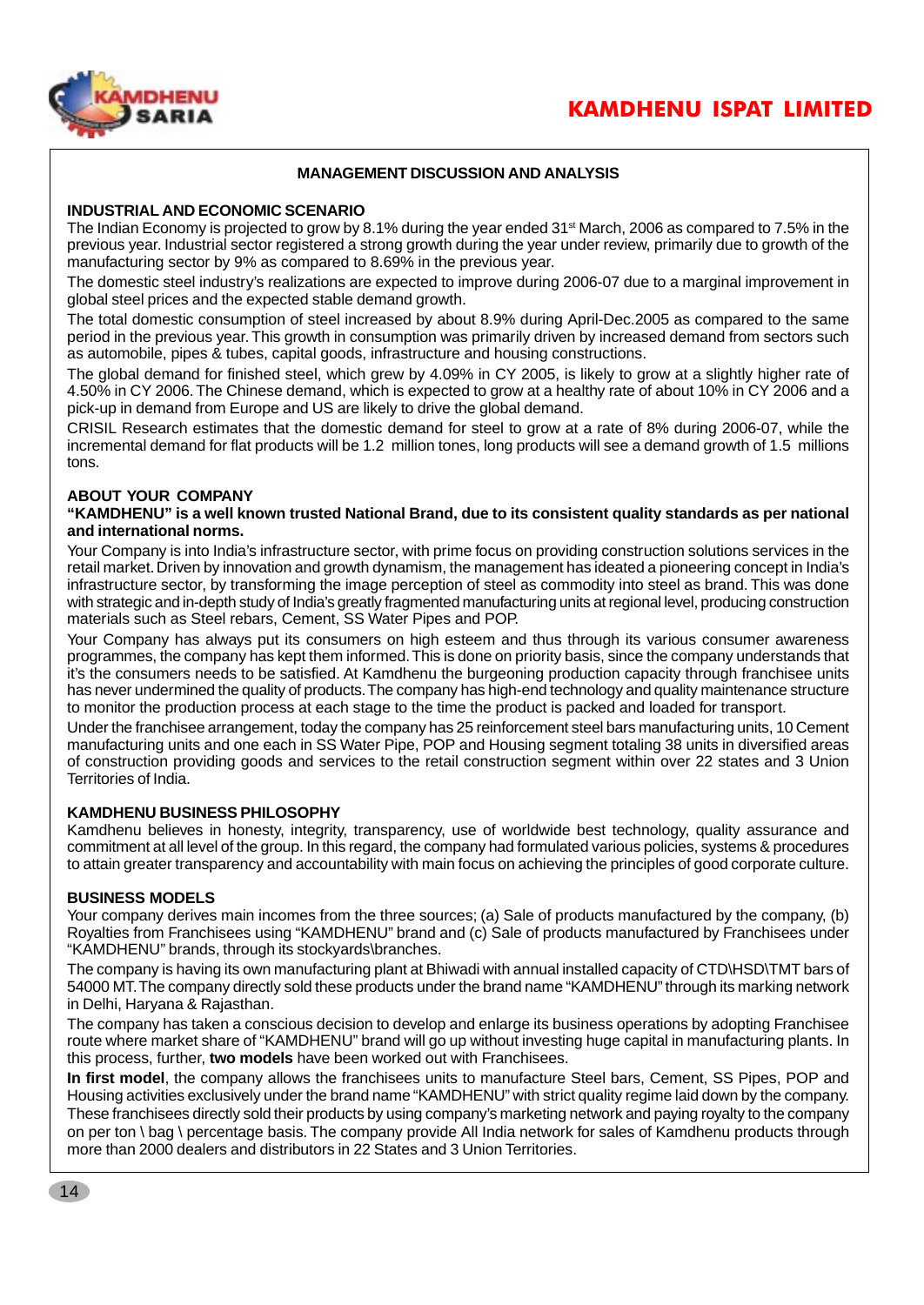

**Second model** of the franchisees provides the third source of income to the company in which your company established own stock yards at various locations. In this system, the company is sourcing materials for these stockyards from the nearest franchisees that manufacture the "KAMDHENU" products. The materials stored at Stockyards are being supplied to Stockiests and big corporate consumers at a short notice with minimum transportation cost. This helps the Company to distribute its products across geographies and draw the advantage of market share without huge investments in manufacturing plant. The Company is also getting royality income from the franchisees in addition to retail margins of stock yards. The company has already established five stock yards at Gurgaon (Haryana), New Delhi (Delhi), Mandi Govindgarh (Punjab), Banglore (Karnataka), Hausur (Tamilnadu). The company has also identified some other locations for stock yards at Nalagarh (Himachal), Ajmer (Rajasthan), Kanpur (UP), Ahemdabad (Gujrat), Hyderabad (AP), Jammu (J&K) and Indore (MP). Formalities relating to establishment of these stockyards are under active consideration and shall be completed within end of this financial year.

#### **MARKETING NETWORK**

Your company is having its extensive marketing office at Delhi with well connected network of more than 2000 dealers & distributors dispersed across the country. Company's products and brand are well established in the market. The company is creating more brand awareness, which would help the company in achieving higher market share in long run. "KAMDHENU" brand command a price premium over the non-branded products in the market. Range of premium depends on geographical areas & demand-supply factors of the particular area. At present, the marketing network is spread over in 22 states and 3 Union Territories across the country and is increasing in the un-represented states.

In order to strengthen the marketing network, the company publishes a monthly news letter titled "Ispat Sandesh", both in Hindi and English, for interaction with franchisees, dealers and distributors.

#### **PUBLICITY POLICY**

The company has divided publicity & advertisement expenses at two levels; (a) Centralized Electronic Publicity expenses by the company and (b) Regional publicity expenses by the Franchisees.

At the first level, the company directly incurs advertisement expenses on electronic media (Aaj Tak, Headlines Today and Tej ), print media and wall paintings etc.

At the second level, our franchisees incur advertisement expenses at regional level in local T.V. channels, newspapers, magazines, hoardings, wall painting etc. This regional level publicity also increases the value of the brand "Kamdhenu".

#### **QUALITY CONTROL**

To manufacture HSD/CTD steel bars, your company has adopted upgraded automated German Technology which is proven and well tested worldwide. For TMT bars, the company use "TEMPCORE PROCESS" which is the most advanced technology worldwide. In this regard, the company has entered into an agreement with Centre De Rechercher Metallurgiques (CRM), Belgium for use of TEMPCORE trade mark used for identification of high quality steel bars. The company's product meet IS 1786-1985 and ISO 9001:2000 specifications. Similarly, company uses best available technology in Cement, SS Water Pipe, POP and Housing sector.

To ensure the quality of franchisee's plant, the company provides necessary technical support in modifications of manufacturing process and training for their technical staff. After the confirmation that the production process of franchisee has stabilized, company deputes its own full time technical supervisor, to maintain the high quality standards specified by the company.

#### **SEGMENT ANALYSIS**

Business of the Company can be broadly identified under two segments:

- 1. Sales
- 2. Royalty

|                                              |           |                          |           | (Rs. in Lacs)        |
|----------------------------------------------|-----------|--------------------------|-----------|----------------------|
| Segment                                      |           | <b>Net Sales Revenue</b> |           | <b>Profitability</b> |
|                                              | 2005-2006 | 2004-2005                | 2005-2006 | 2004-2005            |
| Sales                                        | 12080.26  | 11672.13                 | 544.52    | 491.92               |
| Royalty                                      | 394.84    | 104.37                   | 176.38    | 23.63                |
| <b>Total</b>                                 | 12475.10  | 11776.50                 | 720.90    | 515.55               |
| Interest                                     |           |                          | 56.93     | 54.24                |
| Other un-allocable expenditure net of income |           |                          | 263.60    | 196.28               |
| <b>Total Tax Expenses</b>                    |           |                          | 144.45    | 91.90                |
| <b>Net Profit</b>                            |           |                          | 255.92    | 173.13               |

- Revenue from Royalty increased to Rs.395 lacs in 2005-06, from Rs.104 lacs in 2004-05.

- Net Profit for the year increased by 48% to Rs.256 lacs in 2005-06, from Rs.173 lacs in 2004-05.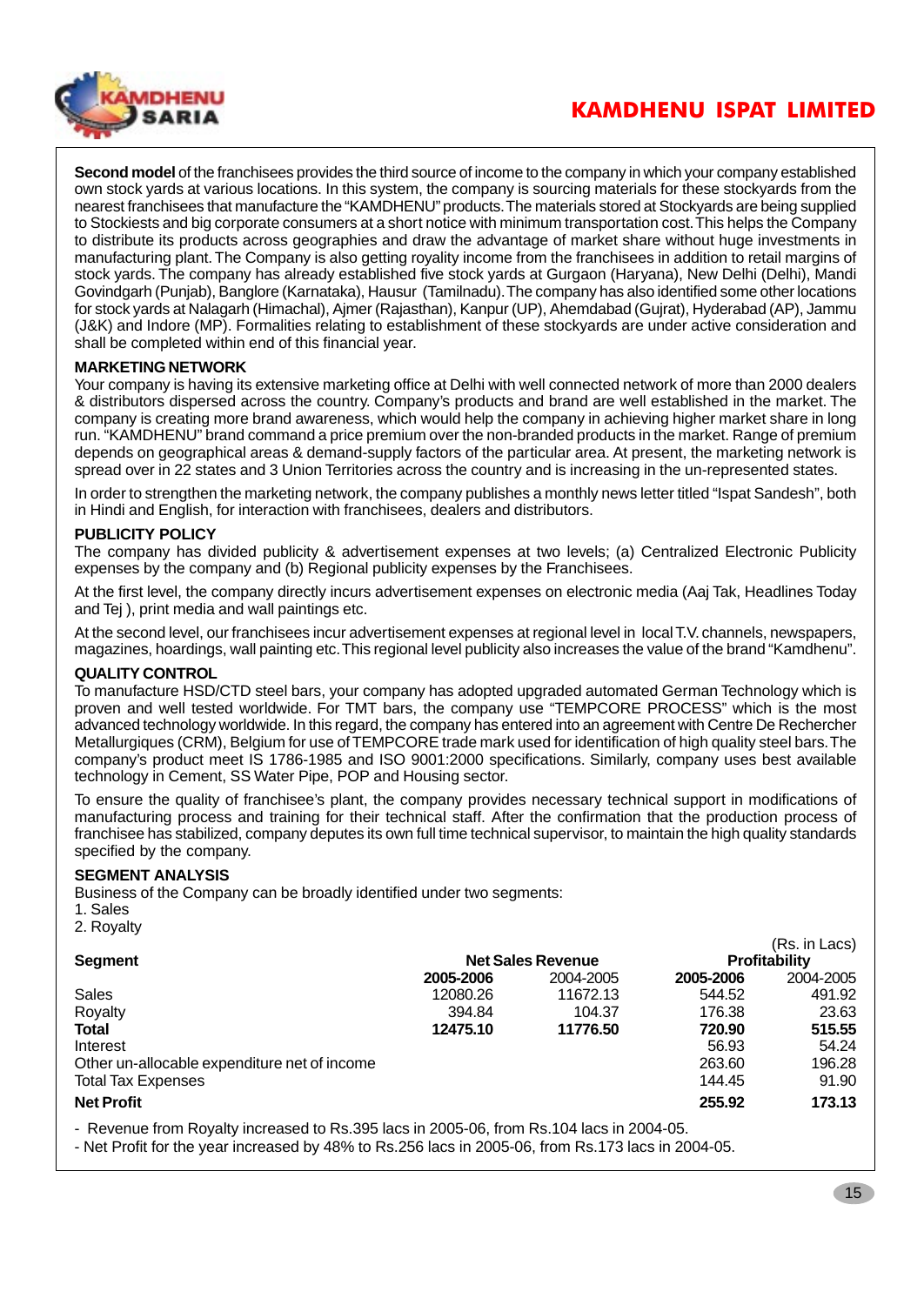

### **INTERNAL CONTROL SYSTEM**

The company has adequate internal control systems commensurate with its size of operations, with qualified and experienced personnel in various departments including Finance, Accounts, Personnel, General Administration, Technical and Corporate affairs. Your Company's Internal Control System ensures that all transactions are duly authorized, recorded and reported. The company has also established a process for creating and reviewing the annual and longterm business plans periodically.

#### **RISKS AND CONCERNS**

Steel industry is highly fragmented and competitive and increased competitive pressure may adversely affect the financial results. Significant increase in prices or shortage of raw material could affect the results of operations and financial conditions of the company. Any disruption in supply chain management may adversely affect the operations of the company.

Most of the raw materials i.e. M.S. Ingot / Billets and M.S. Scrap are being procured from local producers which involves logistic issues, economic decision making into ensuring optimum inventory.

Any sub-standard manufacturing with the mala-fide intentions by any franchisee may affect the brand goodwill.

Any disruption / discontinuance of production by any of the franchisee may affect the royalty income and supply of products in that region.

Any change in the tax regime, financial policies and regulations by Central as well as State Government may affect the financial position of the company.

### **FUTURE STRATEGY & OPPORTUNITIES**

Your company has taken several initiative to catalyse growth & profitability and to drive shareholders value. Several key actions were taken to put into place drivers with both long-term growth strategy and short-term profitability implications. The customers is the pivot around which business evolves and grows. Therefore, new markets and market opportunities are being identified and started its implementation during the year under review.

Economic growth is a key driver for industry growth. The Government has increased spending on infrastructure activities which will drive substantial industrial growth in our all segments i.e. Steel, Cement, SS pipe, POP and Construction.

Your company is in the process of adding new franchisees all over the India and getting very good response from the market. Acceptability of "KAMDHENU" brand is increasing day by day and the company is encashing this opportunity by adding new plants under the brand "KAMDHENU". During the financial year 2005-06, the number of franchisee units have been increased to 30 from 13 in the financial year 2004-05.

Your company has adopted aggressive marketing policy by appointing more and more franchisees units in different part of the country and creating brand awareness through quality management system in the whole marketing network. The company is having wide franchisee network in North, East, West and South regions.

### **CAUTIONARY STATEMENT**

Statement in the Directors' Report and Management Discussion and Analysis describing the Company's objectives, projections, estimates and expectations may be 'forward- looking statements' within the meaning of applicable securities laws and regulations.

Although we believe our expectations are based on reasonable assumptions, these forward looking statements may be influenced by numerous risks and uncertainties that could cause actual outcomes and results to be materially different from those expressed or implied. Important factors that could influence the company's operations include economic developments within the country, demand and supply conditions in the industry, input prices, changes in government regulations, tax laws and other factors such as litigation and industrial relations. The company takes no responsibility for any consequence of decisions made based on such statements, and holds no obligation to update these in the future.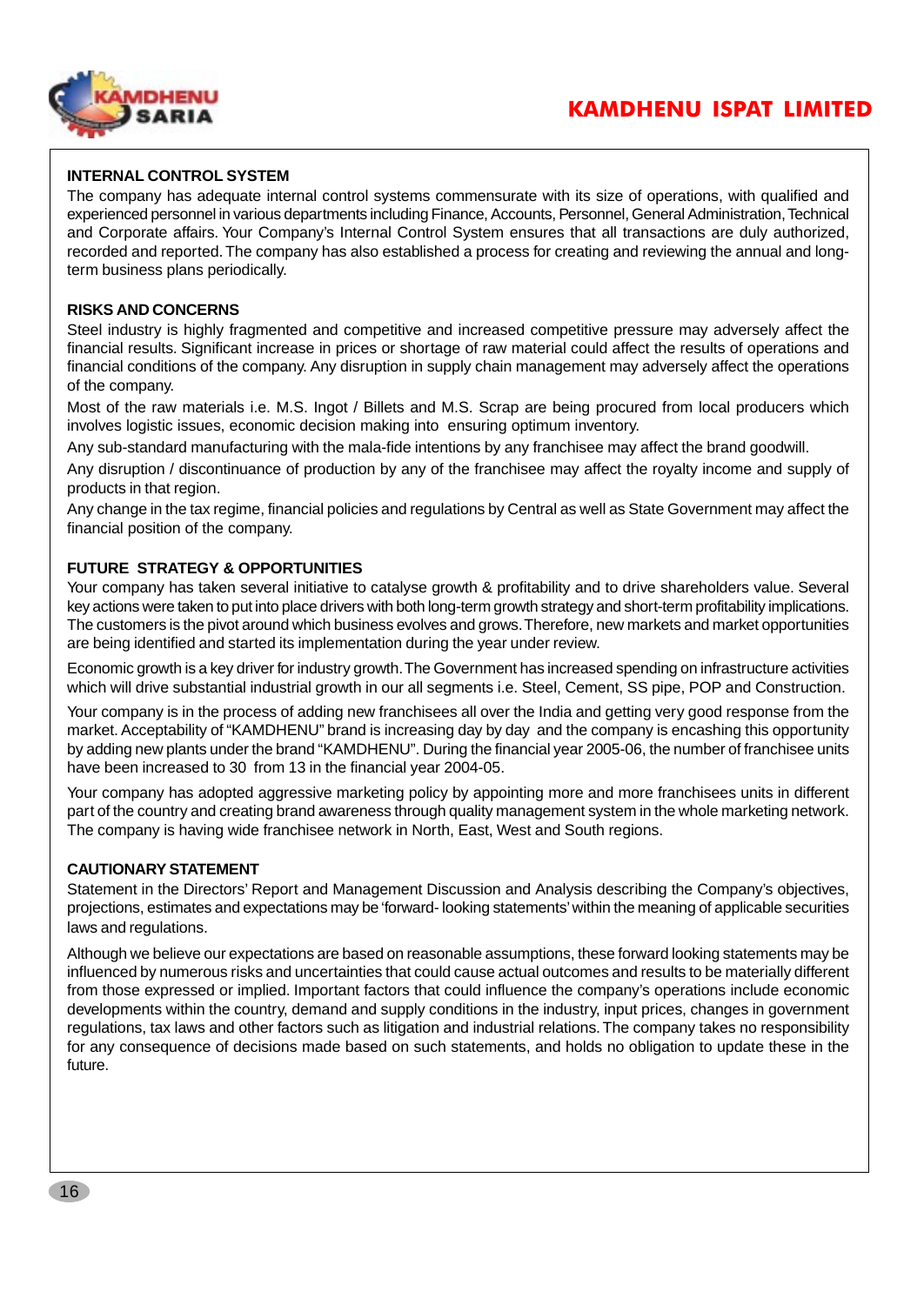

**CHIEF EXECUTIVE OFFICER AND CHIEF FINANCIAL OFFICER CERTIFICATION IN TERMS OF CLAUSE 49 (V) OF THE LISTING AGREEMENT WITH THE STOCK EXCHANGES:**

We, Satish Kumar Agarwal, Managing Director and Harish Kumar Agarwal, Chief Financial Officer of Kamdhenu Ispat Limited, hereby certify to the Board that:

- [a] We have reviewed financial statements and the cash flow statement for the year ended 31<sup>st</sup> March,2006 and that to the best of our knowledge and belief:
	- (i) These statements do not contain any materially untrue statement or omit any material facts or contain statements that might be misleading.
	- (ii) These statements together present a true and fair view of the company's affairs and are in compliance with existing accounting standards, applicable laws and regulations.
- [b] There are, to the best of our knowledge and belief, no transactions entered into by the company during the year which are fraudulent, illegal or violative of the company's code of conduct.
- [c] We accept responsibility for establishing and maintaining internal controls for financial reporting and that we have evaluated the effectiveness of the internal control systems of the company pertaining to financial reporting and we have disclosed to the Auditors and the Audit Committee, deficiencies in the design or operation of internal controls, if any, of which we are aware and the steps we have taken or propose to take to rectify these deficiencies.
- [d] We have indicated to the Auditors and the Audit Committee:
	- (i) Significant changes in internal control during the year.
	- (ii) Significant changes in accounting policies during the year and that the same have been disclosed in the notes to the financial statements; and
	- (iii) Instances of significant fraud of which they have become aware and the involvement therein, if any, of the management or an employee having a significant role in the company's internal control system.

By Order of the Board of Directors **KAMDHENU ISPAT LIMITED**

**Place : Gurgaon (Satish Kumar Agarwal) (Harish Kumar Agarwal) Date : 15.07.2006 Managing Director Chief Financial Officer**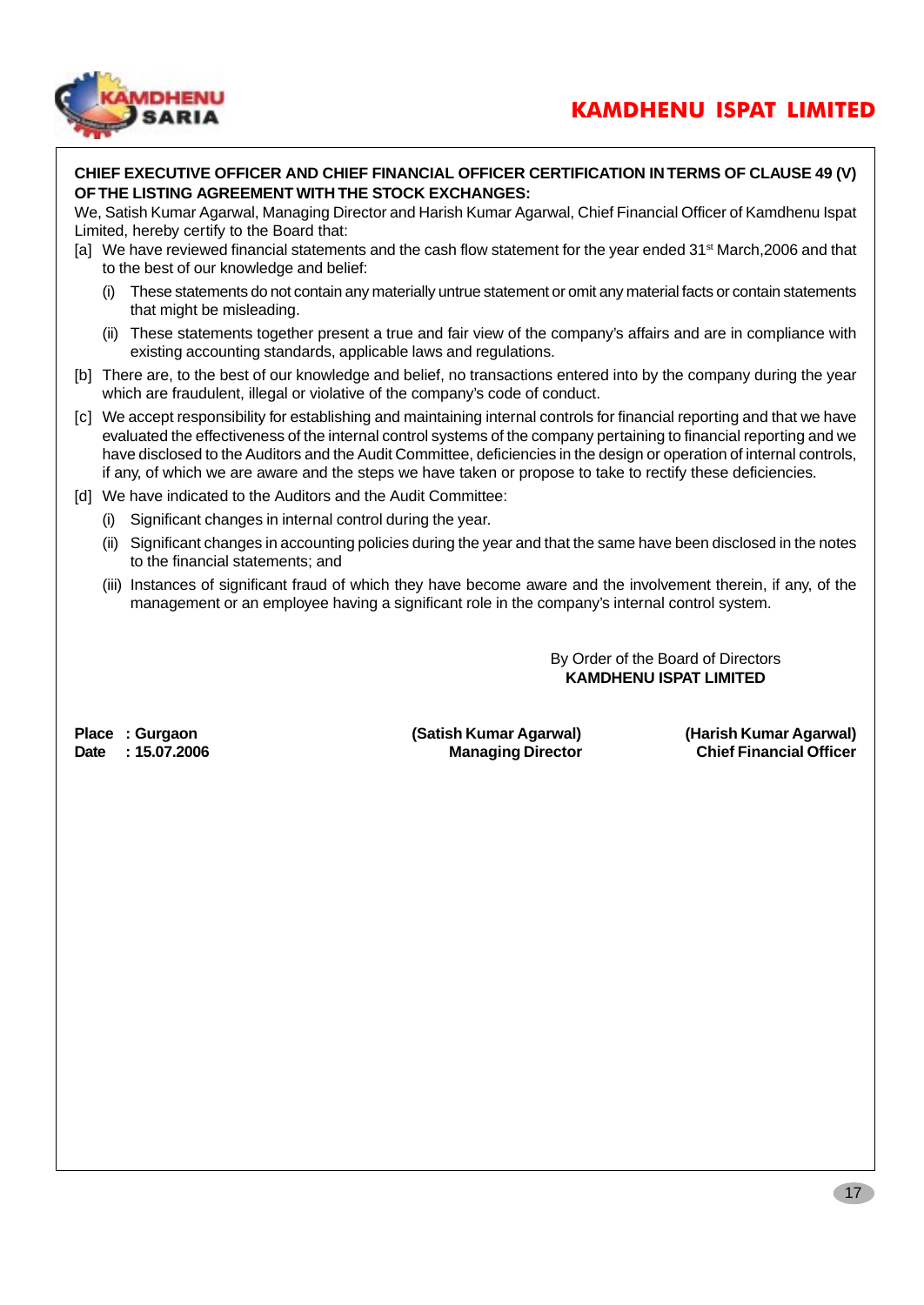



### **CORPORTAE GOVERNANCE REPORT**

## **1. COMPANY'S PHILOSOPHY ON CODE OF GOVERNANCE**

Corporate Governance is based on the principal of integrity, fairness, equity, transparency, accountability and commitment to value. Good Corporate Governance practices stem from the culture of the organization. Corporate Governance code is a guide to govern the operations and affairs of the Company in a manner which will enhance the long term value of the Company for all those who are associated viz. shareholders, creditors, customers, government, employees and society at large. It is a tool to judge and evaluate the standards and ethics of Corporate Management.

Kamdhenu Ispat Limited recognized the importance of commitment to values and servicing the interest of the stakeholders, in a manner most beneficial, which will ensure survival and growth in long run. Your Company is committed to good Governance Practices by creating an environment based on professionalism, entrepreneurship and pursuit for excellence that create long term sustainable shareholders values.

## **2. BOARD OF DIRECTORS**

**I.** The Board of directors of the Company consists eight members. Out of them, Four are independent and non executive directors.

The Board believes that its current composition is appropriate. The Composition of Board and category of Directors are as follows.

| Name and<br>Category                                                                                | No. of Board<br>Meeting<br>Attended | Attendance at<br>last A.G.M. | No. of<br>Directorship<br>in other<br>Companies** | No. of Membership<br>in Committee of<br>Directors in other<br>Companies* |
|-----------------------------------------------------------------------------------------------------|-------------------------------------|------------------------------|---------------------------------------------------|--------------------------------------------------------------------------|
| Mr. Satish Kr. Agarwal (MD)                                                                         | 12                                  | yes                          | $\overline{2}$                                    | <b>NIL</b>                                                               |
| Mr. Pradeep Kr. Agarwal<br>(Whole Time Director)                                                    | 12                                  | yes                          | 4                                                 | <b>NIL</b>                                                               |
| Mr. Sunil Kr. Agarwal<br>(Whole Time Director)                                                      | 12                                  | Yes                          | $\boldsymbol{2}$                                  | <b>NIL</b>                                                               |
| Mr. Saurabh Agarwal<br>(Whole Time Director)                                                        | 12                                  | Yes                          | 1                                                 | <b>NIL</b>                                                               |
| Mr. Rakesh Goyal<br>(Non Executive Director w.e.f.<br>24.06.2005)                                   | $\overline{3}$                      | No                           | $\mathbf{1}$                                      | <b>NIL</b>                                                               |
| Mr. Rajiv Goel<br>(Non Executive Director<br>w.e.f.30.09.2005)                                      | $\overline{2}$                      | <b>No</b>                    | <b>NIL</b>                                        | <b>NIL</b>                                                               |
| Mr. Purshotam Das Aggarwal<br>(Non Executive Director<br>w.e.f. 05.12.2005)                         | $\overline{2}$                      | No                           | 1                                                 | <b>NIL</b>                                                               |
| Mr. Suresh Kr. Singhal<br>(Non Executive Director<br>w.e.f.05.12.2005)                              | $\overline{2}$                      | No                           | <b>NIL</b>                                        | <b>NIL</b>                                                               |
| Mr. Satish Kr. Kabu<br>ceased to be director<br>w.e.f. 24.06.2005                                   | <b>NIL</b>                          | No                           | <b>NIL</b>                                        | <b>NIL</b>                                                               |
| Mr. Vineet Agarwal<br>ceased to be Director<br>w.e.f 10.10.2005                                     | 6                                   | No                           | <b>NIL</b>                                        | <b>NIL</b>                                                               |
| Mr. Subash Chander<br>Singhal (Non Executive<br>Director) Ceased to be<br>director w.e.f 05.12.2005 | <b>NIL</b>                          | No                           | <b>NIL</b>                                        | <b>NIL</b>                                                               |
| Mr.Pawan Kr. Vijay Ceased to<br>be Director w.e.f. 15.10.2005                                       | <b>NIL</b>                          | No                           | 3                                                 | N.A.                                                                     |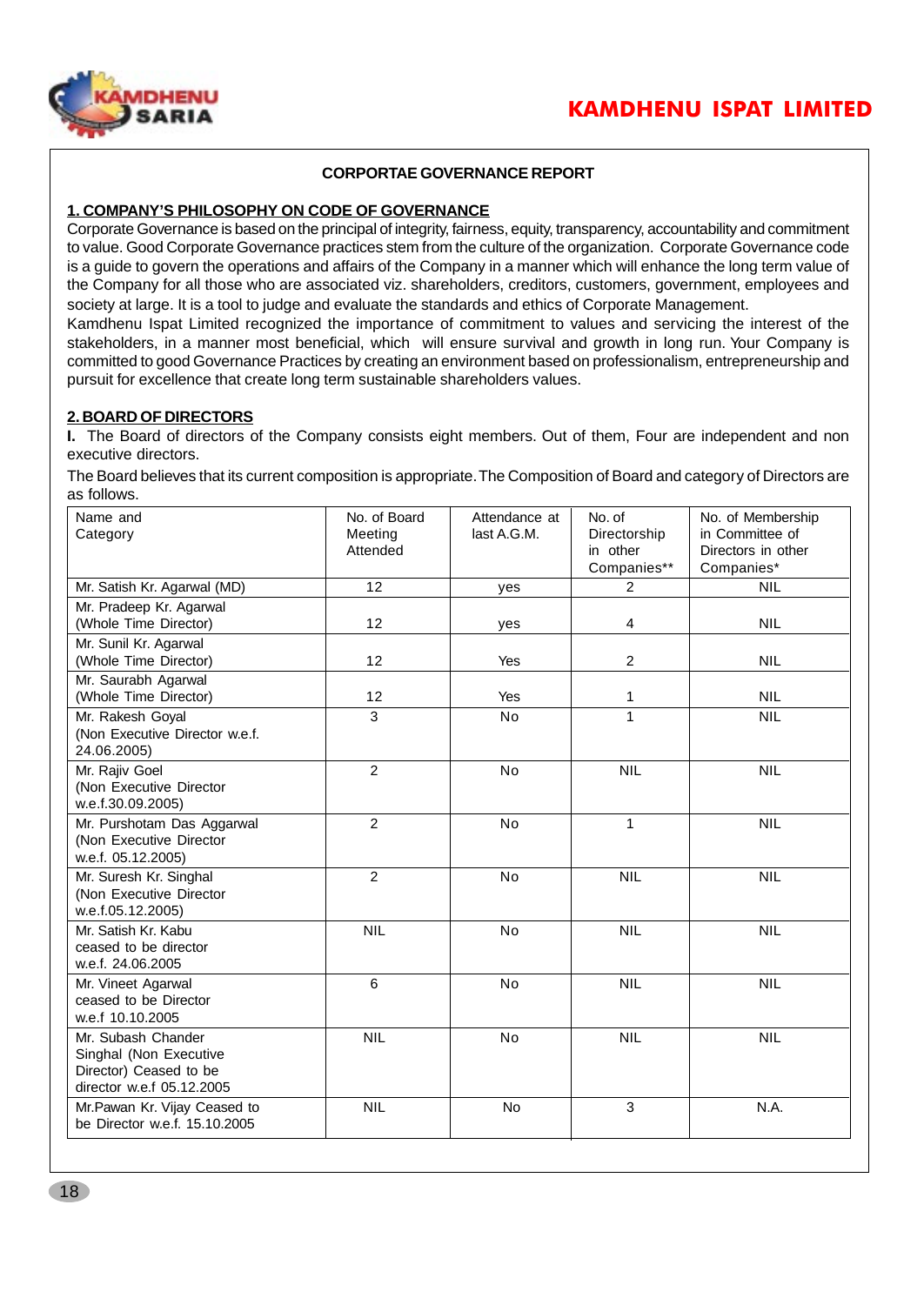

**II.** Twelve Board Meetings were held during the year under review and the gap between two Meetings did not exceeds four months .the dates on which the Board Meetings were held as follows:

15<sup>th</sup> April,2005, 13<sup>th</sup> May,2005, 21<sup>st</sup> May,2005, 26<sup>th</sup> July,2005, 27 August,2005, 10<sup>th</sup>September2005, 30<sup>th</sup>September2005,  $14<sup>th</sup>$  November, 2005, 5<sup>th</sup> December, 2005, 6<sup>th</sup> March 2006, 11<sup>th</sup> March 2006 & 31<sup>ST</sup> March, 2006.

\*\* Exclude Foreign Company and Private Limited Company

\*Only Audit Committee, Investor /Shareholders' Grievance Committee and Remuneration Committee have been considered

### **III Change of Directors**

The following changes have taken place in the Board of Directors of the Company from 01.04.2005 to 31.03.2006

| Name of the director   | Date of appointment | <b>Date of Cessation</b> | Reason                        |
|------------------------|---------------------|--------------------------|-------------------------------|
| Col. Satish Kumar Kabu |                     | 24.06.2005**             | Resignation**                 |
| Rakesh Goyal           | 24.06.2005*         |                          | Appointment*                  |
| Subash Chander Singhal | 24.06.2005*         | 05.12.2005**             | Appointment*<br>Resignation** |
| Vineet Agarwal         |                     | 10.10.2005**             | Resignation**                 |
| Pawan Kumar Vijay      | 30.09.2005*         | 15.10.2005**             | Appointment*<br>Resignation** |
| Rajiv Goel             | 30.09.2005*         |                          | Appointment*                  |
| Purshotam Das Aggarwal | 05.12.2005*         |                          | Appointment*                  |
| Suresh Kumar Singhal   | 05.12.2005*         |                          | Appointment*                  |

#### **3. AUDIT COMMITTEE**

The Company had re-constituted Audit Committee to exercise the power and discharge functions as stipulated under Clause 49 of the Listing Agreements with Stock Exchanges and to meet the requirement of Section 292 A of the Companies Act, 1956 as introduced by the Companies (Amendment) Act, 2000. The Terms of reference specified by the Board to the Audit Committee are as contained in clause 49 of the listing Agreement and under section 292A of the Companies Act, 1956 and it also undertakes such other matters as may be delegated by the Board from time to time. The Primary function of the Audit Committee is to periodically interact with the internal auditors to review their report and discuss adequacy of internal control system, meet with the Statutory Auditors to discuss their observations and suggestions on accounts and accounting policies. The Audit committee also reviews the quarterly and annual financial statement before submission to the Board. The minutes of the Audit Committee Meeting are circulated to the Board, discussed and taken note of.

At present, the committee comprises of three members, all of whom are independent non- executive directors. The Company Secretary acts as the Secretary to the Committee.

Four Meetings were held during the financial year 2005-2006. The dates of the meetings are as follows:

| S.No. | Date of Meeting |
|-------|-----------------|
|       | 20.06.2005      |
| 2.    | 16.08.2005      |
| -3.   | 03.10.2005      |
| -4.   | 05.01.2006      |

The Composition of the Audit Committee and the meeting attended by the members during the financial year 2005- 2006 are as under:-

| <b>Name of Director</b>                | No. of Meeting attended during the year |
|----------------------------------------|-----------------------------------------|
| 1. Mr. Suresh Kumar Singhal (Chairman) |                                         |
| 2. Mr. Rajiv Goel                      |                                         |
| 3. Mr. Subash Chander Singhal          |                                         |
| 4. Mr. Satish Kumar Agarwal            | 3                                       |
| 5. Mr. Vineet Agarwal                  | 3                                       |
| 6. Mr. Rakesh Goyal                    | 4                                       |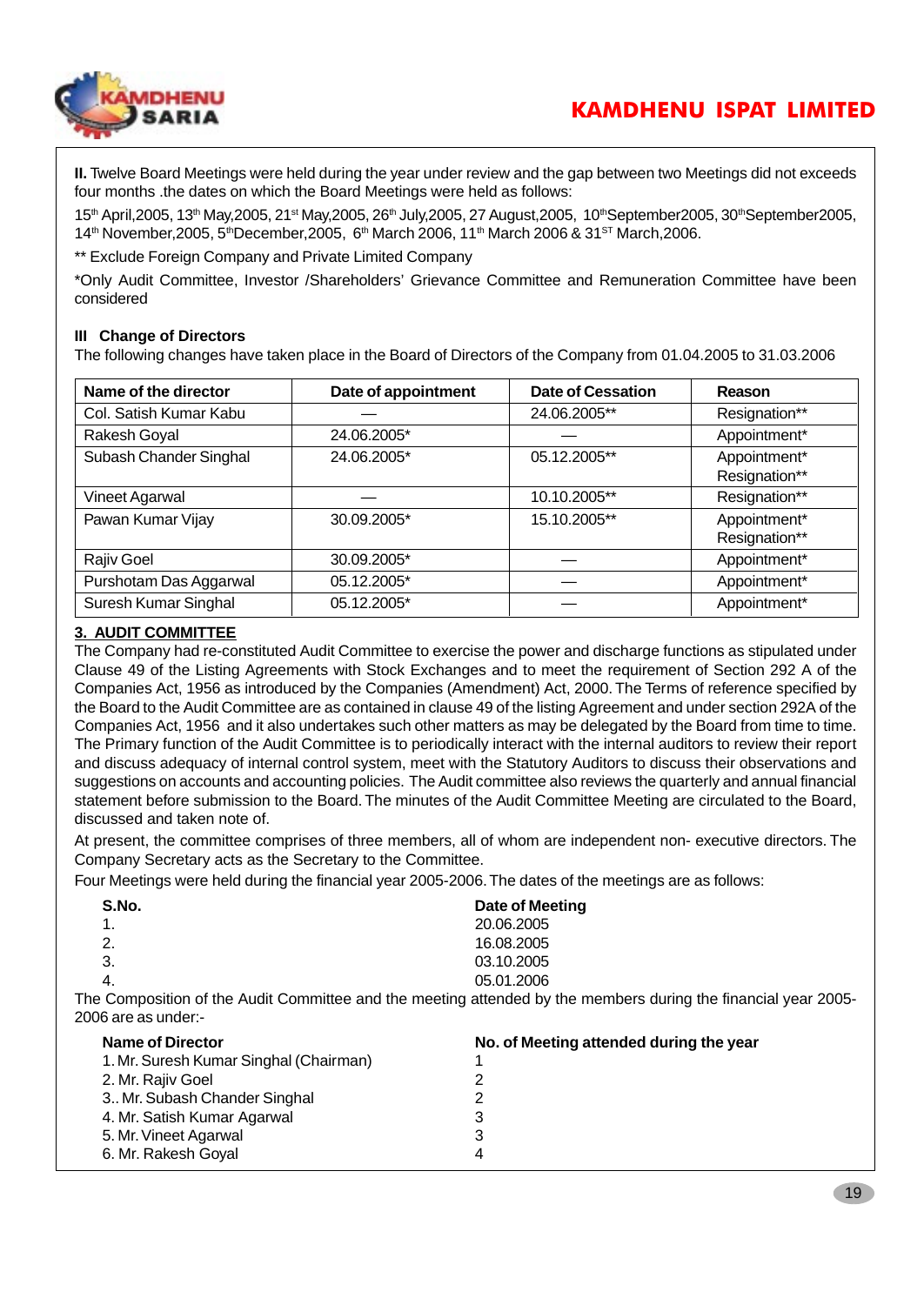

The following changes have taken place in the Composition of the Audit Committee of the Company from 01.04.2005 to 31.03.2006

| Name of the director   | Date of appointment | <b>Date of Cessation</b> | Reason                        |
|------------------------|---------------------|--------------------------|-------------------------------|
| Suresh Kumar Singhal   | 05.12.2005*         |                          | Appointment*                  |
| Rakesh Goyal           | 15.04.2005*         |                          | Appointment*                  |
| Rajiv Goel             | 05.12.2005*         |                          | Appointment*                  |
| Subash Chander Singhal | 14.11.2005*         | 05.12.2005**             | Appointment*<br>Resignation** |
| Satish Kumar Agarwal   | 15.04.2005*         | 14.11.2005**             | Appointment*<br>Resignation** |
| Vineet Agarwal         | 15.04.2005*         | 10.10.2005**             | Appointment*<br>Resignation** |

## **4. REMUNERATION COMMITTEE**

The Company has constituted a Remuneration Committee on 05.12.2005. The terms of reference is to consider the policy and the matters relating to the remuneration including pension rights and commission payable to managerial persons including Managing Director/Whole Time Directors.

The Committee comprise of three members, all of them are independent and non- executive directors.

One Meeting of Remuneration Committee was held during the financial year 2005-2006 as per following details.

| S.No. | Date of Meeting |
|-------|-----------------|
|       | 05.01.2006      |

The composition and the meetings attended by the members are as under:-

| No. of Meetings Attended |
|--------------------------|
|                          |
|                          |
| NIL                      |
|                          |
|                          |

### **Change in composition of Remuneration Committee**

| Name of the director   | Date of appointment | Date of Cessation | Reason        |
|------------------------|---------------------|-------------------|---------------|
| Rakesh Goyal           | 14.11.2005*         |                   | Appointment*  |
| Rajiv Goel             | 14.11.2005*         |                   | Appointment*  |
| Subash Chander Singhal | 14.11.2005*         | 05.12.2005**      | Appointment*  |
|                        |                     |                   | Resignation** |
| Suresh Kumar Singhal   | 05.12.2005*         |                   | Appointment*  |

#### Remuneration Policy

During the year under review, the sitting fees were waived off by the Non- Executive Directors for meetings of the Board of Directors and Committee of Directors attended by them. The Non Executive Directors of the Company were not paid any other remuneration or Commission. However, Managing Director / Whole Time Directors are being paid remuneration as approved by the shareholders and other appropriate authorities from time to time. The details of the payment made to the Managing Director/Whole time Directors during the year are given below:-

1. The remuneration includes salary/perquisites paid to Sh. Satish Kumar Agarwal during the Financial Year 2005- 2006 as under

- a) SALARY **:** Rs. 50000/- per month b) PERQUISITES : Unfurnished accommodation provided by the Company. c) OTHERS : Expenditure on Car, and telephone at residence for the Company business.
- 2. The remuneration includes salary/perquisites paid to Sh.Pradeep Kumar Agarwal during the Financial Year 2005- 2006 as under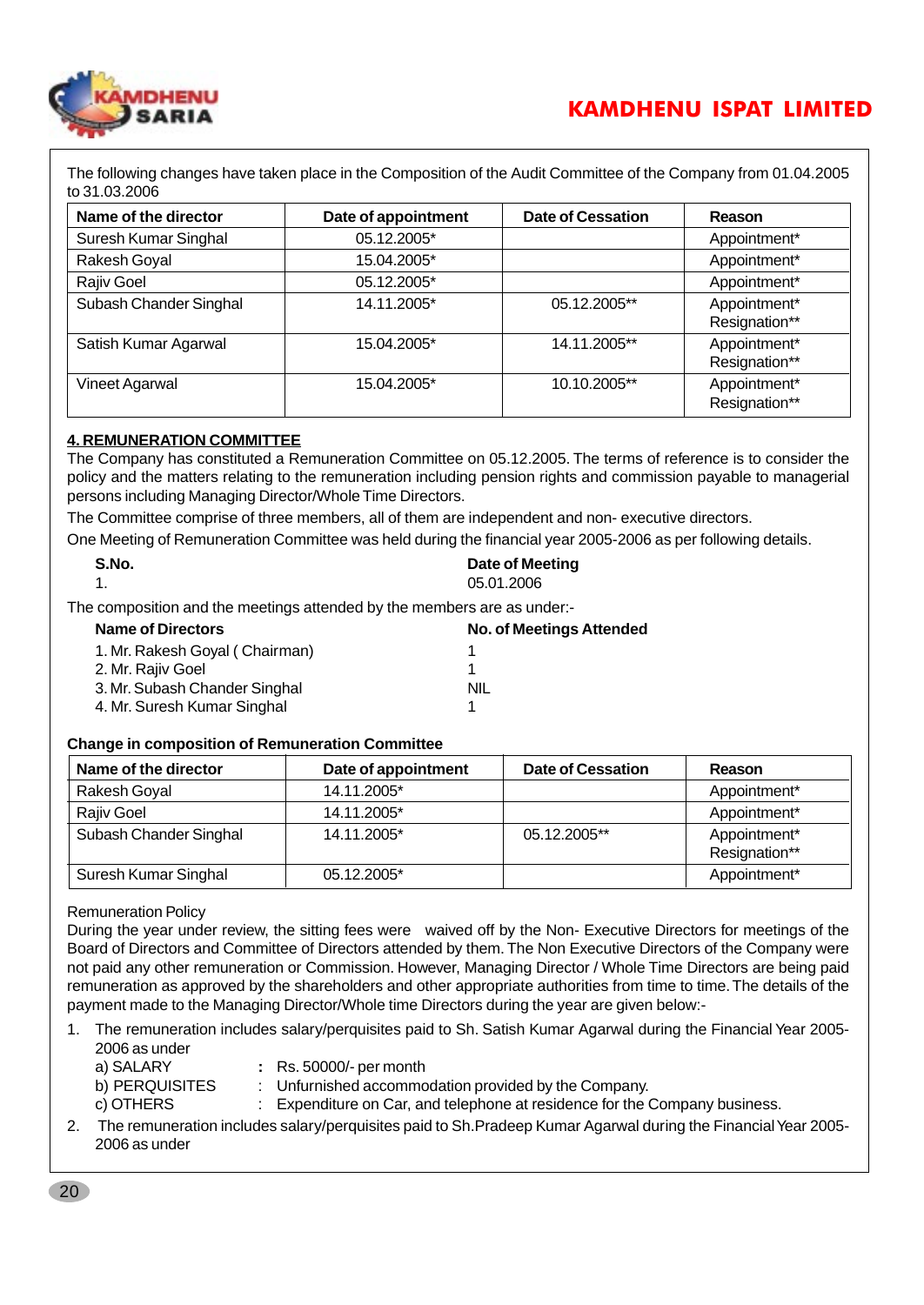

| a) SALARY<br>b) OTHERS | : Rs. 50000/- per month<br>: Expenditure on Car, and telephone at residence for the Company business.           |
|------------------------|-----------------------------------------------------------------------------------------------------------------|
| as under:              | The remuneration includes salary/perquisites paid to Sh.Sunil Kumar Agarwal during the Financial Year 2005-2006 |
| a) SALARY              | $:$ Rs. 50000/- per month                                                                                       |
| b) PERQUISITES         | : Unfurnished accommodation provided by the Company.                                                            |
| c) OTHERS              | : Expenditure on Car, and telephone at residence for the Company business.                                      |
| under                  | The remuneration includes salary/perquisites paid to Sh.Saurabh Agarwal during the Financial Year 2005-2006 as  |
| a) SALARY              | : Rs. 25000/- per month                                                                                         |
| b) PERQUISITES         | : Unfurnished accommodation provided by the Company.                                                            |
| c) OTHERS              | Expenditure on Car, and telephone at residence for the Company business.                                        |
| Severance Fee          | No severance Fee is payable to any of the aforementioned Managing Director/<br>Whole Time Director.             |
| Stock option           | NIL                                                                                                             |
|                        |                                                                                                                 |

## **5. SHAREHOLDERS'/ INVESTORS' GRIEVANCE COMMITTEE**

The Board has constituted Shareholders'/ Investors' Grievance Committee, the committee Comprising of Mr. Suresh Kumar Singhal – Chairman, Sh. Rakesh Goyal, Sh. Saurabh Agarwal and Sh. Arvind Gupta, Secretary of the Committee.

The Committee, interalia, approves issue of duplicate Certificate and oversees and review all matters connected with transfer of securities of the Company. The Committee also looks in to redressal of Shareholders'/ investors complaints related to transfer of shares, non receipt of Balance Sheet, non receipt of dividends, etc. The Committee also oversees performance of the Registrar and Transfer Agent of the Company and recommend measures for overall improvement in the quality of investors services.

### **COMPLIANCE OFFICER**

Sh. Arvind Gupta is the Compliance officer for complying with the requirement of SEBI (Prohibition of Insider Trading) Regulation, 1992 and the Listing Agreements with the Stock Exchanges in India.

### **Complaints Status during the financial year 2005-2006**

| No. of complaint's Received | <b>Solved</b> | Pending |
|-----------------------------|---------------|---------|
| Nil                         | Nil           | Nil     |
| Nil                         | Nil           | Nil     |

### **6. GENERAL BODY MEETING**

Location and time, where last three Annual General Meetings were held:

| For the year ended | Location                                         | Date       | Time    |
|--------------------|--------------------------------------------------|------------|---------|
| 31-03-2005         | 5/2, Punjabi Bagh Extension, New Delhi           | 24-06-2005 | 9.45 AM |
| 31.03.2004         | A-1114, RIICO Industrial Area Bhiwadi, Rajasthan | 29.09.2004 | 10 A.M. |
| 31.03.2003         | A-1114, RIICO Industrial Area Bhiwadi, Rajasthan | 30.09.2003 | 11 A.M. |

## **NUMBER OF SPECIAL RESOLUTION/ POSTAL BALLOT**

| Special Resolution have been passed in last A.G.M. | - NIL |
|----------------------------------------------------|-------|
| Resolution passed through postal Ballot.           | - NIL |

### **7. DISCLOSURE**

The particulars of transactions between the Company and its related parties as per the accounting standard are set out in page no. 38 of the Annual Report. However, these transactions are not likely to have potential conflict with the company's interest

No penalty / strictures have been imposed on the Company by Stock Exchanges or SEBI or any statutory authority, on any matter related to capital markets, during the last three years.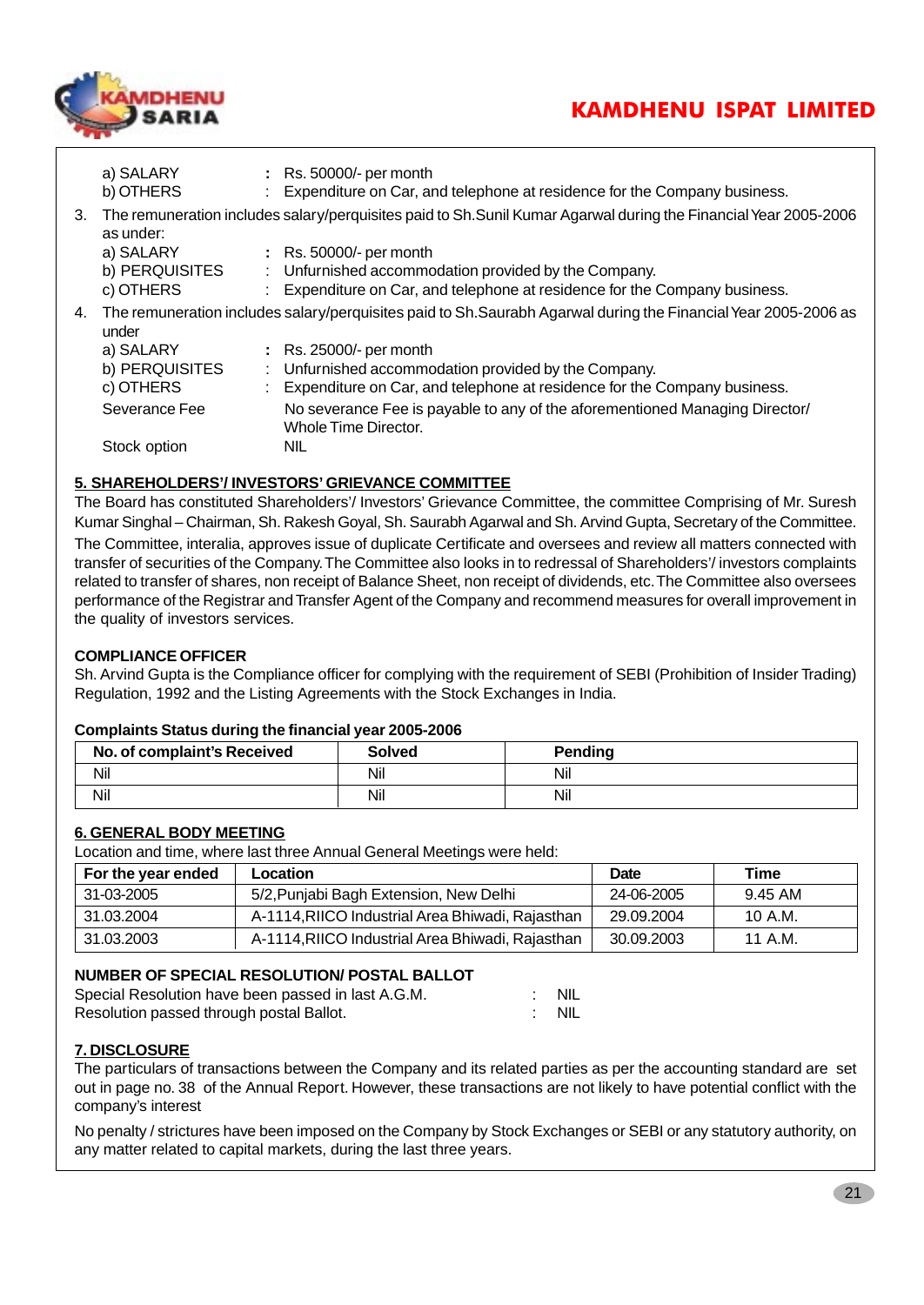

| <b>8. MEANS OF COMMUNICATION</b><br>Quarterly Results - Normally published in Economics Times, Nav Bharat Times.                                                                                                                                                                              |                                                                                                                                                                                 |  |  |  |  |  |
|-----------------------------------------------------------------------------------------------------------------------------------------------------------------------------------------------------------------------------------------------------------------------------------------------|---------------------------------------------------------------------------------------------------------------------------------------------------------------------------------|--|--|--|--|--|
| Web Sites where quarterly results are displaced<br>www.kamdhenuispat.com<br>Whether it also displays official's news releases and presentation made<br>to institutional investors or to the analysts<br><b>No</b><br>Whether Management Discussion & Analysis is part of Annual Report<br>Yes |                                                                                                                                                                                 |  |  |  |  |  |
| 9. GENERAL SHAREHOLDERS INFORMATIONS                                                                                                                                                                                                                                                          |                                                                                                                                                                                 |  |  |  |  |  |
| 1. ANNUAL GENERAL MEETING                                                                                                                                                                                                                                                                     |                                                                                                                                                                                 |  |  |  |  |  |
| : 22.09.2006<br>Date                                                                                                                                                                                                                                                                          |                                                                                                                                                                                 |  |  |  |  |  |
| Time<br>: $10 a.m.$                                                                                                                                                                                                                                                                           |                                                                                                                                                                                 |  |  |  |  |  |
| Venue                                                                                                                                                                                                                                                                                         | : Radha Farms, Palla Bakhtawarpur Road, Near G.T. Karnal Highway, Delhi.                                                                                                        |  |  |  |  |  |
| 2. Financial Year<br>$: 2005 - 2006$                                                                                                                                                                                                                                                          |                                                                                                                                                                                 |  |  |  |  |  |
| 3. Date of Book closure                                                                                                                                                                                                                                                                       | : 16.09.2006 To 22.09.2006(both days inclusive)                                                                                                                                 |  |  |  |  |  |
| 4. Dividend payment date                                                                                                                                                                                                                                                                      | : Not applicable since dividend not recommended                                                                                                                                 |  |  |  |  |  |
| 5. LISTING ON STOCK EXCHANGE AT ;<br>a) Bombay Stock Exchange Limited<br>Phiroze Jeejeebhoy Towers<br>Dalal Street, Mumbai 400023<br>b) National Stock Exchange of India Limted<br>Exchange Plaza, Bandra Kurla Complex,<br>Bandra (E), Mumbai- 400051                                        |                                                                                                                                                                                 |  |  |  |  |  |
| Note:- Annual Listing fees for the year 2006-2007 have been duly paid to both the above Stock Exchanges.                                                                                                                                                                                      |                                                                                                                                                                                 |  |  |  |  |  |
| 6. STOCK CODE<br>a) Bombay Stock Exchange Limited<br>b) National Stock Exchange of India Limited                                                                                                                                                                                              | 532741<br><b>KIL</b>                                                                                                                                                            |  |  |  |  |  |
| 7. Market price data during the financial year-2005-2006                                                                                                                                                                                                                                      | Not Applicable                                                                                                                                                                  |  |  |  |  |  |
| 8. Registrar And Transfer Agent                                                                                                                                                                                                                                                               | Karvy Computershare (P) Limited,<br>Street No. 1, Banjara Hills, Hyderabad- 500034<br>Ph. 91-40-2331 2454/23320251/751.<br>Fax: 91-40-23311968.<br>E-mail.mailmanager@karvy.com |  |  |  |  |  |
| Q CHARE TRANSEER SVSTEM                                                                                                                                                                                                                                                                       |                                                                                                                                                                                 |  |  |  |  |  |

#### 9. SHARE TRANSFER SYSTEM

The Company's Equity Shares are admitted with the depository system of National Securities Depository Limited and Central Depository Services (India) Limited (CDSL), as an eligible security under the Depository Act, 1996. As such, facilities for dematerializations of the company's Equity Shares are available vide INE 390H01012 at both the depositories.

Share Transfer in physical form is presently registered and returned within a period of 15-20 days from the date of receipt subject to the documents being valid and complete in all respect. The Company offers the facilities of transfer cum demat. under the said system. After the share transfer is effected , a letter is being sent to the transferee indicating the details of the transferred shares and in case the transferee wishes to demat the shares he can approach depository participant with the option letter issued by the Registrar & Transfer Agent. On receipt of the same, the Company's Registrar and Transfer Agent dematerialize the shares. In case the transferee does not wish to dematerialized the shares, he need not exercise the option and the Company's Registrar and Transfer Agent will dispatch the Share Certificate after 15 days from the date of such option letter.

The Company has a Share Transfer & Investor Grievance Committee to look in to various issues relating to the investors including share transfer. This Committee of the Board of Directors of the Company meets normally on monthly basis.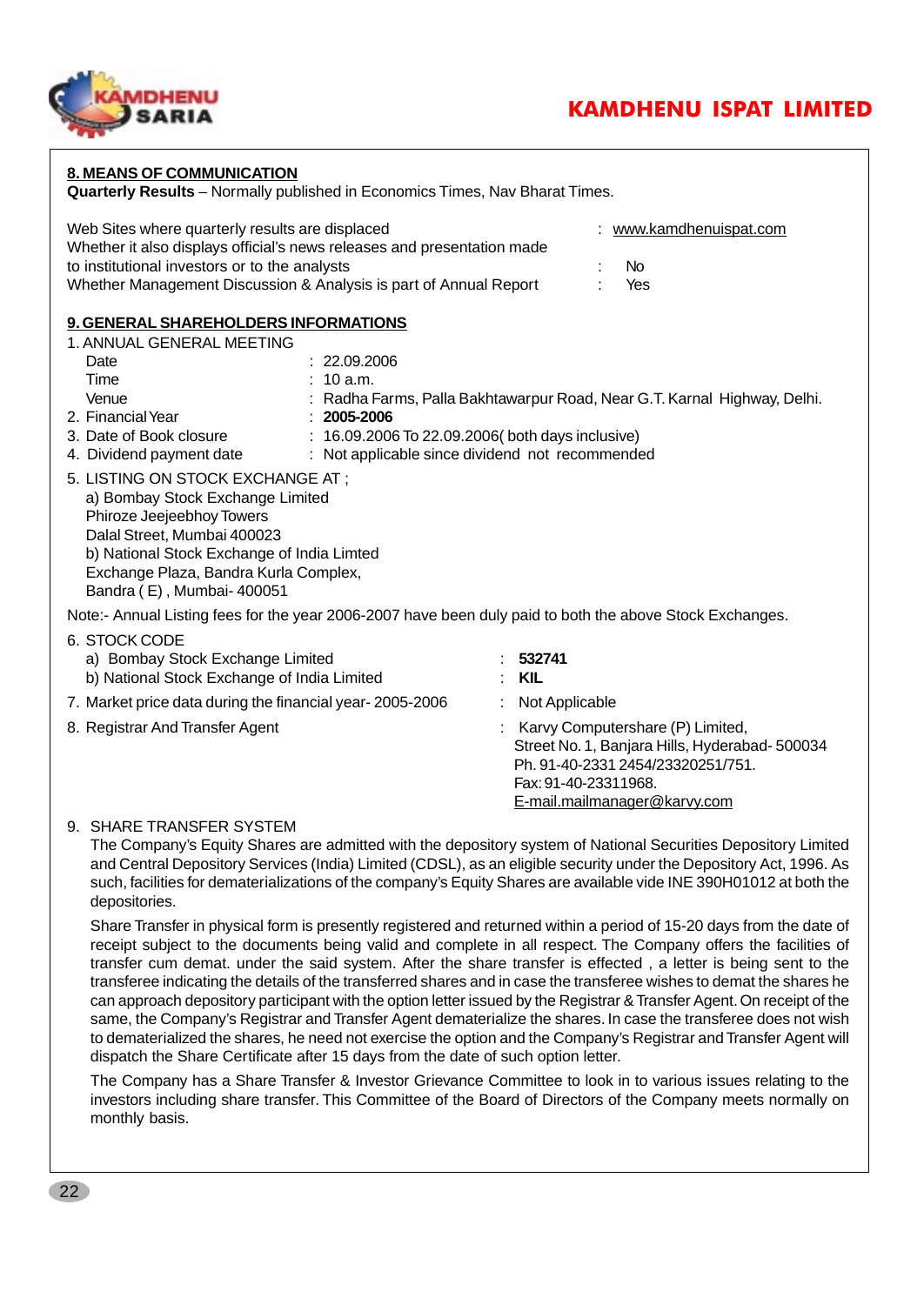

| Category                                            | No. of shares held | Percentage of shareholding |
|-----------------------------------------------------|--------------------|----------------------------|
| <b>Promoter's holding</b>                           |                    |                            |
| Promoters*                                          |                    |                            |
| - Indian Promoters                                  | 2583192            | 41.59                      |
| - Foreign Promoters                                 |                    |                            |
| Persons acting in Concert #                         |                    |                            |
| <b>Sub-Total</b>                                    | 2583192            | 41.59                      |
| <b>Non-Promoters Holding</b>                        |                    |                            |
| <b>Institutional Investors</b>                      |                    |                            |
| Mutual Funds and UTI                                |                    |                            |
| Banks, Financial Institutions, Insurance Companies  |                    |                            |
| (Central / State Gov. Institutions / Non-government |                    |                            |
| Institutions) / Venture Capital                     |                    |                            |
| <b>Sub-Total</b>                                    |                    |                            |
| <b>Others</b>                                       |                    |                            |
| <b>Private Corporate Bodies</b>                     | 234500             | 3.78                       |
| <b>Indian Public</b>                                | 114706             | 1.85                       |
| NRIs / OCBs                                         |                    |                            |
| Any other (Friends & Associates)                    | 3278668            | 52.79                      |
| <b>Sub-Total</b>                                    | 3627874            | 58.42                      |
| <b>GRANDTOTAL</b>                                   | 6211066            | 100                        |

9. b) Categories of shareholder as on 31<sup>st</sup> March, 2006 Promoters : 2583192

| Promoter's Group | : 3278668 |
|------------------|-----------|
| Others           | :349206   |

- c) Dematerialization of Shares and liquidity: Approximately 4905940 of the Equity Shares have been dematerialized up to 31<sup>st</sup> March, 2006
- 10. Outstanding GDRs/ADRs/Warrants/any convertible Instruments, conversion date and likely impact on equity : NIL
- 

11. Plant Location: : A-1114 , RIICO Indl. Area, Phase – III, Bhiwadi -301019 (Raj)

12. ADDRESS FOR CORRESPONDANCE BY INVESTORS KAMDHENU ISPAT LIMITED 5/2 PUNJABI BAGH EXT. NEW DELHI- 110026 PH- 011-25223404-08 FAX- 011- 25226893 E-MAIL- kamdhenu@nda.vsnl.net.in

**NOTE:- Shareholders holding shares in electronic mode should address all correspondence to their respective depository participants.**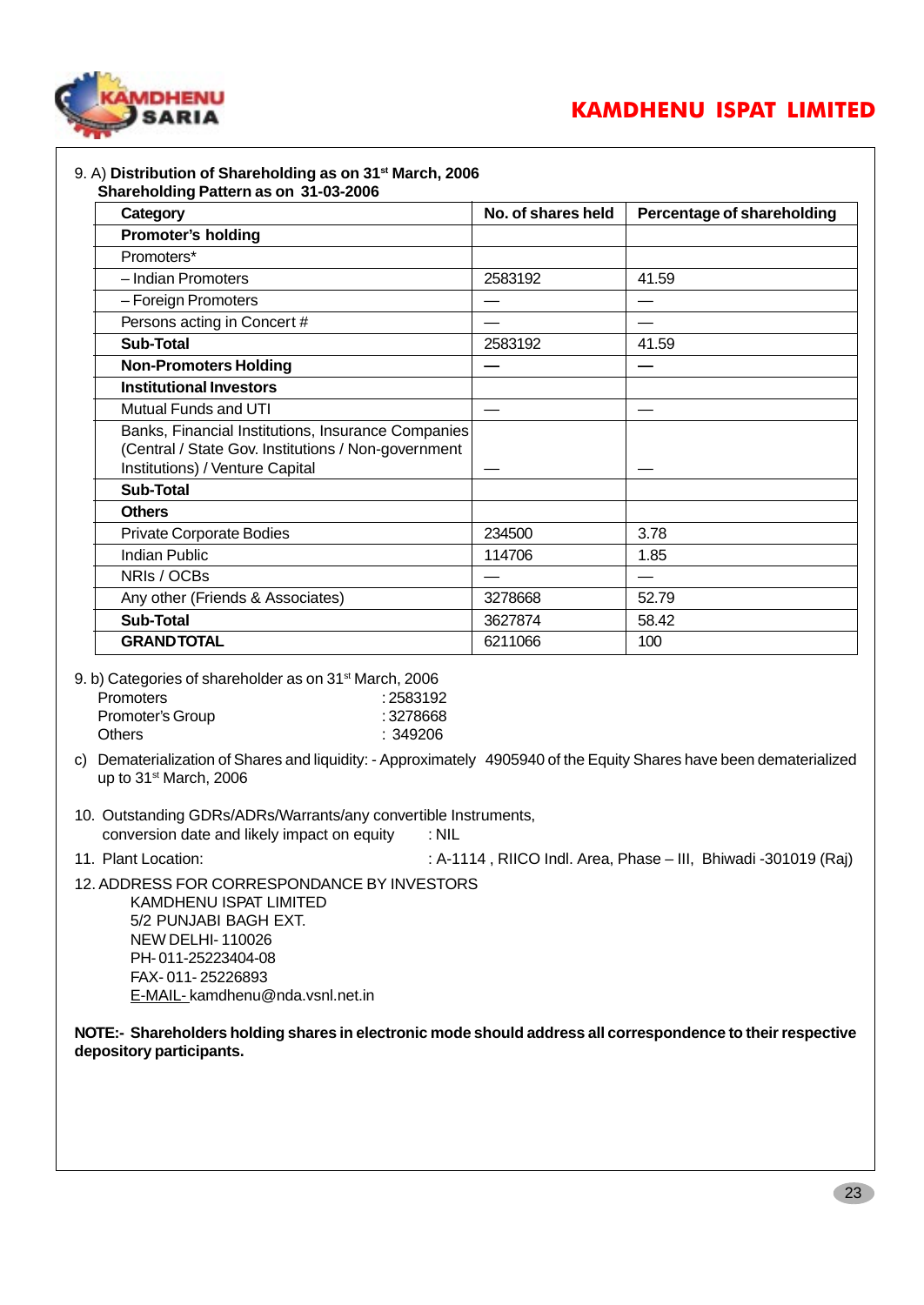

#### **10. PRACTISING COMPANY SECRETARY'S CERTIFICATE ON CROPORATE GOVERNANCE**

#### TO THE MEMBERS OF KAMDHENU ISPAT LIMITED

We have examined the compliance of conditions of Corporate Governance by Kamdhenu Ispat Limited for the year ended 31<sup>st</sup> March 2006, as stipulated in clause 49 of the Listing Agreement of the said Company with the Stock Exchanges.

The Compliance of conditions of Corporate Governance is the responsibility of the management .Our examination was limited to procedures and implementation thereof, adopted by the company for ensuring the compliance of the conditions of the Corporate Governance. It is neither an audit nor an expression of opinion on the financial statements of the company.

In our opinion and to the best of our information and according to the explanations given to us, we certify that the Company has complied with the conditions of Corporate Governance as stipulated in the aforesaid Listing Agreements.

We state that in respect of investor grievances received during the year ended 31<sup>st</sup> March 2006, no investor grievances are remaining unattended/pending against the Company for a period exceeding one month as per the records maintained by the shareholders/Investors Grievances Committee.

 We further state that such compliance is neither an assurance as to the future viability of the Company nor the efficiency or effectiveness with which the management has conducted the affairs of the Company.

> **Amit Agarwal & Associates** Company Secretaries

**(Amit Agarwal) Proprietor CS No. ACS 14456 CP No. 3647**

Place : Delhi Date : 15.07.2006

24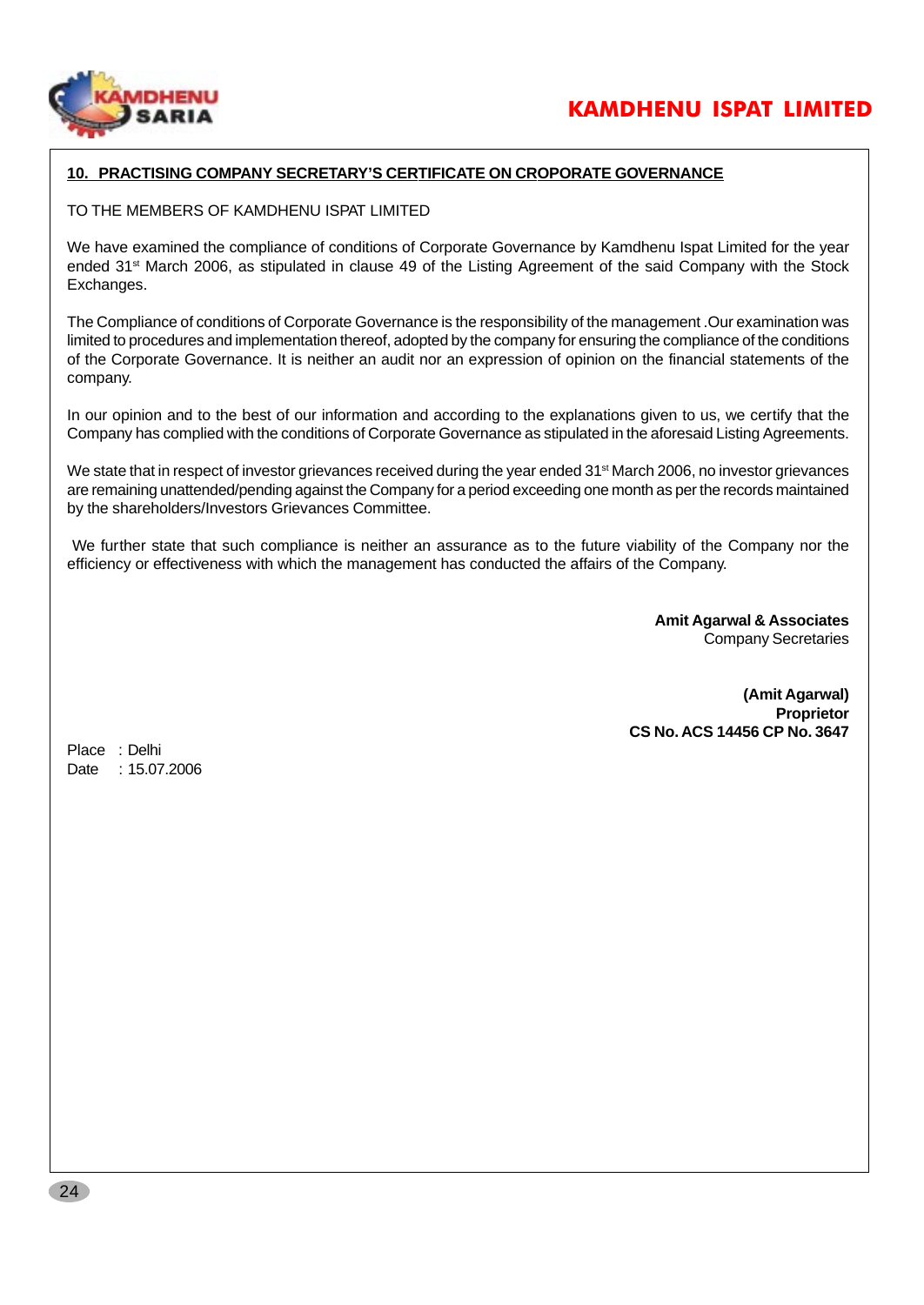



## **AUDITORS' REPORT**

#### **TO THE MEMBERS OF KAMDHENU ISPAT LIMITED**

We have audited the attached Balance Sheet of **KAMDHENU ISPAT LIMITED** as at 31<sup>st</sup> March, 2006 and the Profit and Loss Account and the Cash Flow Statement for the year ended on that date annexed thereto. These Financial Statements are the responsibility of the Company's management. Our responsibility is to express an opinion on these financial statements based on our audit.

- 1 We conducted our audit in accordance with Auditing Standards generally accepted in India. Those Standards require that we plan and perform the audit to obtain reasonable assurance about whether the financial statements are free of material misstatement. An audit includes examining, on a test basis, evidence supporting the amounts and disclosures in the financial statements. An audit also includes assessing the accounting principles used and significant estimates made by management, as well as evaluating the overall financial statement presentation. We believe that our audit provides a reasonable basis for our opinion.
- 2 As required by Companies (Auditor's Report) (Amendment) Order,2004 issued by the Central Govt. of India in terms of section 227 (4A) of the Companies Act, 1956, We annex hereto a statement on the matters specified in paragraphs 4 & 5 of the said order, to the extent applicable.
- 3 Further to our comments in the annexure referred to in paragraph 2 above we report that:
	- (a) We have obtained all the information and explanations which to the best of our knowledge and belief were necessary for the purposes of our audit;
	- (b) In our opinion, proper books of accounts as required by law have been kept by the Company so far as appears from our examination of the books;
	- (c) The Balance Sheet and Profit and Loss Account dealt with by this report are in agreement with the books of accounts;
	- (d) In our opinion the Balance Sheet, Profit & Loss Account and Cash Flow Statement dealt with by this report have been prepared in compliance with the Accounting Standards referred to in subsection (3C) of Section 211 of the Companies Act, 1956, to the extent applicable;
	- (e) On the basis of written representation received from the Directors as on 31st March, 2006 and taken on record by the Board of Directors, we report that none of the directors is disqualified as on 31st March, 2006 from being appointed as a Director in terms of section 274(1)(g) of the Companies Act. 1956;
	- (f) In our opinion and to the best of our information and according to the explanation given to us, the said accounts read together with the Schedule 24 of "Significant Accounting Policies and Notes to Accounts" give the information required by the Companies Act, 1956 in the manner so required and give a true and fair view in conformity with the accounting principles generally accepted in India;
		- (i) In the case of the Balance Sheet of the State of Affairs of the Company as at  $31<sup>st</sup>$  March, 2006;
		- (ii) In the case of the Profit & Loss Account of the Profit of the Company for the year ending on  $31^{st}$  March, 2006 ; and
		- (iii) In the case of the Cash Flow Statement, of the cash flows for the year ended on that date.

**For S.SINGHAL & CO. Chartered accountants**

**Dated : 15.07.2006 (R.K.Gupta) Place : Bhiwadi PARTNER**

**M.No. 073846**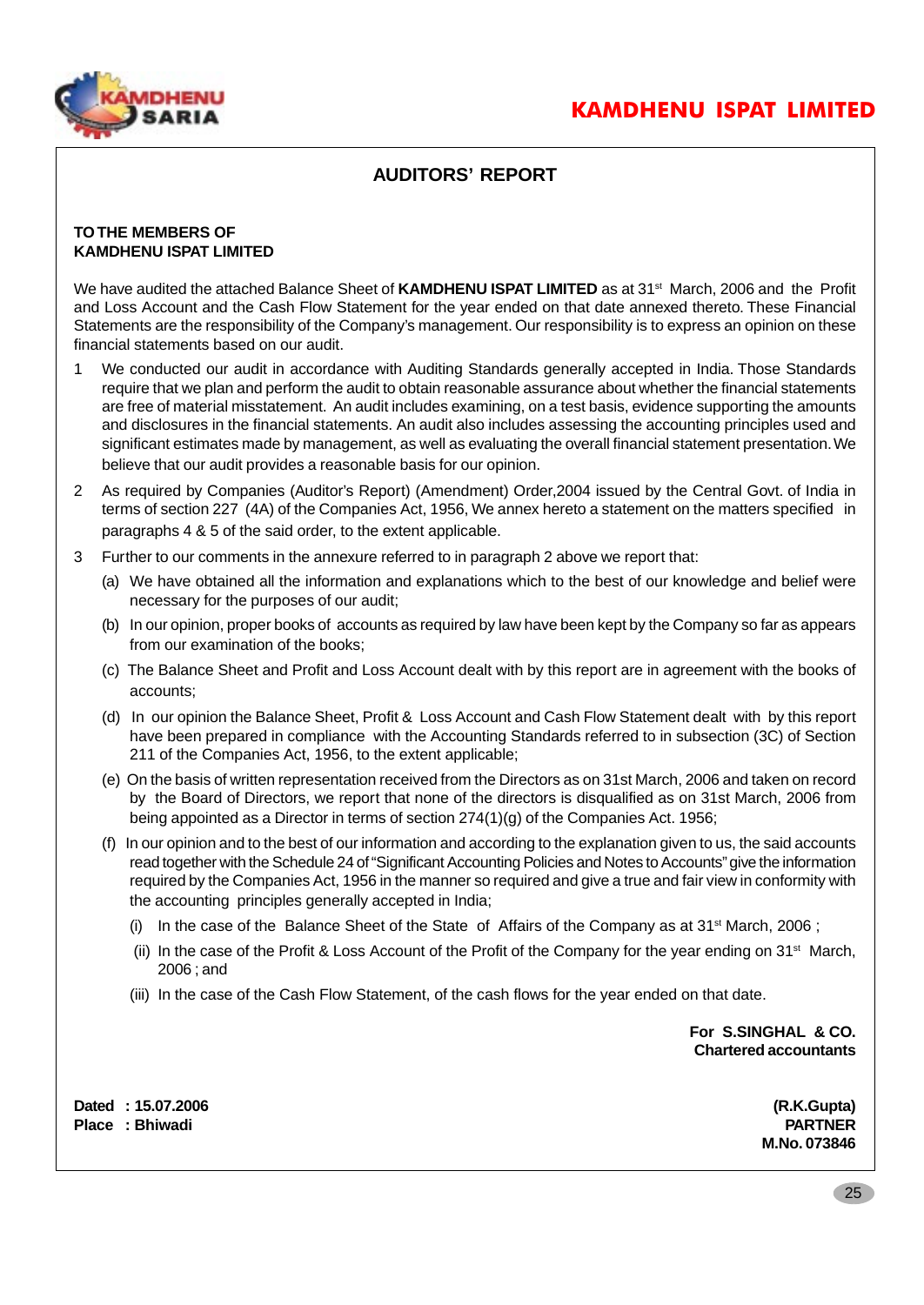



## **Annexure to Auditors' Report**

#### **Referred to in paragraph 2 of our report of even date**

- 1. In respect of its Fixed Assets
	- a. The company has maintained proper records showing full particulars, including quantitative details and situation of fixed assets on the basis of available information.
	- b. As explained to us, the fixed assets has been physically verified by the management at reasonable intervals during the year and no material discrepancies were noticed on such verification.
	- c. The company has not disposed off substantial part of fixed assets during the year and the going concern status of the Company is not affected.
- 2. In respect of its Inventory
	- a. As explained to us, inventories has been physically verified by the management at reasonable intervals during the year.
	- b. In our opinion and according to the information and explanation given to us, the procedures of physical verification of inventory followed by the management are reasonable and adequate in relation to the size of the company and the nature of its business.
	- c. The Company has maintained proper records of inventories. As explained to us, there were no material discrepancies noticed on physical verification of inventory as compared to the book records.
- 3. In respect of loans, secured or unsecured, granted or taken by the company to/from companies, firms or other parties covered in the register maintained under Section 301 of the Companies Act,1956:
	- a. The company has neither granted nor taken any loans, secured or unsecured to/from companies, firms or other parties covered in the register maintained under section 301 of the Companies Act,1956.
	- b. Because the company has not given or taken any loan to/from the companies, firms or other parties covered in the register maintained under section 301 of the Companies Act,1956., hence sub clause b,c,d,e,f,g of clause (iii) of paragraph of 4 of CARO ,2003 are not applicable.
- 4. In our opinion and according to the information and explanations given to us, there are adequate internal control system commensurate with the size of the Company and the nature of its business for the purchase of inventory and fixed assets and for the sale of goods and services. During the course of our audit, we have not observed any continuing failure to correct major weaknesses in internal control system.
- 5. In respect of transactions covered under Section 301 of the Company Act,1956.
	- a. In our opinion and according to the information and explanations given to us, the particulars of contract or arrangements referred to in section 301 of the Companies Act,1956 have been entered in the register required to be maintained under that section.
	- b. In our opinion and according to the information and explanation given to us, the transactions made in pursuance of such contracts or arrangements have been made at prices which are reasonable having regard to the prevailing market prices at the relevant time.
- 6. The company has not accepted deposits from public within the meaning of Section 58A and 58AA or any other relevant provisions of the Companies Act,1956 and the Rules framed there under.
- 7. In our opinion and according to the information and explanation given to us, the Company has an internal Audit system commensurate with the size and nature of its business.
- 8 In our opinion the cost records maintained by the company are general and not in precise manner as prescribed by the Central Government U/s 209(1)(d) of the Companies Act,1956 for the product of the Company. We have however not made a detailed examination of the records.
- 9. In respect of Statutory & Other dues:
	- a. According to the records of the Company undisputed statutory dues including Provident Fund, Employee State Insurance, Income Tax, Sales tax, Wealth-tax, Service Tax, Custom Duty, Excise Duty, Cess and other statutory dues have been generally regularly deposited with the appropriate authorities except delay in deposit of differential central excise duty & some cases of service tax. According to the information and explanation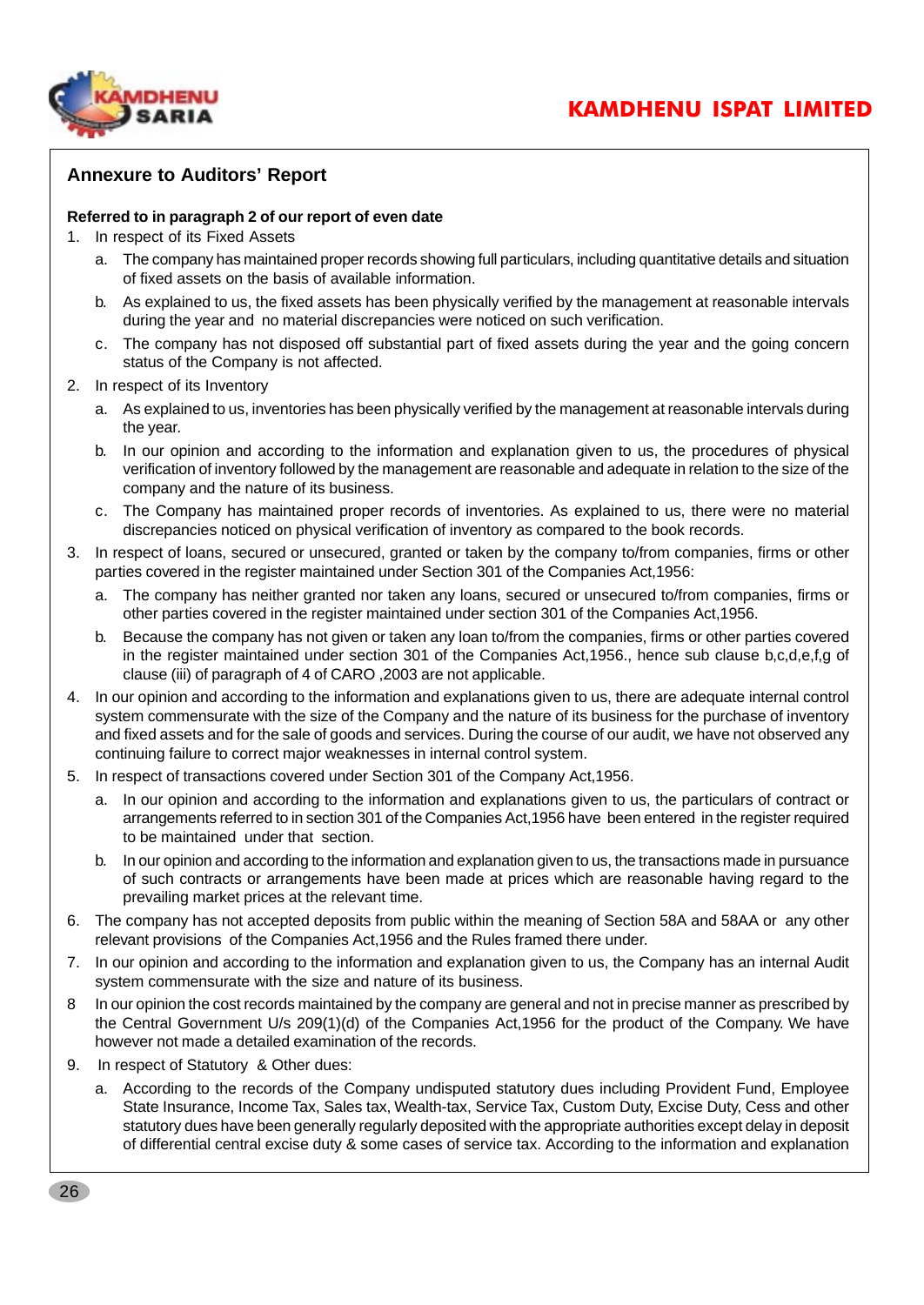

given to us, no undisputed amount payable in respect of the aforesaid dues were outstanding as at  $31<sup>st</sup>$ March,2006 for a period of more than six months from the date of becoming payable.

b. The disputed statutory dues aggregating to Rs. 159.27 Lacs, their against Rs 26.22 Lakh has been deposited under protest ,on account of matters pending before appropriate authorities are as under :

| Sr.<br>No.     | Name of the<br><b>Statute</b>                                          | Nature of the<br><b>Dues</b>                   | Forum where<br>dispute is pending         | <b>Amount</b><br>(Rs.in Lakhs) |
|----------------|------------------------------------------------------------------------|------------------------------------------------|-------------------------------------------|--------------------------------|
| 1.             | Income Tax Act                                                         | Income Tax                                     | CIT (Appeals)                             | 14.46                          |
| 2.             | Income Tax Act                                                         | Illegal disallowances/<br>addition of expenses | CIT (Appeals)                             | 5.00                           |
| 3.             | <b>Central Excise Act</b>                                              | (i) Excise Duty<br>(ii) Service Tax            | <b>High Court</b><br><b>CESTAT</b>        | 6.73<br>106.79                 |
| $\mathbf{4}$ . | <b>Central Sales Tax</b><br>Act and Sales Tax<br>Act of various States | Sales Tax                                      | Dy. Comm. (Appeal)<br>Rajasthan Tax Board | 25.60<br>0.69                  |

- 10. The Company has no accumulated Losses and has not incurred any cash losses during the financial year covered by our audit or in the immediately preceding financial year.
- 11. Based on our audit procedure and according to the information and explanations given to us , we are of the opinion that the company has not defaulted in repayment of dues to financial institution or banks. The company has not issued any debenture.
- 12. In our opinion and according to the explanations given to us and based on the information available, no loans and advances have been granted by the company on the basis of security by way of pledge of shares, debentures and other securities.
- 13. In our opinion, the company is not a chit fund or a nidhi /mutual benefit fund/society. Therefore the provisions of clause (xiii) of the Companies (Auditors Report) (amendment) Order,2004 are not applicable to the company.
- 14. The company is not dealing or trading in shares, securities , debentures and other investments.
- 15. According to the information and explanation given to us, the company has not given any guarantee for loans taken by others from banks or financial institutions.
- 16. The term loans have been applied for the purpose for which they were raised.
- 17. According to the information and explanation given to us and an overall the examination of the balance sheet of the company we are of the opinion that there no funds raised on short term basis that have been used for long term investment.
- 18. According to the information and explanations given to us and in our opinion during the year the company has made preferential allotment of shares to parties & companies covered in the register maintained under section 301 of the Companies Act,1956 and the price at which shares have been issued is not prejudicial to the interest of the company.
- 19. No debentures has been issued by the company during the year. Accordingly clause 4(xix) of the Order is not applicable.
- 20. We have verified the end use of money raised during the year by promoters contribution in proposed IPO floated on dated  $3<sup>rd</sup>$  April, 2006 and the same has been disclosed in note no 2 of the notes on accounts forming part of the financial statements.
- 21. According to the information and explanation given to us, no frauds on or by the company has been noticed and reported during the year.

**For S.SINGHAL & CO. Chartered accountants**

**Dated : 15.07.2006 (R.K.Gupta) Place : Bhiwadi PARTNER**

**M.No. 073846**

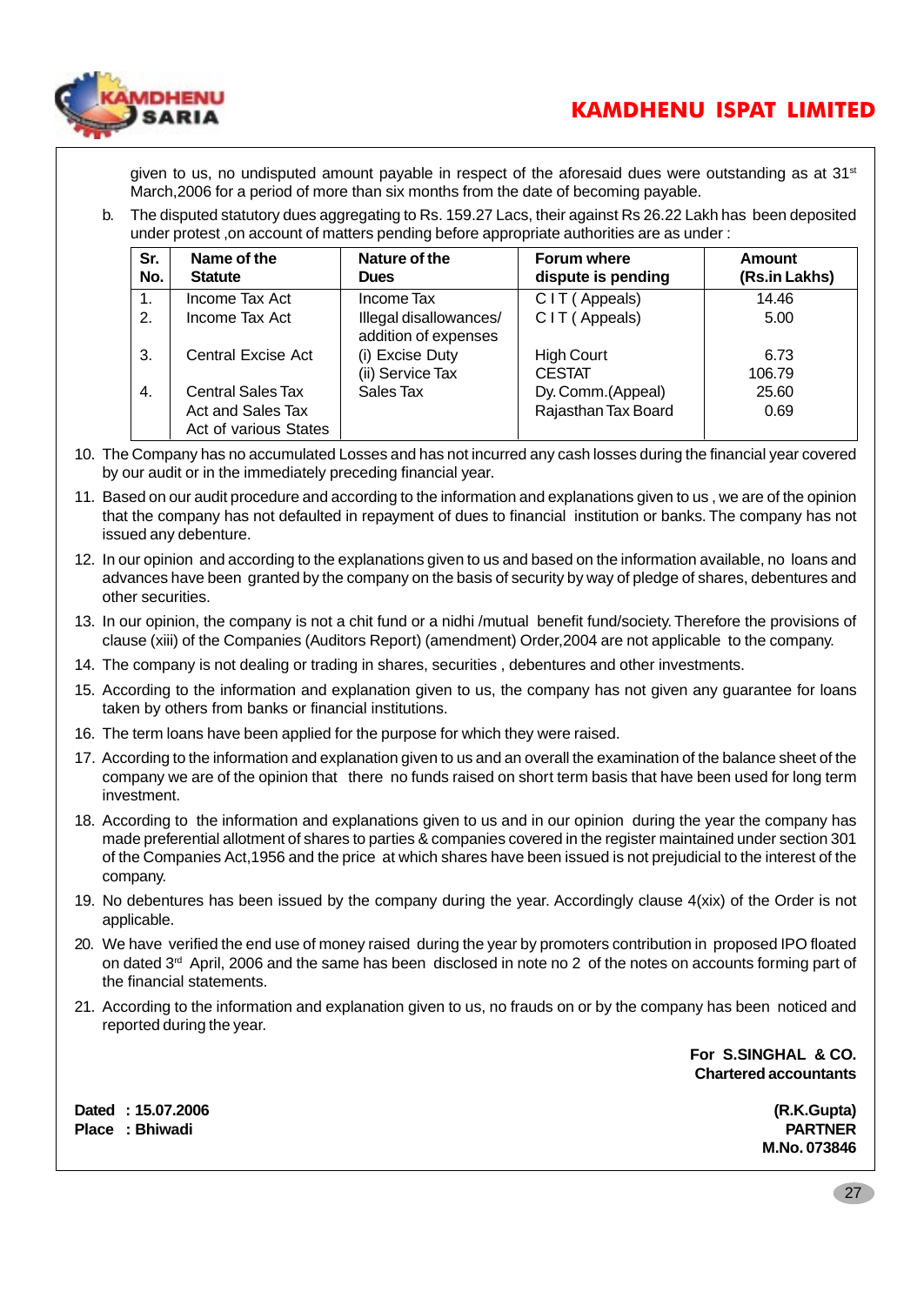

## **BALANCE SHEET AS AT 31ST MARCH, 2006**

|   |                                                                                                             |                                             |                                                       | 2005-2006<br>Amount in Rs.                               |                                                       | 2004-2005                                           |
|---|-------------------------------------------------------------------------------------------------------------|---------------------------------------------|-------------------------------------------------------|----------------------------------------------------------|-------------------------------------------------------|-----------------------------------------------------|
|   | <b>SOURCES OF FUNDS</b><br><b>Shareholders' Funds:</b><br>А.                                                | <b>SCHEDULE</b>                             |                                                       |                                                          |                                                       | Amount in Rs.                                       |
|   | <b>Share Capital</b><br>(a)<br>(b) Reserve & Surplus                                                        | 1<br>2                                      | 153,978,160<br>65,291,373                             | 219,269,533                                              | 75,476,650<br>26,333,614                              | 101,810,264                                         |
|   | <b>Loan Funds:</b><br>В.<br>(a) Secured Loans                                                               | 3                                           | 28,257,454                                            |                                                          | 38,899,788                                            |                                                     |
|   | (b) Unsecured Loans                                                                                         | 4                                           | 22,213,814                                            | 50,471,268                                               | 28,060,888                                            | 66,960,676                                          |
|   | <b>Deffered Tax Liability</b><br>C.                                                                         |                                             |                                                       | 7,900,781                                                |                                                       | 8,119,734                                           |
|   |                                                                                                             | <b>TOTAL</b>                                |                                                       | 277,641,582                                              |                                                       | 176,890,674                                         |
| Ш | <b>APPLICATION OF FUNDS</b><br><b>Fixed Assets</b><br>А.<br><b>Gross Block</b><br>Less: Depreciation        | 5                                           | 104,807,626<br>34,263,308                             |                                                          | 96,779,804<br>28,865,604                              |                                                     |
|   | <b>Net Block</b>                                                                                            |                                             | 70,544,318                                            |                                                          | 67,914,200                                            |                                                     |
|   | Capital work in progress                                                                                    |                                             | 601,350                                               | 71,145,668                                               | 1,180,750                                             | 69,094,950                                          |
|   | <b>Investments</b><br>В.                                                                                    | 6                                           |                                                       | 12,010,000                                               |                                                       | 10,000                                              |
|   | C.<br><b>Current Assets, Loans &amp; Advances</b>                                                           |                                             |                                                       |                                                          |                                                       |                                                     |
|   | Inventories<br>(a)<br><b>Sundry Debtors</b><br>(b)<br>Cash & Bank Balances<br>(c)<br>(d)<br>Loan & Advances | 7<br>8<br>9<br>10                           | 21,668,608<br>167,385,018<br>18,094,696<br>61,643,839 |                                                          | 57,562,770<br>133,876,231<br>10,313,639<br>32,315,905 |                                                     |
|   |                                                                                                             |                                             | 268,792,161                                           |                                                          | 234,068,545                                           |                                                     |
|   | Less: Current Liabilities & Provisions                                                                      | 11                                          | 85,682,438                                            | 183,109,723                                              | 128,610,577                                           | 105,457,968                                         |
|   | D. Miscellaneous Expenditure<br>(To the extent not written off or adjusted)                                 | 12                                          |                                                       | 11,376,191                                               |                                                       | 2,327,756                                           |
|   |                                                                                                             | <b>TOTAL</b>                                |                                                       | 277,641,582                                              |                                                       | 176,890,674                                         |
|   | <b>Significant Accounting Policies</b><br>& Notes to the Accounts                                           | 24                                          |                                                       |                                                          |                                                       |                                                     |
|   | In Terms Of Our Report Of Even Date<br>For S. Singhal & Co.<br><b>Chartered Accountants</b>                 | (Satish Kumar Agarwal)<br>Managing Director |                                                       | (Pradeep Kumar Agarwal)<br><b>Whole Time Director</b>    |                                                       | (Sunil Kumar Agarwal)<br><b>Whole Time Director</b> |
|   |                                                                                                             |                                             |                                                       |                                                          |                                                       |                                                     |
|   | (R.K. Gupta)<br>Partner                                                                                     | (Saurabh Agarwal)<br>Whole Time Director    |                                                       | (Harish Kumar Agarwal)<br><b>Chief Financial Officer</b> |                                                       | (Arvind Gupta)<br><b>Company Secretary</b>          |
|   | Place: Gurgaon<br>Dated: 15.07.2006                                                                         |                                             |                                                       |                                                          |                                                       |                                                     |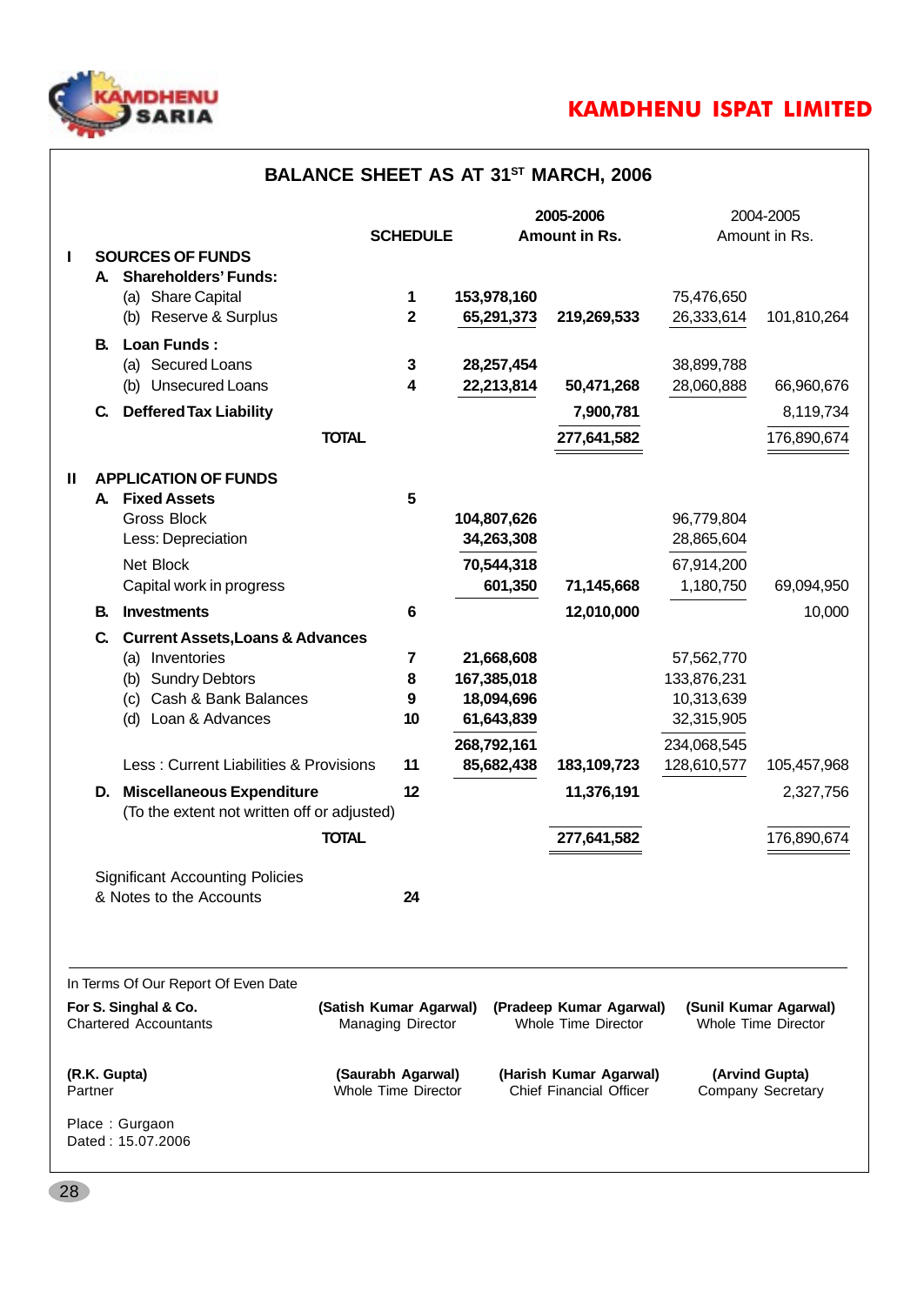

## PROFIT & LOSS ACCOUNT FOR THE YEAR ENDED 31<sup>ST</sup> MARCH, 2006

|                                                 |                                                 | 2005-2006       |               | 2004-2005                                                |               |                                     |
|-------------------------------------------------|-------------------------------------------------|-----------------|---------------|----------------------------------------------------------|---------------|-------------------------------------|
|                                                 |                                                 | <b>SCHEDULE</b> |               | <b>Amount in Rs.</b>                                     |               | Amount in Rs.                       |
| <b>INCOME</b>                                   |                                                 |                 |               |                                                          |               |                                     |
| <b>Gross Sales</b>                              | 13                                              |                 | 1,376,478,640 |                                                          | 1,262,910,373 |                                     |
| Less:- Excise Duty                              |                                                 |                 | 168,452,802   |                                                          | 95,696,792    |                                     |
| <b>Net Sales</b>                                |                                                 |                 |               | 1,208,025,838                                            |               | 1,167,213,581                       |
| Income from Royalty                             | 14                                              |                 |               | 39,484,291                                               |               | 10,436,744                          |
| Other Income                                    | 15                                              |                 |               | 3,214,327                                                |               | 1,252,839                           |
| Decrease in Stocks                              | 16                                              |                 |               | (6,613,561)                                              |               | (437, 732)                          |
| <b>TOTAL</b>                                    |                                                 |                 |               | 1,244,110,895                                            |               | 1,178,465,432                       |
|                                                 |                                                 |                 |               |                                                          |               |                                     |
| <b>EXPENDITURE</b>                              |                                                 |                 |               |                                                          |               |                                     |
| <b>Cost of Raw Materials</b>                    | 17                                              |                 |               | 813,315,830                                              |               | 668,084,810                         |
| Cost of goods traded                            | 18                                              |                 |               | 155,109,295                                              |               | 280,253,288                         |
| <b>Manufacturing Expenses</b>                   | 19                                              |                 |               | 152,079,484                                              |               | 155,782,206                         |
| Personnel Cost                                  | 20                                              |                 |               | 5,899,435                                                |               | 5,593,427                           |
| Administrative & Other Expenses                 | 21                                              |                 |               | 15,391,656                                               |               | 10,650,909                          |
| <b>Selling &amp; Distribution Expenses</b>      | 22                                              |                 |               | 47,038,078                                               |               | 18,752,988                          |
| <b>Financial Expenses</b>                       | 23                                              |                 |               | 6,866,943                                                |               | 5,932,258                           |
| Depreciation                                    | 5                                               |                 |               | 7,319,487                                                |               | 6,995,423                           |
| Miscellaneous Expenses Written off              | 12                                              |                 |               | 944,002                                                  |               | 111,307                             |
| <b>TOTAL</b>                                    |                                                 |                 |               | 1,203,964,210                                            |               | 1,152,156,616                       |
| <b>PROFIT BEFORE TAX</b>                        |                                                 |                 |               | 40,146,685                                               |               | 26,308,816                          |
| <b>Less: Tax Expense</b>                        |                                                 |                 |               |                                                          |               |                                     |
| (a) Current Tax                                 |                                                 |                 | 14,352,323    |                                                          | 8,753,884     |                                     |
| (b) Deffered Tax                                |                                                 |                 | (218, 953)    |                                                          | 436,500       |                                     |
| (c) Fringe Benefit Tax                          |                                                 |                 | 311,485       | 14,444,855                                               |               | 9,190,384                           |
| <b>PROFIT AFTER TAX</b>                         |                                                 |                 |               | 25,701,830                                               |               | 17,118,432                          |
| Less: Provisions of earlier years               |                                                 |                 |               | 110,061                                                  |               | (193, 635)                          |
| <b>PROFIT FOR THE YEAR</b>                      |                                                 |                 |               | 25,591,769                                               |               | 17,312,067                          |
| Add: Profit Brought Forward from last year      |                                                 |                 |               | 26,333,614                                               |               | 24,221,547                          |
| Less: Bonus Share Issued                        |                                                 |                 |               |                                                          |               | 15,200,000                          |
| <b>Profit Carried to Reserves &amp; Surplus</b> |                                                 |                 |               | 51,925,383                                               |               | 26,333,614                          |
| <b>Basic Earning per share</b>                  |                                                 |                 |               | 4.38                                                     |               | 3.25                                |
| (ref note no 11 of sch. 24)                     |                                                 |                 |               |                                                          |               |                                     |
| <b>Significant Accounting Policies &amp;</b>    |                                                 |                 |               |                                                          |               |                                     |
| Notes to the Accounts                           | 24                                              |                 |               |                                                          |               |                                     |
|                                                 |                                                 |                 |               |                                                          |               |                                     |
| In Terms Of Our Report Of Even Date             |                                                 |                 |               |                                                          |               |                                     |
| For S. Singhal & Co.                            | (Satish Kumar Agarwal)                          |                 |               | (Pradeep Kumar Agarwal)                                  |               | (Sunil Kumar Agarwal)               |
| <b>Chartered Accountants</b>                    | Managing Director                               |                 |               | Whole Time Director                                      |               | <b>Whole Time Director</b>          |
| (R.K. Gupta)<br>Partner                         | (Saurabh Agarwal)<br><b>Whole Time Director</b> |                 |               | (Harish Kumar Agarwal)<br><b>Chief Financial Officer</b> |               | (Arvind Gupta)<br>Company Secretary |
| Place: Gurgaon<br>Dated: 15.07.2006             |                                                 |                 |               |                                                          |               |                                     |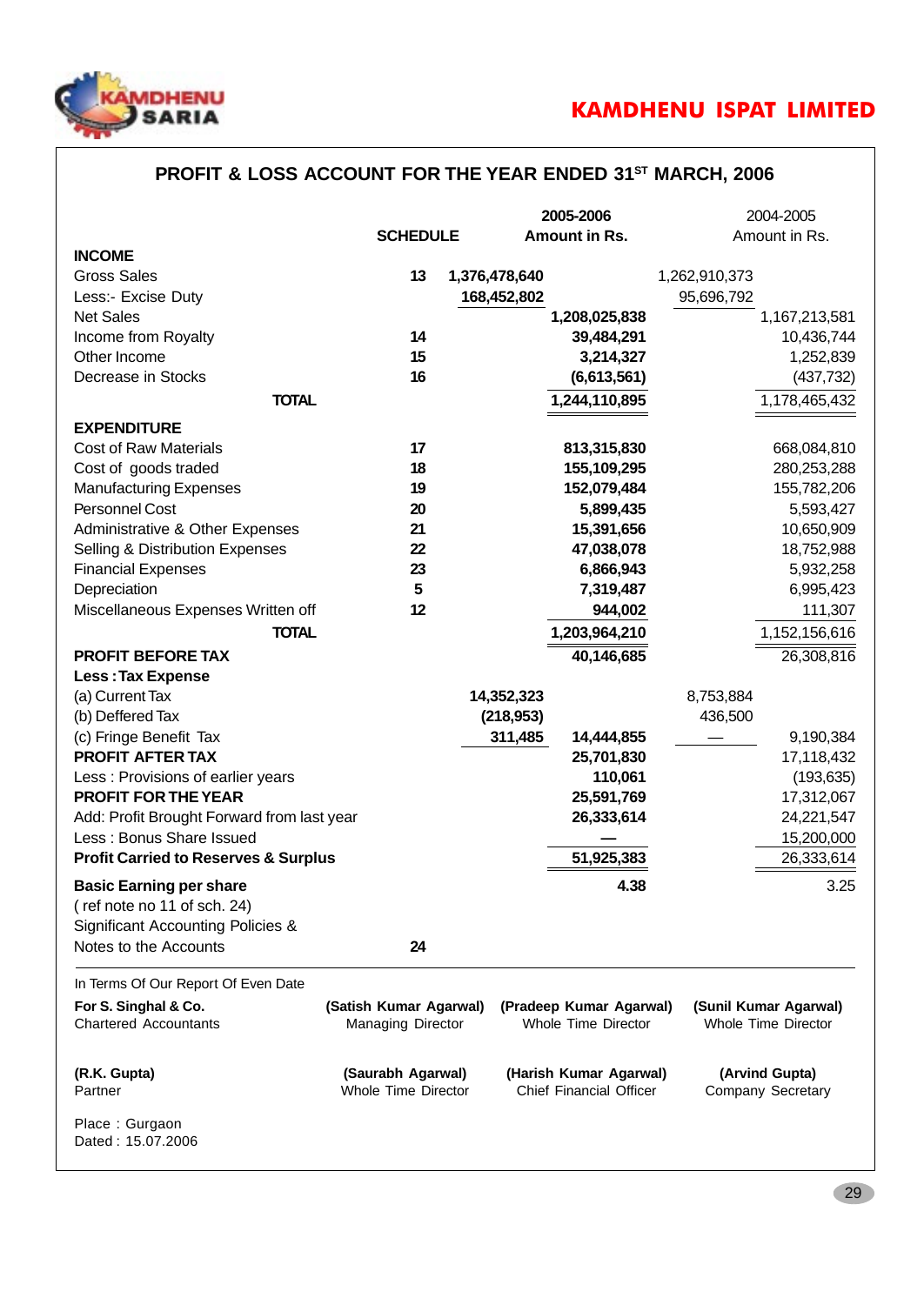

|                                                                                                                                                                                                                                                                                                                                                                                                                                                                                                                                                                                                                                                                                            |              | 2005-2006<br>Amount in Rs.       | 2004-2005<br>Amount in Rs. |
|--------------------------------------------------------------------------------------------------------------------------------------------------------------------------------------------------------------------------------------------------------------------------------------------------------------------------------------------------------------------------------------------------------------------------------------------------------------------------------------------------------------------------------------------------------------------------------------------------------------------------------------------------------------------------------------------|--------------|----------------------------------|----------------------------|
| <b>SCHEDULE-1</b><br><b>SHARE CAPITAL</b>                                                                                                                                                                                                                                                                                                                                                                                                                                                                                                                                                                                                                                                  |              |                                  |                            |
| (a) Authorised Share Capital<br>30,000,000 Equity Shares of Rs 10/- each                                                                                                                                                                                                                                                                                                                                                                                                                                                                                                                                                                                                                   |              | 300,000,000                      | 300,000,000                |
| (b) Issued, Subscribed & Paid Up<br>62,11,066 (Previous year 53,20,000)<br>Equity Shares of Rs 10/- each fully paid                                                                                                                                                                                                                                                                                                                                                                                                                                                                                                                                                                        |              | 62,110,660                       | 53,200,000                 |
| (c) Share Application Money<br>(#Promoters Contribution In IPO)                                                                                                                                                                                                                                                                                                                                                                                                                                                                                                                                                                                                                            |              | #91,867,500                      | 22,276,650                 |
|                                                                                                                                                                                                                                                                                                                                                                                                                                                                                                                                                                                                                                                                                            | <b>TOTAL</b> | 153,978,160                      | 75,476,650                 |
| <b>SCHEDULE-2</b><br><b>RESERVE &amp; SURPLUS</b>                                                                                                                                                                                                                                                                                                                                                                                                                                                                                                                                                                                                                                          |              |                                  |                            |
| Profit & Loss Account<br><b>Share Premium Account</b>                                                                                                                                                                                                                                                                                                                                                                                                                                                                                                                                                                                                                                      |              | 51,925,383<br>13,365,990         | 26,333,614                 |
|                                                                                                                                                                                                                                                                                                                                                                                                                                                                                                                                                                                                                                                                                            | <b>TOTAL</b> | 65,291,373                       | 26,333,614                 |
| <b>SCHEDULE-3</b><br><b>SECURED LOANS</b>                                                                                                                                                                                                                                                                                                                                                                                                                                                                                                                                                                                                                                                  |              |                                  |                            |
| Term Loans from:<br>#State Bank of Bikaner & Jaipur<br>Interest Accured & Due on Term Loan<br>*ICICI Bank Limited (Vehicle Loans)                                                                                                                                                                                                                                                                                                                                                                                                                                                                                                                                                          |              | 14,033,000<br>117,183<br>675,537 | 20,816,413<br>855,121      |
| <b>Working Capital Loan from:</b>                                                                                                                                                                                                                                                                                                                                                                                                                                                                                                                                                                                                                                                          |              |                                  |                            |
| #State Bank of Bikaner & Jaipur                                                                                                                                                                                                                                                                                                                                                                                                                                                                                                                                                                                                                                                            | <b>TOTAL</b> | 13,431,734<br>28,257,454         | 17,228,254<br>38,899,788   |
| #Term Loan & Working Capital Loan form State Bank Bikaner & Jaipur are (a)<br>primary secured against first charge on block assets of the company by way of<br>hypothecation of machinery and equipments & other fixed assets.(b) collaterally<br>secured by (1) equitable mortgage of industrial plot no. A-1112, R.I.A.<br>Bhiwadi.(2) equitable mortgage two flats situated at B-202 & B-203 Ashiana Greens<br>Bhiwadi (3) first charge on immovable assets including equitable mortgage of land<br>and building at plot no. A-1114, R.I.A. Bhiwadi and personal guarantee of promoter<br>directors.<br>* Term Loans from ICICI Bank Ltd are secured against hypothecation of vehicles. |              |                                  |                            |
| <b>SCHEDULE-4</b><br><b>UNSECURED LOANS</b>                                                                                                                                                                                                                                                                                                                                                                                                                                                                                                                                                                                                                                                |              |                                  |                            |
| Security form Dealers/Customers<br>From Body Corporate                                                                                                                                                                                                                                                                                                                                                                                                                                                                                                                                                                                                                                     |              | 20,674,613<br>1,539,201          | 11,338,574<br>16,722,314   |
|                                                                                                                                                                                                                                                                                                                                                                                                                                                                                                                                                                                                                                                                                            | <b>TOTAL</b> | 22,213,814                       | 28,060,888                 |
|                                                                                                                                                                                                                                                                                                                                                                                                                                                                                                                                                                                                                                                                                            |              |                                  |                            |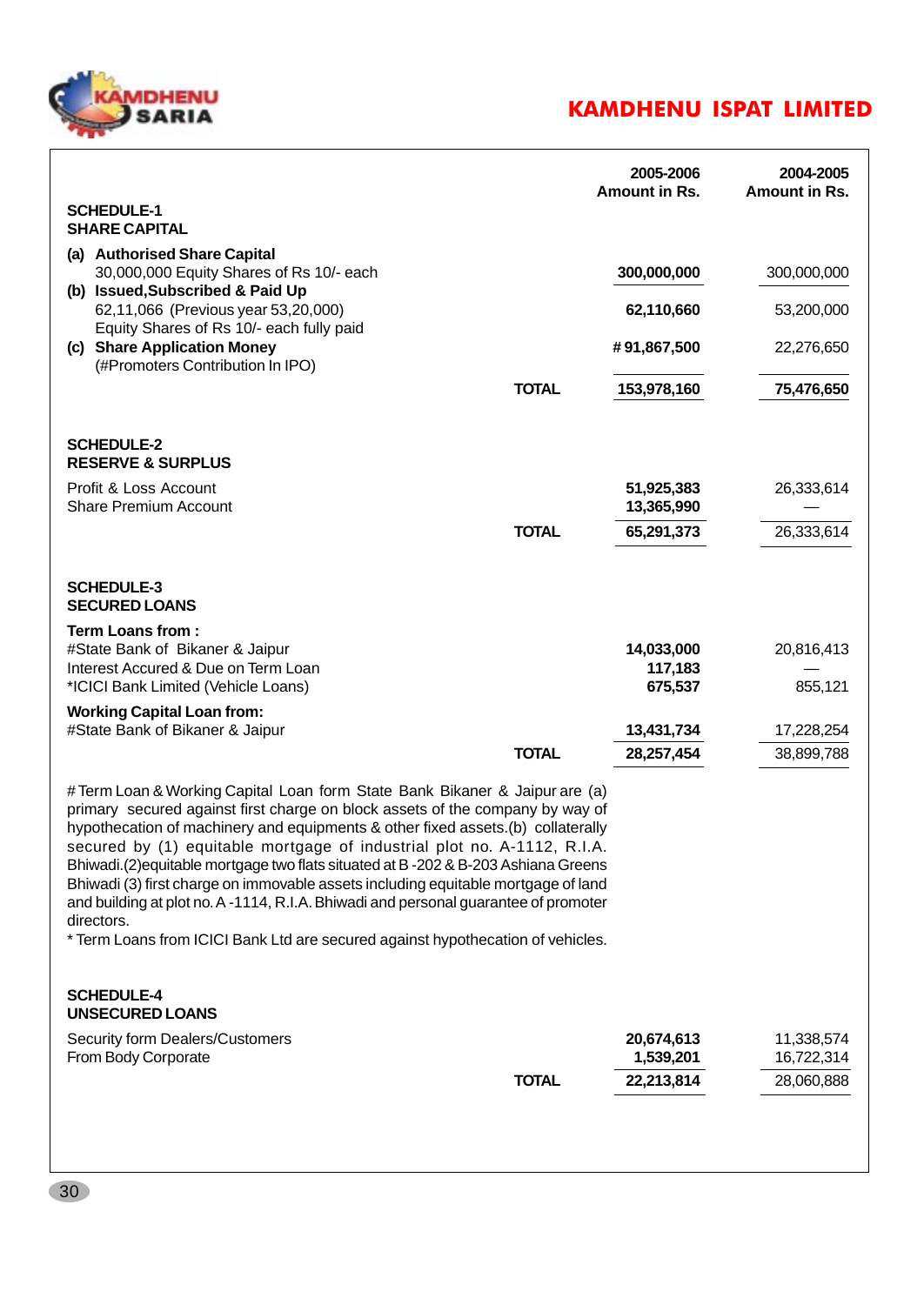

### **SCHEDULE-5 FIXED ASSETS**

|                         |                        |                | <b>GROSS BLOCK</b> |                       |            | <b>DEPRECIATION</b> |                |                          | <b>NET BLOCK</b>            |                       |            |
|-------------------------|------------------------|----------------|--------------------|-----------------------|------------|---------------------|----------------|--------------------------|-----------------------------|-----------------------|------------|
| Particulars             | Orginial               | During         | Deduction /        | <b>Total</b>          | Upto       | For the             | Adjust-        | Deduction                | Upto                        | As At                 | As At      |
|                         | Cost                   | the Period     | Adjustment         | As At                 | 31.03.2005 | Period              | -ment/         | During                   | 31.03.2006                  | 31.03.2006            | 31.03.2005 |
|                         | As At                  | Addtions       | During the         | 31.03.2006            |            |                     | TFD. to        | the                      |                             |                       |            |
|                         | 01.04.2005             |                | Period             |                       |            |                     | Pre-           | period                   |                             |                       |            |
|                         |                        |                |                    |                       |            |                     | operative      |                          |                             |                       |            |
| Land                    | 7,496,926              | $\blacksquare$ | $\blacksquare$     | 7,496,926             |            |                     |                |                          |                             | 7,496,926             | 7,496,926  |
| Building (Factory)      | 8,787,810              |                |                    | 8,787,810             | 1,484,433  | 293,513             |                |                          | 1.777.946                   | 7,009,864             | 7,303,377  |
| Building (Adm.)         | 2,730,968              |                |                    | 2,730,968             | 322,709    | 44,515              |                |                          | 367,224                     | 2,363,744             | 2,408,259  |
| Plant & Machinery       | 61,547,731             | 746,969        |                    | 62,294,700            | 22,033,393 | 4,592,381           |                |                          | 26,625,774                  | 35,668,926            | 39,514,338 |
| <b>Metal Rolls</b>      | 930,316                | 2,002,372      | 930,316            | 2,002,372             | 712,229    | 1,402,164           | ٠              | 930,316                  | 1,184,077                   | 818,295               | 218,087    |
| Office Equipments       | 2.574.876              | 317.225        |                    | 2,892,101             | 1,128,091  | 229.603             |                |                          | 1,357,694                   | 1,534,407             | 1,446,785  |
| Furniture & Fixture     | 250,933                | 124,516        |                    | 375,449               | 75,477     | 22,628              | $\blacksquare$ |                          | 98.105                      | 277,344               | 175,456    |
| Vehicles                | 9,204,195              | 34,506         | 2,787,548          | 6,451,153             | 2,933,613  | 706,813             | $\blacksquare$ | 1,045,919                | 2,594,507                   | 3,856,646             | 6,270,582  |
| Lab Equipment           | 348,617                | 40,720         |                    | 389,337               | 174,819    | 27,870              |                |                          | 202,689                     | 186,648               | 173,798    |
| <b>Orissa Project</b>   |                        |                |                    |                       |            |                     |                |                          |                             |                       |            |
| Land                    | 2,747,159              | 7,565,367      | $\blacksquare$     | 10,312,526            |            |                     |                |                          |                             | 10,312,526            | 2,747,159  |
| <b>Factory Building</b> |                        | 118.501        | $\blacksquare$     | 118.501               |            |                     | 878            | $\overline{\phantom{a}}$ | 878                         | 117,623               |            |
| Furniture & Fixure      | 75,095                 | 99,957         | ٠                  | 175,052               | 761        | $\sim$              | 9,333          | ٠                        | 10,094                      | 164,958               | 74,334     |
| Office Equipment        | 83,278                 | 65,650         |                    | 148.928               | 33         |                     | 11,598         |                          | 11,631                      | 137,297               | 83,245     |
| Vehicle                 | 1,900                  | 629,903        |                    | 631,803               | 46         |                     | 32,643         |                          | 32,689                      | 599,114               | 1,854      |
| <b>TOTAL</b>            | 96.779.804             | 11,745,686     |                    | 3,717,864 104,807,626 | 28,865,604 | 7,319,487           |                |                          | 54,452 1,976,235 34,263,308 | 70,544,318 67,914,200 |            |
| Previous Year           | 88,249,954             | 10,424,995     | 1,895,145          | 96,779,804            | 23,764,486 | 6,995,423           | 840            |                          | $1,895,145$ 28,865,604      | 67,914,200 64,485,468 |            |
| Capital Work-in-        | 1,180,750              | 601,350        | 1,180,750          | 601,350               |            |                     |                |                          |                             | 601,350               | 1,180,750  |
| Progress                |                        |                |                    |                       |            |                     |                |                          |                             |                       |            |
| <b>Previous Year</b>    |                        | 1,180,750      | $\blacksquare$     | 1,180,750             |            |                     |                |                          |                             | 1,180,750             |            |
|                         | 2005-2006<br>2004-2005 |                |                    |                       |            |                     |                |                          |                             |                       |            |

**Amount in Rs.** Amount in Rs.

**TOTAL 21,668,608** 57,562,770

| <b>INVESTMENTS</b>                                                                                                |              |            |            |
|-------------------------------------------------------------------------------------------------------------------|--------------|------------|------------|
| NSC (Non Trade)                                                                                                   |              | 10,000     | 10,000     |
| Capital in Partnership firm with M/s S.R. Ferro Alloys<br>10,00,000 Equity shares of Rs 10/ each fully paid up in |              | 2,000,000  |            |
| M/s Kali Metals (P) Ltd., (unquoted)                                                                              |              | 10,000,000 |            |
|                                                                                                                   | <b>TOTAL</b> | 12,010,000 | 10,000     |
| <b>SCHEDULE-7</b><br><b>INVENTORIES</b>                                                                           |              |            |            |
| (As taken, valued and certified by the Management)                                                                |              |            |            |
| <b>Raw Materials</b>                                                                                              |              | 7,409,155  | 35,872,660 |
| Stores, Spares, Fuel & Packing Material                                                                           |              | 5,082,065  | 4.589.443  |
| <b>Finished Goods</b>                                                                                             |              | 6,048,906  | 10,154,693 |
| Waste, Scraps & Runner Risers                                                                                     |              | 588.631    | 3.066.912  |

Stock in Process **800,538** 927,931 Misc. Scrap ( P&M) **884,550** 786,650

**SCHEDULE-6**

Stock of Goods Traded in **854,763** 2,164,481

**SCHEDULE-8**

| <b>SUNDRY DEBTORS</b>                               |              |             |             |
|-----------------------------------------------------|--------------|-------------|-------------|
| (Unsecured considered good unless otherwise stated) |              |             |             |
| Outstanding for more than six months                |              | 19.450.008  | 4.369.851   |
| Others                                              |              | 147,935,010 | 129,506,380 |
|                                                     | <b>TOTAL</b> | 167,385,018 | 133.876.231 |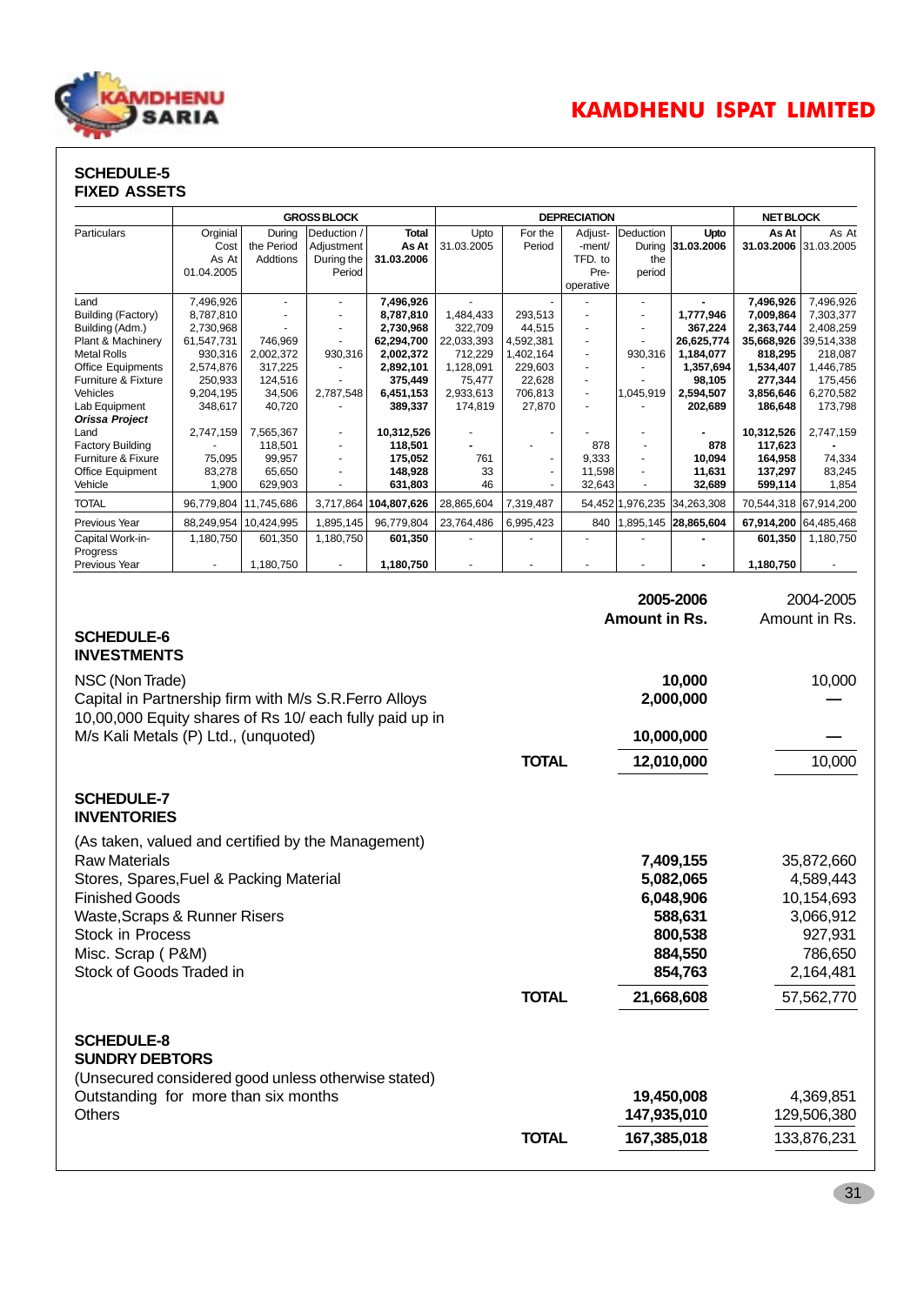

|                                                                                                             |              |                        | 2005-2006<br><b>Amount in Rs.</b> |           | 2004-2005<br>Amount in Rs. |
|-------------------------------------------------------------------------------------------------------------|--------------|------------------------|-----------------------------------|-----------|----------------------------|
| <b>SCHEDULE-9</b><br><b>CASH &amp; BANK BALANCE</b>                                                         |              |                        |                                   |           |                            |
| Cash on hand<br><b>Balance with scheduled Banks:</b>                                                        |              |                        | 1,135,705                         |           | 3,987,891                  |
| In Fixed Deposit<br>Interest accured on Fixed Deposit                                                       |              |                        | 559,000<br>11,925                 |           | 125,000<br>3,620           |
| In Current Accounts                                                                                         |              |                        | 16,388,065                        |           | 6,197,128                  |
|                                                                                                             | <b>TOTAL</b> |                        | 18,094,696                        |           | 10,313,639                 |
| <b>SCHEDULE-10</b><br><b>LOANS &amp; ADVANCES</b>                                                           |              |                        |                                   |           |                            |
| (Unsecured considered good unless otherwise stated)<br>Advances recoverable in cash or in kind or for value |              |                        |                                   |           |                            |
| to be received<br><b>Security Deposit</b>                                                                   |              |                        | 36,177,962<br>11,645,584          |           | 15,446,731<br>6,890,983    |
| <b>Balance with Excise Department</b>                                                                       |              |                        | 3,027,485                         |           | 2,564,838                  |
| Advance Income Tax & TDS Recoverable                                                                        |              |                        | 10,792,808                        |           | 7,413,353                  |
|                                                                                                             | <b>TOTAL</b> |                        | 61,643,839                        |           | 32,315,905                 |
| <b>SCHEDULE-11</b><br><b>CURRENT LIABILITIES &amp; PROVISIONS</b>                                           |              |                        |                                   |           |                            |
| <b>Sundry Creditors</b>                                                                                     |              |                        | 55,916,593                        |           | 106,415,286                |
| Expenses Payable & Other Liabilities<br>Provision for Income Tax                                            |              |                        | 15,390,720<br>14,352,323          |           | 13,402,252<br>8,753,884    |
| Provision for Wealth Tax                                                                                    |              |                        | 22,802                            |           | 39,155                     |
|                                                                                                             | <b>TOTAL</b> |                        | 85,682,438                        |           | 128,610,577                |
| <b>SCHEDULE-12</b><br><b>MISCELLANEOUS EXPENDITURE</b>                                                      |              |                        |                                   |           |                            |
| a) Authorised Share Capital Increasing Expenses                                                             |              | 1,686,300              |                                   | 237,607   |                            |
| b) Public Issue Expenses<br>c) Preliminary & Pre-operative Expenses                                         |              | 7,045,092<br>2,998,899 |                                   | 1,611,554 |                            |
| d) Deffered Revenue Expenses                                                                                |              | 589,902                | 12.320.193                        | 589,902   | 2,439,063                  |
| Less: Miscellaneous Expenses written off                                                                    | <b>TOTAL</b> |                        | 944,002<br>11,376,191             |           | 111,307<br>2,327,756       |
|                                                                                                             |              |                        |                                   |           |                            |
| <b>SCHEDULE-13</b><br><b>SALES</b>                                                                          |              |                        |                                   |           |                            |
| <b>Finished Goods</b><br>Waste & Scrap and Runner Risers                                                    |              |                        | 1,171,501,709<br>38,356,706       |           | 962,558,394<br>7,692,319   |
| Goods Traded through Stock Yards                                                                            |              |                        | 166,620,225                       |           | 292,659,660                |
|                                                                                                             | <b>TOTAL</b> |                        | 1,376,478,640                     |           | 1,262,910,373              |
| <b>SCHEDULE-14</b><br><b>INCOME FROM ROYALTY</b>                                                            |              |                        |                                   |           |                            |
| <b>Cement Segment</b>                                                                                       |              |                        | 2,930,577                         |           | 948,280                    |
| <b>Steel Segment</b>                                                                                        |              |                        | 36,553,714                        |           | 9,488,464                  |
|                                                                                                             | <b>TOTAL</b> |                        | 39,484,291                        |           | 10,436,744                 |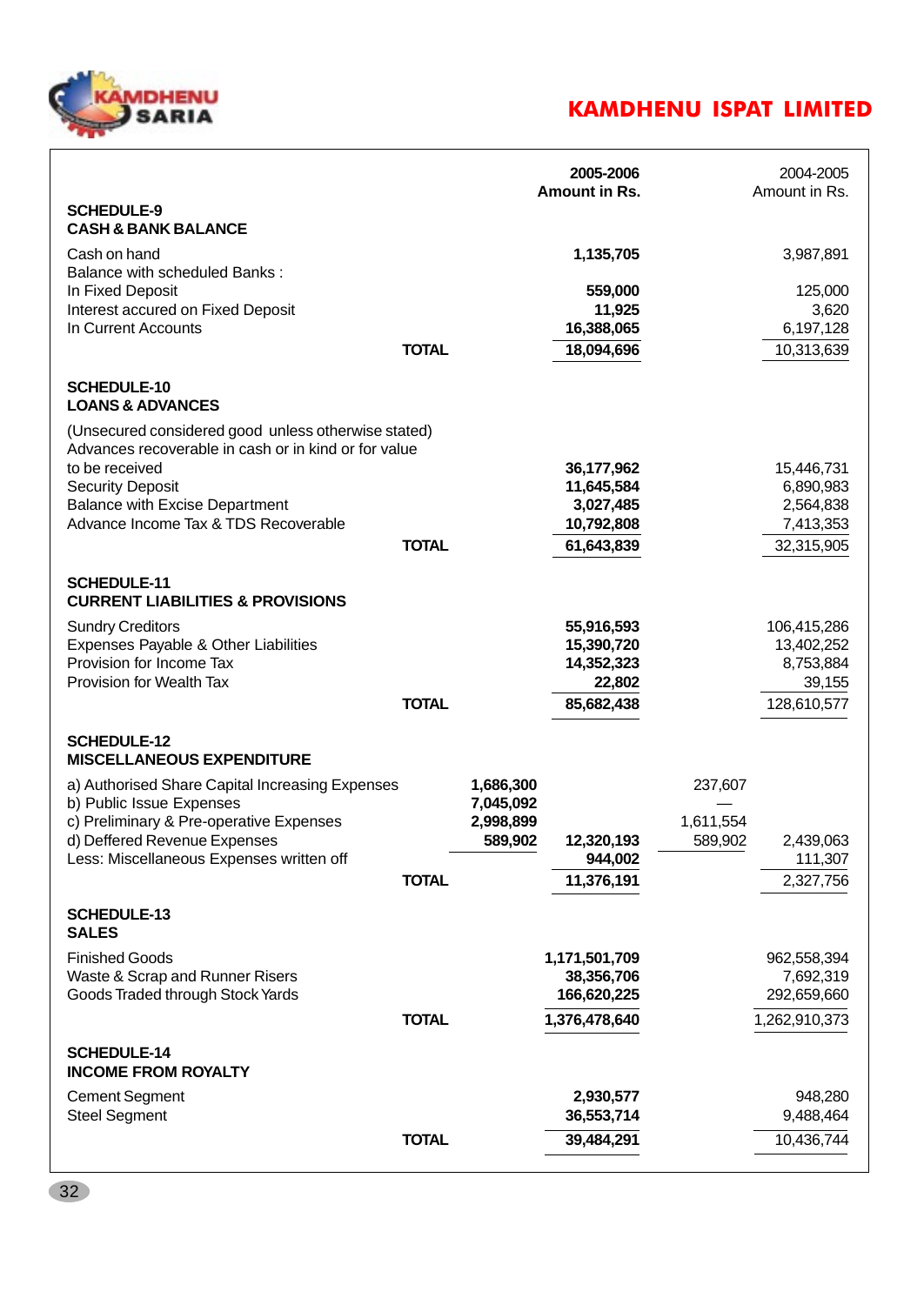

|                                                                                                                         |              | 2005-2006<br>Amount in Rs.                                       | 2004-2005<br>Amount in Rs.                                         |
|-------------------------------------------------------------------------------------------------------------------------|--------------|------------------------------------------------------------------|--------------------------------------------------------------------|
| <b>SCHEDULE-15</b><br><b>OTHER INCOME</b>                                                                               |              |                                                                  |                                                                    |
| <b>Interest Received</b><br>Commission received on Consignment<br><b>Compensation from Customers</b>                    | <b>TOTAL</b> | 464,298<br>1,719,221<br>1,030,808<br>3,214,327                   | 102,957<br>1,149,882<br>1,252,839                                  |
| <b>SCHEDULE-16</b><br><b>DECREASE IN STOCK</b>                                                                          |              |                                                                  |                                                                    |
| <b>Closing Stock</b><br>Finished Goods & Waste\Scrap<br>Stock in Process<br>Misc. Scrap (P&M)                           |              | 6,637,537<br>800,538<br>884,550<br>8,322,625                     | 13,221,605<br>927,931<br>786,650<br>14,936,186                     |
| <b>Less: Opening Stock</b><br>Finished Goods & Waste\Scrap<br>Stock in Process<br>Misc. Scrap (P&M)<br>Goods In Transit |              | 13,221,605<br>927,931<br>786,650<br>14,936,186                   | 13,871,463<br>825,672<br>501,151<br>175,632<br>15,373,918          |
|                                                                                                                         | <b>TOTAL</b> | (6,613,561)                                                      | (437, 732)                                                         |
| <b>SCHEDULE-17</b><br><b>RAW MATERIALS CONSUMED</b>                                                                     |              |                                                                  |                                                                    |
| <b>Opening Stock</b><br>Add: Purchases                                                                                  |              | 35,872,660<br>784,852,325<br>820,724,985                         | 17,502,619<br>686,454,851<br>703,957,470                           |
| Less: Closing Stock                                                                                                     | <b>TOTAL</b> | 7,409,155<br>813,315,830                                         | 35,872,660<br>668,084,810                                          |
| <b>SCHEDULE-18</b><br><b>COST OF GOODS TRADED</b>                                                                       |              |                                                                  |                                                                    |
| <b>Opening Stock</b><br>Add: Purchases                                                                                  |              | 2,164,481<br>153,799,577<br>155,964,058                          | 254,390<br>282,163,379<br>282,417,769                              |
| Less: Closing Stock                                                                                                     | <b>TOTAL</b> | 854,763<br>155,109,295                                           | 2,164,481<br>280,253,288                                           |
| <b>SCHEDULE-19</b><br><b>MANUFACTURING EXPENSES</b>                                                                     |              |                                                                  |                                                                    |
| Power & Fuel charges<br>Stores &, Spares<br>Repair & Maintenance (Plant & Machinery)<br>Excise Duty on Closing Stock    | <b>TOTAL</b> | 136,963,637<br>10,364,490<br>3,909,292<br>842,064<br>152,079,484 | 135,771,271<br>14,413,784<br>3,873,601<br>1,723,550<br>155,782,206 |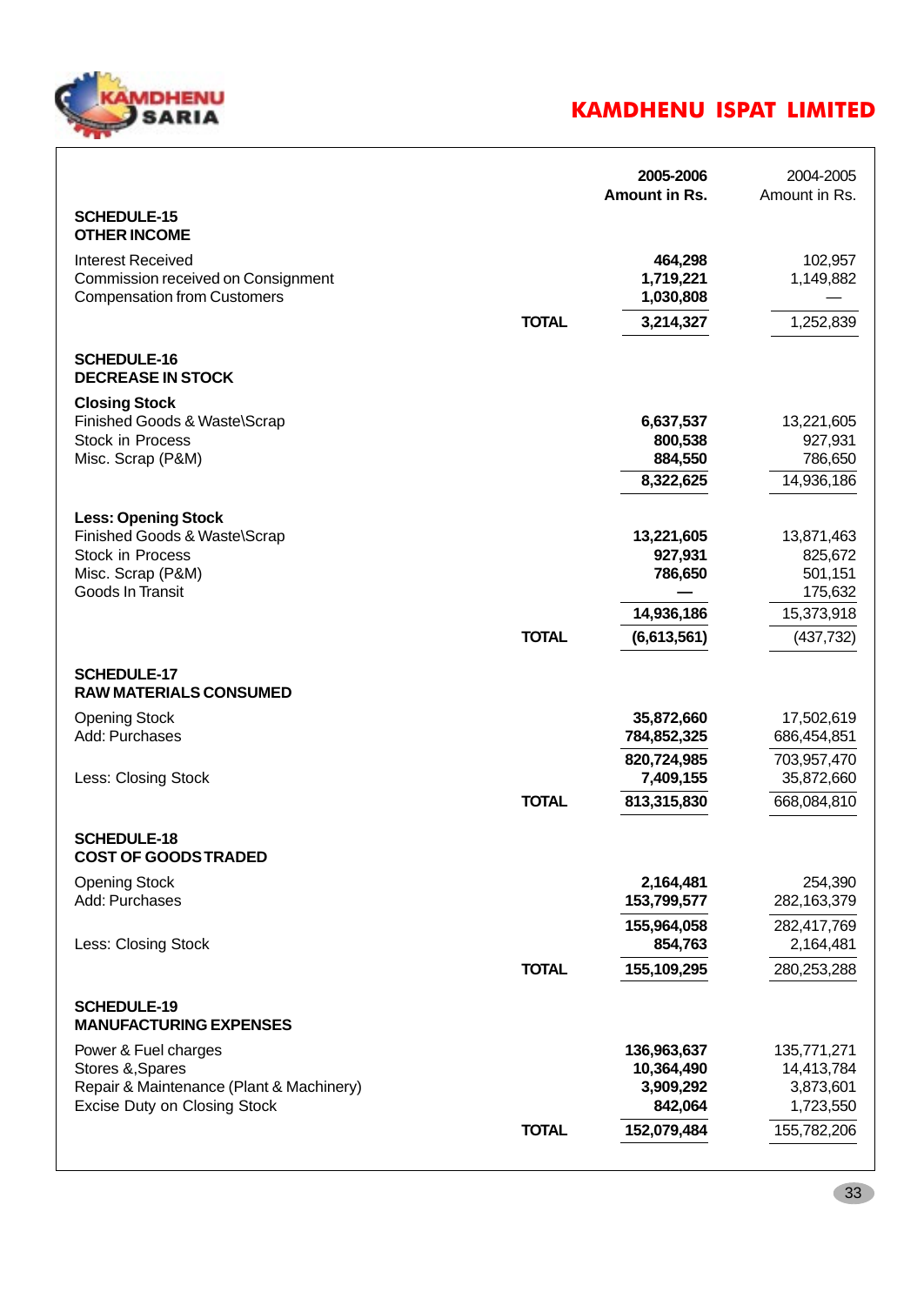

|                                                                                                                                    |              | 2005-2006<br><b>Amount in Rs.</b> | 2004-2005<br>Amount in Rs.     |
|------------------------------------------------------------------------------------------------------------------------------------|--------------|-----------------------------------|--------------------------------|
| <b>SCHEDULE-20</b><br><b>PERSONNEL COST</b>                                                                                        |              |                                   |                                |
| Salary, Wages, Bonus, Gratuity, Overtime etc.<br><b>Contribution to Provident Fund</b><br>Contribution to Employee State Insurance |              | 5,635,092<br>183,791<br>80,552    | 5,330,557<br>182,762<br>80,108 |
|                                                                                                                                    | <b>TOTAL</b> | 5,899,435                         | 5,593,427                      |
| <b>SCHEDULE-21</b><br><b>ADMINISTRATIVE &amp; OTHER EXPENSES</b>                                                                   |              |                                   |                                |
| <b>Travelling &amp; Conveyance</b>                                                                                                 |              | 483,362                           | 597,102                        |
| Directors' Remuneration                                                                                                            |              | 2,130,000                         | 1,768,000                      |
| Keyman Insurance                                                                                                                   |              | 2,278,164                         | 2,262,431                      |
| <b>Insurance Charges</b><br><b>Printing &amp; Stationery</b>                                                                       |              | 683,520<br>126,783                | 379,000<br>112,042             |
| Postage, Telephone & Telegram                                                                                                      |              | 2,803,681                         | 2,609,821                      |
| Auditors' Remuneration                                                                                                             |              | 95,000                            | 68,000                         |
| Legal & Professional Charges                                                                                                       |              | 1,046,287                         | 575,548                        |
| Miscellenous Expenses                                                                                                              |              | 698,232                           | 576,390                        |
| Vehicle Running & Maintenance                                                                                                      |              | 374,003                           | 309,751                        |
| Rent, Fee & Taxes                                                                                                                  |              | 3,377,930                         | 1,161,551                      |
| Repair & Maintenance (Others)                                                                                                      |              | 26,650                            | 11,785                         |
| Repair & Maintenance (Building)                                                                                                    |              | 63,903                            | 63,683                         |
| Loss on sale of vehicles                                                                                                           |              | 1,009,629                         |                                |
| Donation                                                                                                                           |              | 114,100<br>57,610                 | 30,100                         |
| Subscription & Membership Fees<br><b>Wealth Tax</b>                                                                                |              | 22,802                            | 86,550<br>39,155               |
|                                                                                                                                    | <b>TOTAL</b> | 15,391,656                        | 10,650,909                     |
|                                                                                                                                    |              |                                   |                                |
| <b>SCHEDULE-22</b><br><b>SELLING &amp; DISTRIBUTION EXPENSES</b>                                                                   |              |                                   |                                |
| Freight & Forwarding Expenses                                                                                                      |              | 8,777,127                         | 3,997,690                      |
| Rebate & Discount                                                                                                                  |              | 461,990                           | 276,759                        |
| Advertisement                                                                                                                      |              | 24,641,788                        | 11,427,874                     |
| <b>Commision on Sales</b>                                                                                                          |              | 2,626,848                         | 2,186,974                      |
| <b>Sales Promotion</b>                                                                                                             |              | 383,580                           | 673,417                        |
| Packing Material                                                                                                                   |              | 186,789                           | 190,274                        |
| Sales Tax Under Composition Scheme                                                                                                 |              | 9,959,955                         |                                |
|                                                                                                                                    | <b>TOTAL</b> | 47,038,078                        | 18,752,988                     |
| <b>SCHEDULE-23</b><br><b>FINANCIAL EXPENSES</b>                                                                                    |              |                                   |                                |
| Bank & Other Financial Charges<br>Interest on :                                                                                    |              | 1,173,641                         | 507,670                        |
| <b>Working Capital Loan</b>                                                                                                        |              | 1,942,436                         | 1,743,124                      |
| <b>Term Loans</b>                                                                                                                  |              | 2,219,013                         | 2,522,480                      |
| <b>Others</b>                                                                                                                      |              | 1,531,853                         | 1,158,984                      |
|                                                                                                                                    | <b>TOTAL</b> | 6,866,943                         | 5,932,258                      |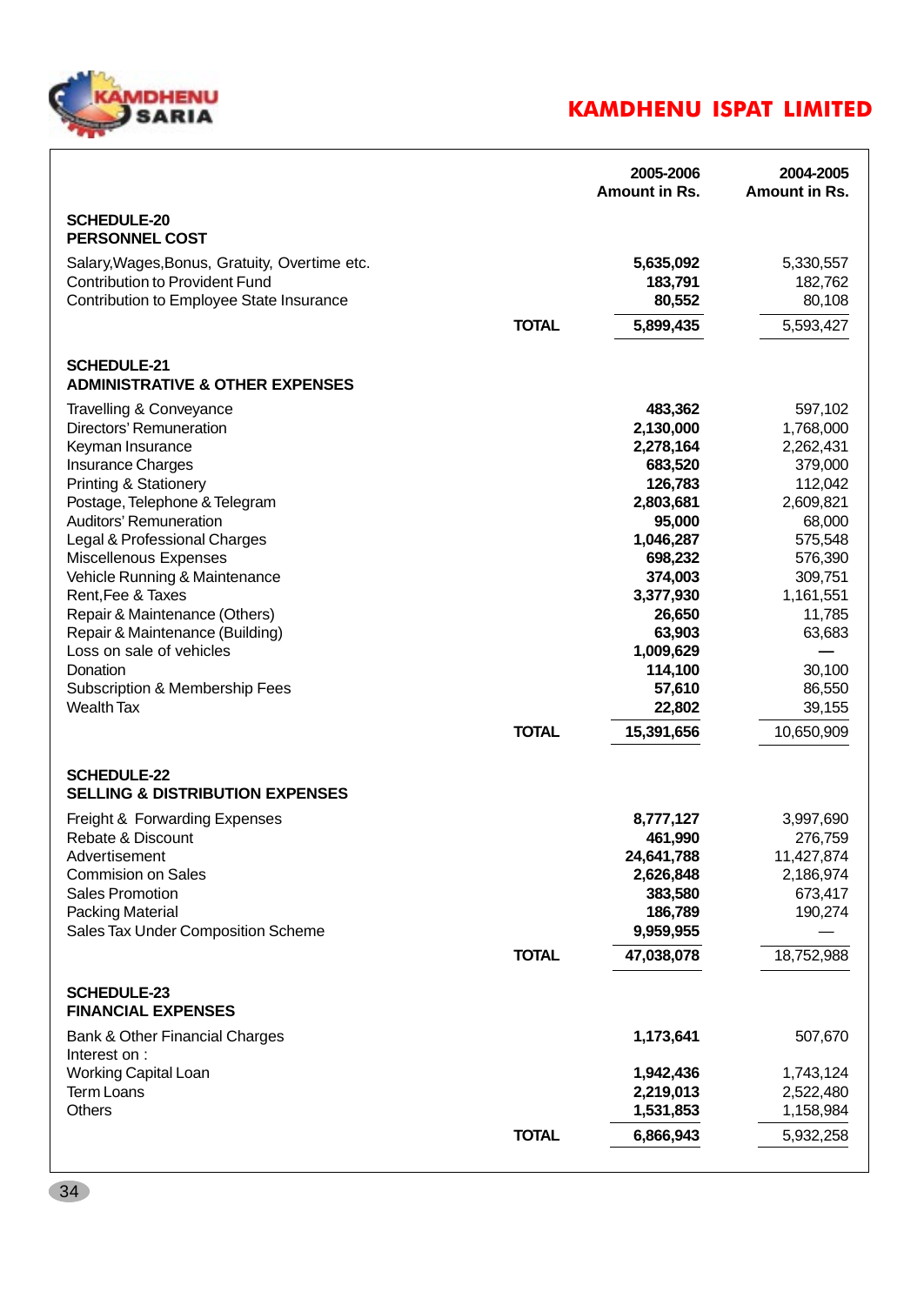

#### **SCHEDULE-24 SIGNIFICANT ACCOUNTING POLICIES & NOTES TO THE ACCOUNTS**

## **A. SIGNIFICANT ACCOUNTING POLICIES**

#### **1. Basis of Accounting**

The financial statements are prepared under historical cost convention on a going concern basis in accordance with the applicable accounting standards issued by the Institute of Chartered Accountants of India and relevant provisions of the Companies Act,1956.

#### **2. Use of Estimates**

The preparation of financial statements requires management to make certain estimates and assumptions that affect the amount reported in the financial statement and notes thereto. Differences between actual and estimates are recognized in the period in which they materialize.

#### **3. Fixed Assets**

Fixed Assets are stated at cost. Cost includes installations charges and expenditures during the implementation period wherever applicable.

#### **4. Depreciation**

Depreciation on fixed assets has been provided on straight-line method at the rate prescribed under Schedule XIV of the Companies Act,1956 on pro-rata basis. However, Lease Hold Land at Bhiwadi taken for 99 years has not been amortised. The amount of depreciation on fixed assets of Orissa project has been charged to Pre-operative Expenses.

#### **5. Investment**

Investments are of long term nature valued at cost. Profit & Loss is being accounted for on actual realization.

#### **6. Inventories**

(a) Raw Materials, Stores & Spares, Packing Materials, Fuels, Finished Goods and Stock in process are valued at cost or net realizable value, whichever is less (b) Wastes & Scrap and Runner & Riser are valued at net realizable value ( c) Goods in transit are carried at cost.

### **7. Sales**

Sales are stated net of sales returns.

### **8. Revenue Reorganization**

i) Revenue from sales are recognized when title passes to the customers.

ii) Interest income is recognized on time proportion basis.

iii Revenue form royalty are recognized as and when goods sold by the franchisee units.

### **9. Excise Duty/ Cenvat**

Excise Duty is accounted for on the basis of both payments made in respect of goods cleared and also provisions made for goods lying in stock. Cenvat claimed on plant & machinery is reduced from the cost of plant & machinery. Cenvat claimed on purchase of raw materials and other materials reduced from the cost of such materials.

### **10. Sales Tax**

Sales Tax under composition scheme for re-rolled products of Mild Steel-2005 of Rajasthan Government, has been charged to Profit & Loss account.

### **11. Employee Retirement Benefit**

Company's contribution to Provident Fund and Employee State Insurance are charged to Profit & Loss Account.

## **12. Provisions for Current and Deffered Tax**

Provision for current tax is made after taking into consideration benefits admissible under the provisions of the Income Tax Act, 1961. Deferred tax resulting form "timing difference" between book profit and taxable profit is accounted for using the tax rates and laws that have been enacted or substantively enacted as on the date of balance sheet. The deferred tax liability is recognized and carried forward only to the extent that there is a reasonable certainty that the same will be realized in future.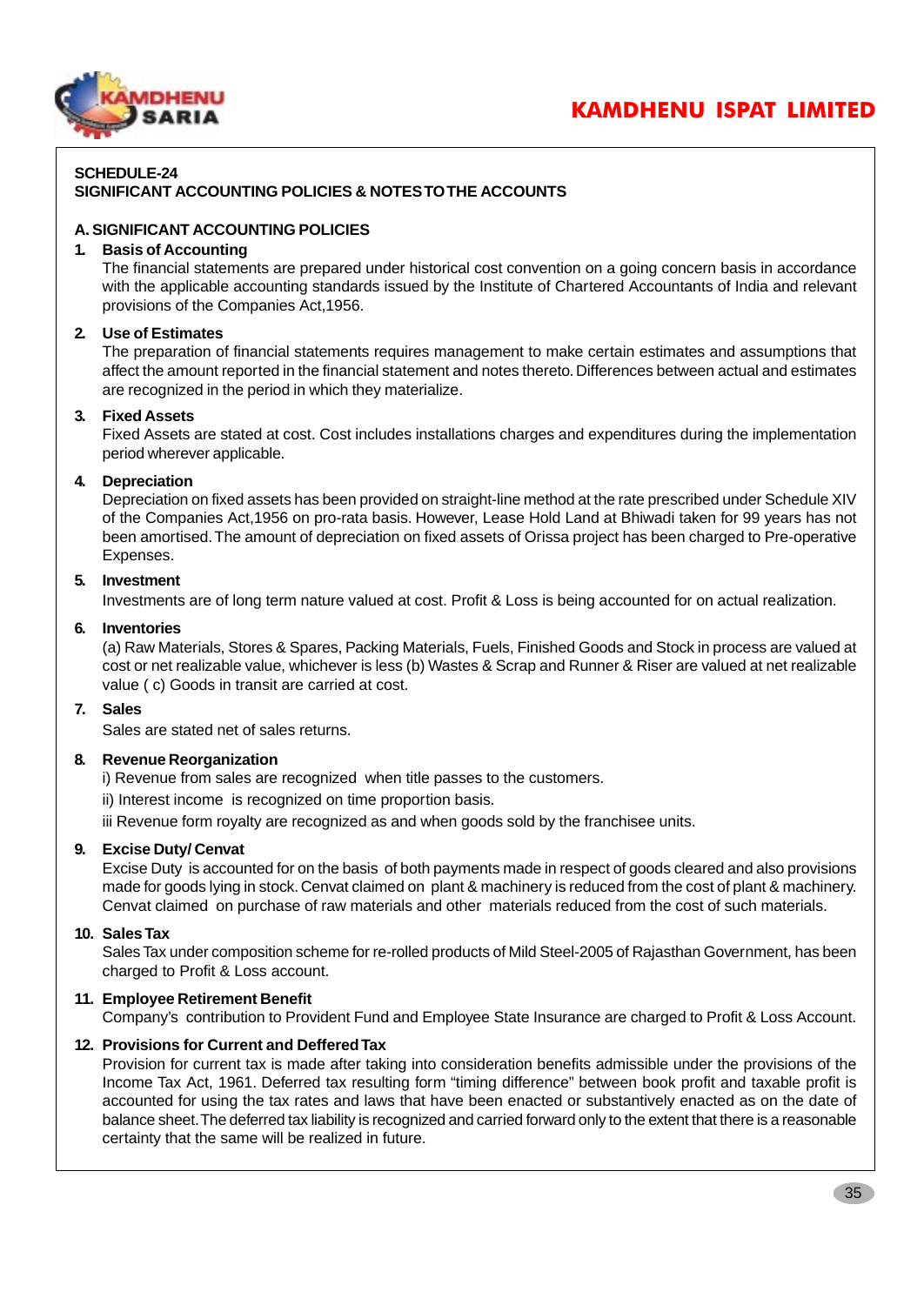

#### **13. Miscellaneous Expenditure**

- i) Expenses for increasing of authorized share capital incurred after 31.03.1998 are being written off over a period of 5 years.
- ii) Preliminary & Pre-Operative expenses incurred during the year for the new project at Orissa will be written off/ allocated to fixed assets after commencement of Commercial production.
- iii) Deferred Revenue Expenses are being written off in proportion of available benefits over a period of time.
- iv) Public issue expenses will be written off in five equal installments starting from the year in which public issue is floated.

#### **14. Provisions , Contingent Liabilities and Contingent Assets**

Provisions involving substantial degree of estimation in measurement are recognized when there is a present obligation as a result of past events and it is probable that there will be an outflow of resources. Contingent Liabilities are not recognized but are disclosed in the notes. Contingent assets are neither recognized nor disclosed in the financial statements.

### **B. NOTES TO THE ACCOUNTS**

- **1.** The previous year's figures have been reworked, regrouped, rearranged and reclassified wherever necessary. Accordingly, amounts and other disclosure for the preceding year are included as an integral part of the current year financial statements and are to be read in relation to the amounts and other disclosures relating to the current year.
- **2.** During the year, the company has raised Rs 918.68 Lacs upto 31<sup>st</sup> March, 2006 through promoters contribution in proposed public issue floated on 3rd April, 2006, which has been deployed as follows:

| <b>Deployment of Funds</b>       | (Rs in Lacs) |
|----------------------------------|--------------|
| <b>Working Capital</b>           | 859.08       |
| <b>Public Issued Expenses</b>    | 56.33        |
| Miscellaneous Assets             | 0.41         |
| Balance with Bank in IPO Account | 2.86         |
|                                  | 918.68       |

- **3.** The amount due to small scale industrial undertakings exceeding rupees one lac each party & outstanding exceeding 30 days is Rs. 38.05 Lacs (Previous year Rs.47.03 Lacs), due to J.R.Alloys (P) Ltd., Naman Casting (P) Ltd. and Raghuveer Metal Ind.Ltd.
- **4.** Some of the balances of sundry debtors, creditors, advances and unsecured loan as on 31.03.2006 are subject to confirmation. The balance of sundry debtors and creditors are arrived after netting of advance from debtors Rs.230.17 Lacs (Previous Year Rs.126.02 Lacs) and advance to creditors Rs.513.13 Lacs (Previous year Rs.318.61 Lacs) respectively.
- **5.** So far only twenty eight employees have completed the qualifying period of service, under the provisions of Payment of Gratuity Act,1972, therefore accruing liability of Rs.3.26 Lacs (Previous Year Rs.2.84 Lacs) has been provided as on 31.03.2006. The estimated accrued amount of gratuity to the employees who have not yet completed qualifying period of service as on 31.3.2006 is worked out to Rs.0.59 Lac (Previous Year Rs 0.66 Lac).
- **6.** Auditors Remuneration includes fees in respect of:

|                        | <b>Rs in Lacs</b> | Rs in Lacs |
|------------------------|-------------------|------------|
|                        | 2005-2006         | 2004-2005  |
| a) Statutory Audit     | 0.60              | 0.33       |
| b) Tax Audit           | 0.23              | 0.17       |
| c) Secretarial Matters |                   | 0.08       |
| d) Tax Matters         | 0.12              | 0.10       |
| Total                  | 0.95              | 0.68       |

**7.** Remuneration paid/payable to whole time directors and managing director during the year are Rs.21.30 Lacs (Previous Year Rs.17.10 Lacs).

**8.** Contingent liabilities on account of pending appeals of Income Tax, Excise Duty, Sales Tax assessment Rs.159.27 Lacs (Previous Year Rs.47.10 Lacs) have not been provided in the accounts.

**9.** Prior Period Items:

- i) Interest received on security includes Rs.1.94 Lacs from Jaipur Vidyut Vitran Nigam Limited which is related to earlier year but accounted for in the current financial year.
- ii) Rent, Fee and Taxes includes Rs.2.27 Lacs related to earlier year but provided for in the current financial year.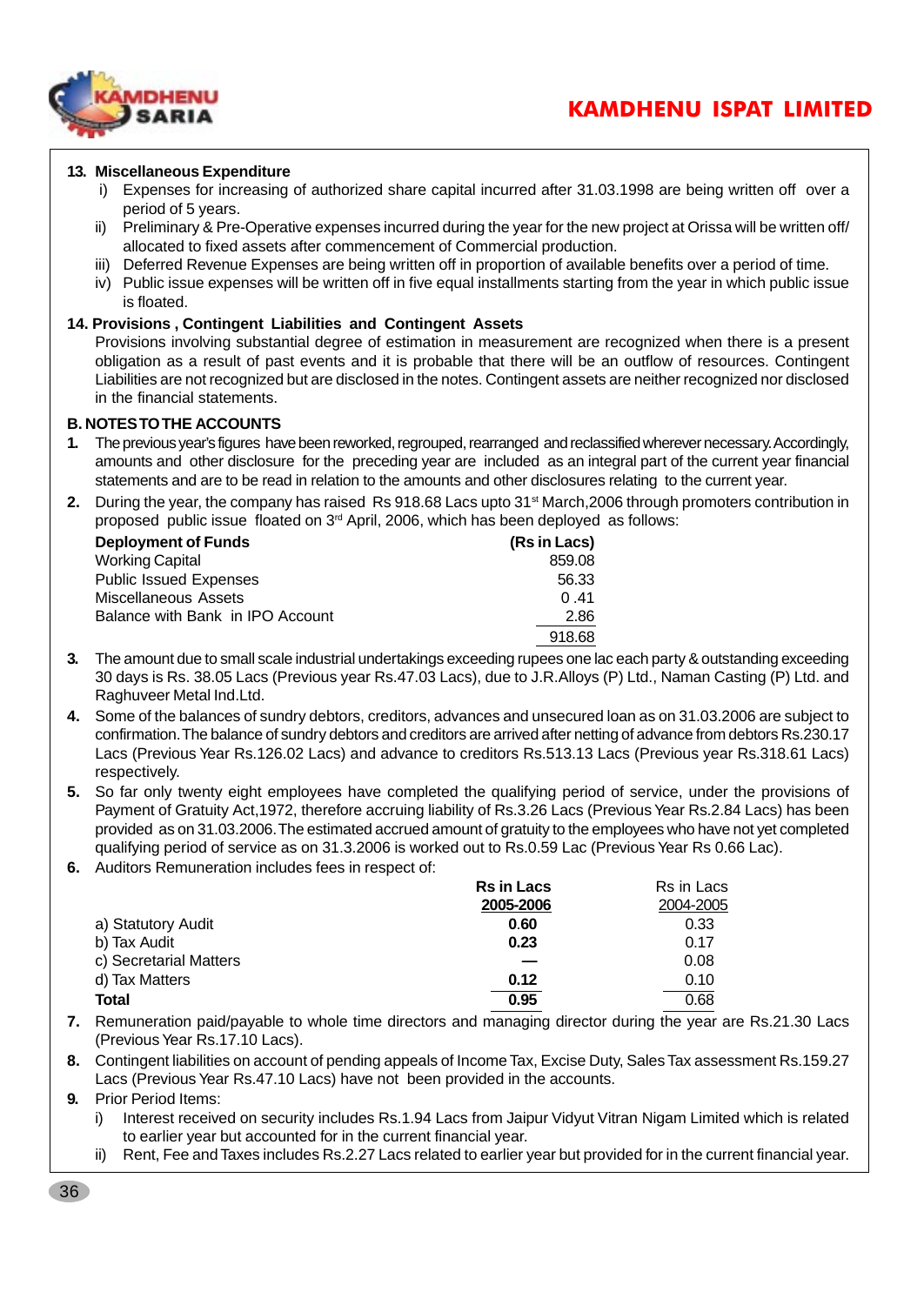

**10.** The Cash flow Statement has been prepared in accordance with the requirements of Accounting Standard-3 "Cash Flow Statement" issued by the Institute of Chartered Accountants of India.

**11.** Calculation of EPS as per Accounting Standard-20 "Earning Per Share" issued by the ICAI

|                                                     | 2005-2006   | 2004-2005   |
|-----------------------------------------------------|-------------|-------------|
| Profit attributable to equity shareholder. (Rs) (A) | 2,55,91,769 | 1,73,12,067 |
| Number of Equity Shares (B)                         | 58.47.316   | 53,20,000   |
| (on weighted average basis)                         |             |             |
| Basic Earning Per Share (Rs)                        | 4.38        | 3.25        |
| Nominal value per share (Rs)                        | $10/-$      | $10/-$      |

**12.** Deferred Tax Liabilities as per Accounting Standard -22 issued by the ICAI:

| <b>Particulars</b>                                         | Amount in Rs.    | Amount in Rs.    |
|------------------------------------------------------------|------------------|------------------|
|                                                            | As on 31,03,2006 | As on 31.03.2005 |
| <b>Deferred Tax Assets</b><br>А.                           |                  |                  |
| <b>Provision for Gratuity</b>                              | 62,309           | 99,779           |
| <b>Provision for Bonus</b>                                 |                  | 19,213           |
| TOTAL(A)                                                   | 62,309           | 118,992          |
| <b>Deferred Tax Liabilities</b><br>В.                      |                  |                  |
| Difference in WDV as per Income Tax Act and Companies Act. | 79,63,090        | 82,38,726        |
| TOTAL (B)                                                  | 79,63,090        | 82,38,726        |
| <b>Net Deferred Tax Liabilities {A-B}</b>                  | 79,00,781        | 81,19,734        |

**13.** As per Accounting Standard-17 " Segment Reporting" issued by ICAI, the Company has identified two reportable business segments viz. Sales (Construction Products) and Royalty. Segments have been identified and reported taking into account the nature of differing risk & returns and the internal business reporting systems. The accounting policies adopted for the segment reporting are in line with the accounting policy of the company with following additional policies for segment reporting:

- a) Revenue and Expenses have been identified to a segment on the basis of relationship to operating activities of the segment. Revenue and Expenses which could not be allocable to a specific segment are being disclosed separately as un-allocable.
- b) Segment Assets and Segment Liabilities represent assets and liabilities in respective segment. Investments, tax related assets, other assets and liabilities that cannot be allocated to a segment on a reasonable basis have been disclosed as " Un-allocable".

|                                   |          |              |         |         |              |         |          | (Amount Rs in Lacs) |
|-----------------------------------|----------|--------------|---------|---------|--------------|---------|----------|---------------------|
| <b>Particulars</b>                |          | <b>Sales</b> |         | Royalty | Un-allocable |         | Total    |                     |
|                                   | 2005-06  | 2004-05      | 2005-06 | 2004-05 | 2005-06      | 2004-05 | 2005-06  | 2004-05             |
| <b>Segement Revenue</b>           |          |              |         |         |              |         |          |                     |
| Turnover                          | 13764.79 | 12629.10     | 394.84  | 104.37  |              |         | 14159.63 | 12733.47            |
| Less: Excise Duty                 | 1684.53  | 956.97       |         |         |              |         | 1684.53  | 956.97              |
| Net Turnover                      | 12080.26 | 11672.13     | 394.84  | 104.37  |              |         | 12475.10 | 11776.50            |
| <b>Segment Results</b>            |          |              |         |         |              |         |          |                     |
| Profit before Interest & tax      | 544.52   | 491.92       | 176.38  | 23.63   |              |         | 720.90   | 515.55              |
| Less: Interest                    |          |              |         |         | 56.93        | 54.24   | 56.93    | 54.24               |
| Less: Un-allocated Expenditure    |          |              |         |         | 262.50       | 198.22  | 262.50   | 198.22              |
| net of Income                     |          |              |         |         |              |         |          |                     |
| <b>Profit before Tax</b>          |          |              |         |         |              |         | 401.47   | 263.09              |
| <b>Tax Expenses</b>               |          |              |         |         |              |         |          |                     |
| <b>Current Tax</b>                |          |              |         |         | 143.52       | 87.54   | 143.52   | 87.54               |
| Deferred Tax                      |          |              |         |         | (2.18)       | 4.37    | (2.18)   | 4.37                |
| Fringe Benefit Tax                |          |              |         |         | 3.11         |         | 3.11     |                     |
| Net Profit After Tax              |          |              |         |         |              |         | 257.02   | 171.18              |
| Less: Provision for earlier years |          |              |         |         |              |         | 1.10     | (1.94)              |
| Profit for the year               |          |              |         |         |              |         | 255.92   | 173.12              |
| -Segment Assets                   | 3209.05  | 2885.51      | 129.48  | 43.08   | 294.71       | 126.42  | 3633.24  | 3055.01             |
| -Segment Lib                      | 838.51   | 1277.83      | 18.31   | 8.27    |              |         | 856.82   | 1286.10             |
| -Depreciation                     | 73.19    | 69.95        |         |         |              |         | 73.19    | 69.95               |
| -Non Cash Exps. Other than dep.   | 19.53    | 1.11         |         |         |              |         | 19.53    | 1.11                |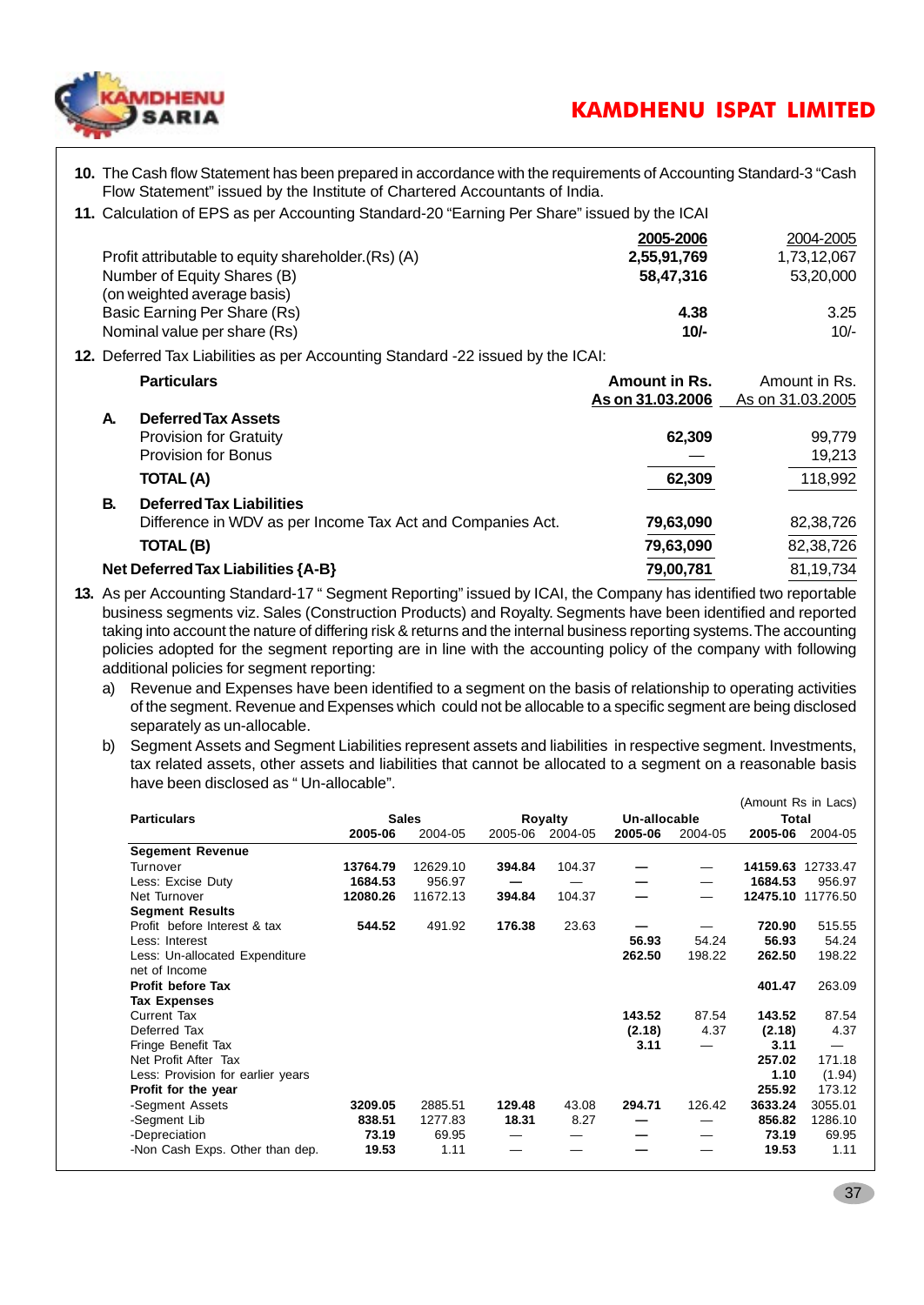

14. As per Accounting Standard-18 "Related Party Disclosures" issued by The Institute of Chartered Accountants of India, the disclosure of transactions with the related parties as defined in the Accounting Standard are given below:

| <b>Nature of Transactions</b>                            |                   | <b>Key Mgt. Personnel</b> |                   | <b>Others</b> |
|----------------------------------------------------------|-------------------|---------------------------|-------------------|---------------|
|                                                          | 2005-06           | 2004-05                   | 2005-06           | 2004-05       |
|                                                          | <b>Rs in Lacs</b> | Rs in Lacs                | <b>Rs in Lacs</b> | Rs in Lacs    |
| <b>Remuneration to KMP:</b>                              |                   |                           |                   |               |
| Sh. Satish Kumar Agarwal                                 | 6.00              | 4.50                      |                   |               |
| Sh. Pradeep Kumar Agarwal                                | 6.00              | 4.50                      |                   |               |
| Sh. Sunil Kumar Agarwal                                  | 6.00              | 4.50                      |                   |               |
| Sh. Saurabh Agarwal                                      | 3.00              | 2.40                      |                   |               |
| Sh. Sachin Agarwal                                       | 2.28              | 2.28                      |                   |               |
| <b>Purchase of Goods:</b>                                |                   |                           |                   |               |
| M/s Raghuveer Metal Ind. Ltd.                            |                   |                           | 91.24             | 511.60        |
| M/s Kamdhenu Industries Ltd                              |                   |                           | 81.10             |               |
| M/s Kali Metals (P) Ltd                                  |                   |                           | 145.84            |               |
| <b>Advance against Material:</b>                         |                   |                           |                   |               |
| M/s Raghuveer Metal Ind. Ltd.                            |                   |                           | 125.00            |               |
| <b>Sales of Goods:</b>                                   |                   |                           |                   |               |
| M/s Kamdhenu Overseas (P) Ltd.                           |                   |                           | 84.99             |               |
| Rent:                                                    |                   |                           |                   |               |
| Smt Geeta Agarwal                                        |                   |                           | 0.96              |               |
| Sh. Pradeep Agarwal(HUF)                                 |                   |                           | 0.96              |               |
| Notes of related parties and description of relationship |                   |                           |                   |               |

| <b>Nature of Relationship</b> | <b>Name of Related Party</b>                            |
|-------------------------------|---------------------------------------------------------|
| Key Management Personnel      | Sh. Satish Kumar Agarwal, Managing Director             |
|                               | Sh. Pradeep Kumar Agarwal, Whole Time Director          |
|                               | Sh. Sunil Kumar Agarwal, Whole Time Director            |
|                               | Sh. Saurabh Agarwal, Whole Time Director                |
|                               | Sh. Sachin Agarwal S\o Sh. Satish Kumar Agarwal         |
| Others-Associate Company      | M/s Raghuveer Metal Ind. Ltd., Kamdhenu Industries Ltd. |
| - Associate Company           | Kamdhenu Overseas (P) Ltd., Kali Metal (P) Ltd.         |
| - Relative of Director        | Smt. Geeta Agarwal, M/s Pardeep Agarwal (HUF)           |

15. As per Accounting Standard-28 " Impairment of Assets" issued by ICAI, there are no indication of overall impairment in assets and the need to make an estimation of recoverable amount does not arise.

16. Additional information pursuant to provisions of paragraph 3 & 4 of part II of Schedule VI of the Companies Act,1956.

#### A. **DETAILS OF LICENCED & INSTALLED CAPACITY AND ACTUAL PRODUCTION:**

B. Name of the Product **CTD/ TMT BAR & INGOT** (Qty in M.T.) **2005-2006** 2004-2005 **Licenced Capacity** N.A**.** N.A \*Installed Capacity CTD/TMT Bars **54,000** 36,000 \*Installed Capacity Ingot **22,500** 22,500 #Actual Production (Bar) **49,159** 40,271 #Actual Production (Ingot) **12,780** 15,606

\* Installed capacity has been re-assessed by the management during the year after increasing the speed of finishing mill. It is certified by the management and being a technical matter relied upon by the Auditor.

# Actual production of Bars includes 1178 MT (Previous Year 1636 MT) of Waste & Scrap and Actual production of Ingot includes 742 MT (Previous Year 801 MT) of Runner &Risers.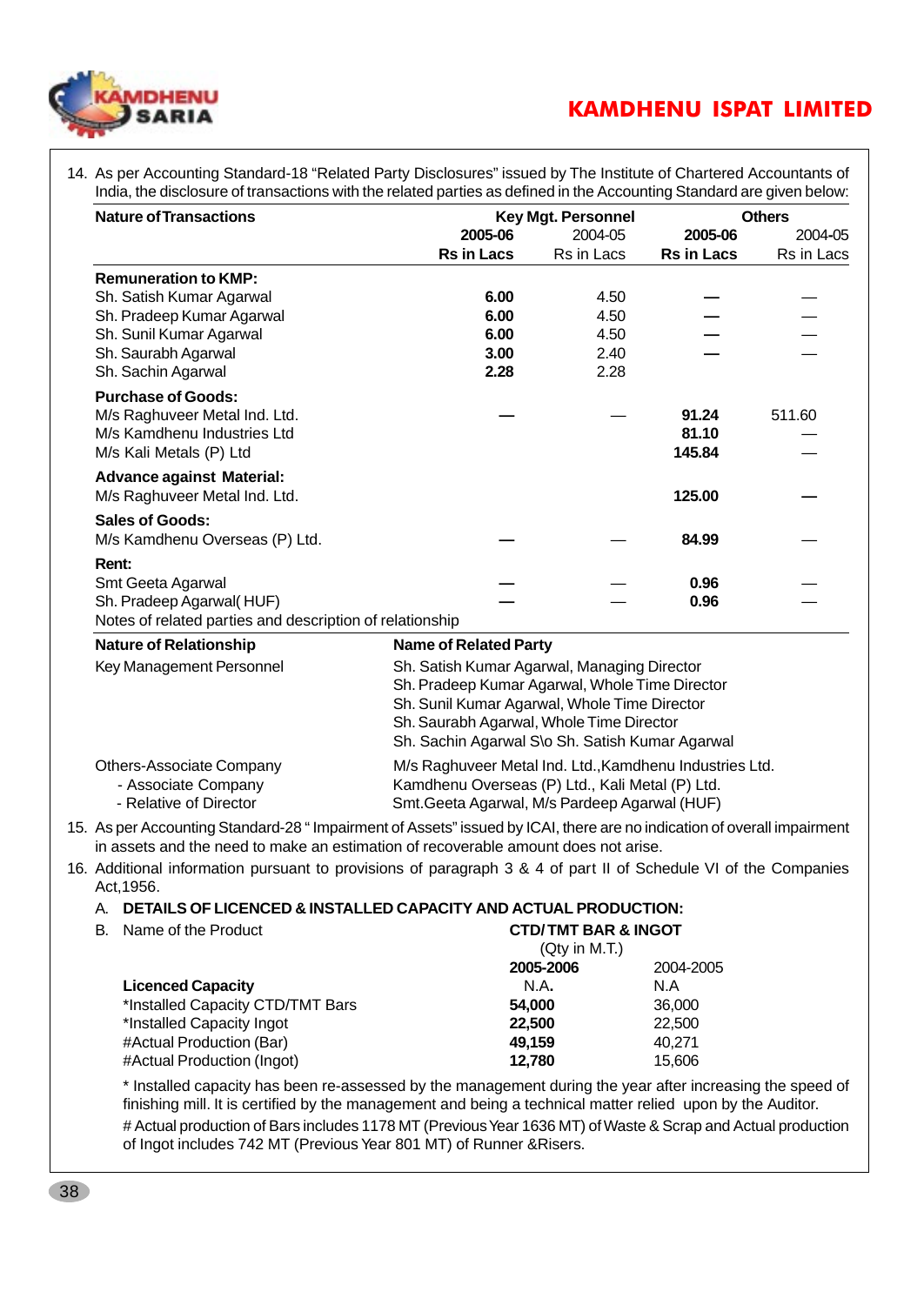

| Year      | <b>Particulars</b>                  | <b>Opening stock</b>                  | <b>Closing Stock</b>           | <b>Turnover</b>               |
|-----------|-------------------------------------|---------------------------------------|--------------------------------|-------------------------------|
| 2005-06   | <b>Bar and Waste &amp; Scrap</b>    | 595.42 MT<br>129.91 Lacs              | 279.76 MT<br>64.02 Lacs        | 49474.35 MT#<br>11834.23 Lacs |
|           | Ingot & Runner/Riser                | 13.99 MT<br><b>2.31 Lacs</b>          | 16.91 MT<br><b>2.36 Lacs</b>   | 12777.14 MT#<br>264.35 Lacs   |
|           | <b>Stock-in-Process</b>             | 50.00 MT(504 Pcs)<br><b>9.28 Lacs</b> | 50.00MT (504 Pcs)<br>8.01 Lacs | <b>NIL</b>                    |
| 2004-2005 | <b>BARS &amp; WASTE &amp; SCRAP</b> | 832.30 MT<br>130.40 Lacs              | 595.42 MT<br>129.91 Lacs       | 40508.12 MT#<br>9643.68 Lacs  |
|           | Ingot & Runner/Riser                | 55.21 MT<br>8.32 Lacs                 | 13.99 MT<br>2.31 Lacs          | 15646.86 MT#<br>58.81 Lacs    |
|           | Stock-in-Process                    | 50.00 MT(504 Pcs)<br>8.26 Lacs        | 50.00MT (504 Pcs)<br>9.28 Lacs | <b>NIL</b>                    |

Note : 1. # Quantity of Turnover of Bars & Waste & scarp included captive consumption of qty 490.00 MT (Previous Year 1486.23 MT) of Waste & Scarps.

2. #Quantity of Turnover of Ingot & Runner/Riser includes captive consumption of Ingot and Runner & Riser 11549.59 MT and NIL (Previous year 14855.14 MT & 386.38 MT) respectively.

## **D. DETAILS OF GOODS TRADED IN**

| Year               | <b>Opening stock</b> | <b>Purchase</b>         | <b>Sales</b> | <b>Closing Stock</b>    |
|--------------------|----------------------|-------------------------|--------------|-------------------------|
| 2005-06            | QTY IN M.T           | <b>AMOUNT (IN LACS)</b> | QTY IN M.T   | <b>AMOUNT (IN LACS)</b> |
| <b>CTD\TMT BAR</b> |                      | 5890.96 MT              | 5856.65 MT   | 34.31 MT                |
|                    |                      | 1370.32 Lacs            | 1447.34 Lacs | 8.45 Lacs               |
| M.S.Scrap          | 178.13 MT            | 1389.86 MT              | 1567.99 MT   |                         |
|                    | <b>21.64 Lacs</b>    | 167.21 Lacs             | 218.13 Lacs  |                         |
| P.O.P              |                      | 38.00 MT                | 30.00 MT     | 8.00 MT                 |
|                    |                      | 0.46 Lac                | 0.73 Lac     | $0.10$ Lac              |
| 2004-05            |                      |                         |              |                         |
| <b>CTD\TMT Bar</b> | 11.11 MT             | 11206.46 MT             | 11217.57 MT  |                         |
|                    | 2.54 Lacs            | 2768.04 Lacs            | 2889.04 Lacs |                         |
| M S Scrap          |                      | 433.62 MT               | 255.49 MT    | 178.13 MT               |
|                    |                      | 53.59 Lacs              | 37.56 Lacs   | 21.64 Lacs              |
| P.O.P              |                      |                         |              |                         |

#### **E. DETAILS OF RAW MATERIAL CONSUMED**

|                     | 2005-2006  |               | 2004-2005  |               |
|---------------------|------------|---------------|------------|---------------|
|                     | QTY IN M.T | <b>AMOUNT</b> | OTY IN M.T | <b>AMOUNT</b> |
|                     |            | (Rs. In Lacs) |            | (Rs. In Lacs) |
| M.S INGOT/BILLETS   | 50309.04   | 6435.07       | 41247.18   | 4863.74       |
| M.S. SCARP / SPONGE | 15009.81   | 1698.09       | 18536.49   | 1817.11       |

Note : 1.Qty of M.S.Ingot Consumption includes 11549.59 MT (Previous year 14855.10 MT) used as Captive **Consumption** 

2. Qty of MS Scrap/Sponge Consumption includes NIL(Previous Year 386.38 MT) of R/R and 490.00 MT Previous Year 1486.23 MT) of Waste & Scrap used as Captive Consumption.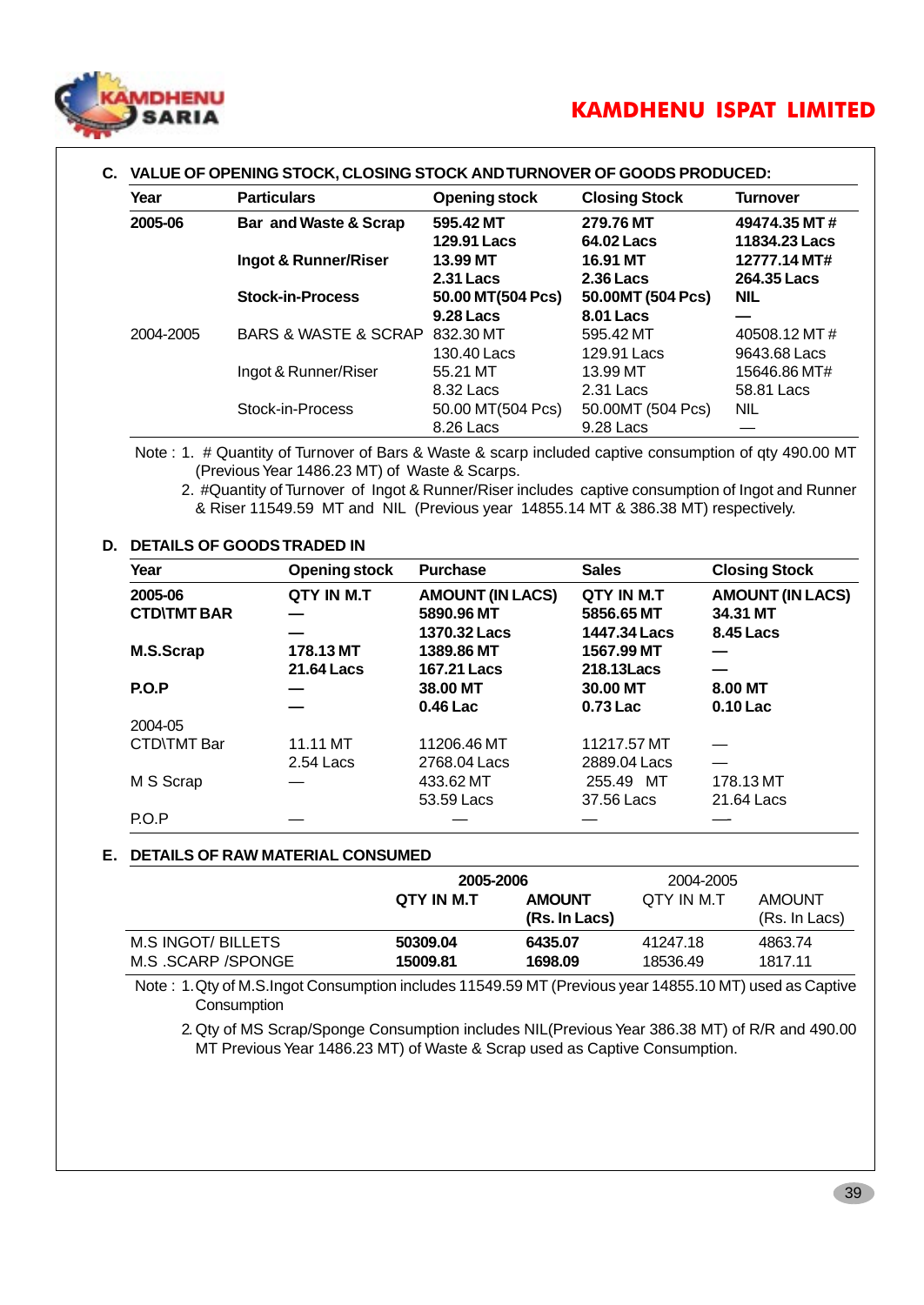

### **F. VALUE OF IMPORTED AND INDIGENOUS RAW MATERIALS, STORES & SPARES CONSUMED AND PERCENTAGE THEREOF:**

| <b>Particulars</b>        |                         | 2005-2006<br>2004-2005 |                         |        |
|---------------------------|-------------------------|------------------------|-------------------------|--------|
|                           | Amount<br>(Rs. in Lacs) | %                      | Amount<br>(Rs. in Lacs) | %      |
| <b>Raw Material</b>       |                         |                        |                         |        |
| Imported                  | 241.71                  | 2.97%                  | 156.71                  | 2.35%  |
| Indigenous                | 7891.45                 | 97.03%                 | 6524.14                 | 97.65% |
| <b>Store &amp; Spares</b> |                         |                        |                         |        |
| Imported                  | <b>NIL</b>              | <b>NIL</b>             | <b>NIL</b>              | NIL    |
| Indigenous                | 103.64                  | 100%                   | 144.13                  | 100%   |

**G.** CIF value of raw materials Rs.256.84 Lacs (Previous Year Rs.147.99Lacs) imported through third party. The payments have been made by the company in Indian rupees.

**H.** Expenditure on employees in respect of remuneration in the aggregating not less than Rs. 24,00,000/- P.A if employed through out the year or not less than Rs.2,00,000/- P.M., if employed for part of the Year is NIL (Previous Year NIL).

Schedule "1 to 24" form integral part of the Balance Sheet and Profit & Loss Account and have been duly authenticated as such.

Signature to Schedule "1 to 24" In term of our report of even date,

| For S. Singhal & Co.                        | (Satish Kumar Agarwal)   | (Pradeep Kumar Agarwal)        | (Sunil Kumar Agarwal)    |
|---------------------------------------------|--------------------------|--------------------------------|--------------------------|
| <b>Chartered Accountants</b>                | <b>Managing Director</b> | Whole Time Director            | Whole Time Director      |
| (R.K. Gupta)                                | (Saurabh Agarwal)        | (Harish Kumar Agarwal)         | (Arvind Gupta)           |
| Partner                                     | Whole Time Director      | <b>Chief Financial Officer</b> | <b>Company Secretary</b> |
| : Gurgaon<br>Place<br>: 15.07.2006<br>Dated |                          |                                |                          |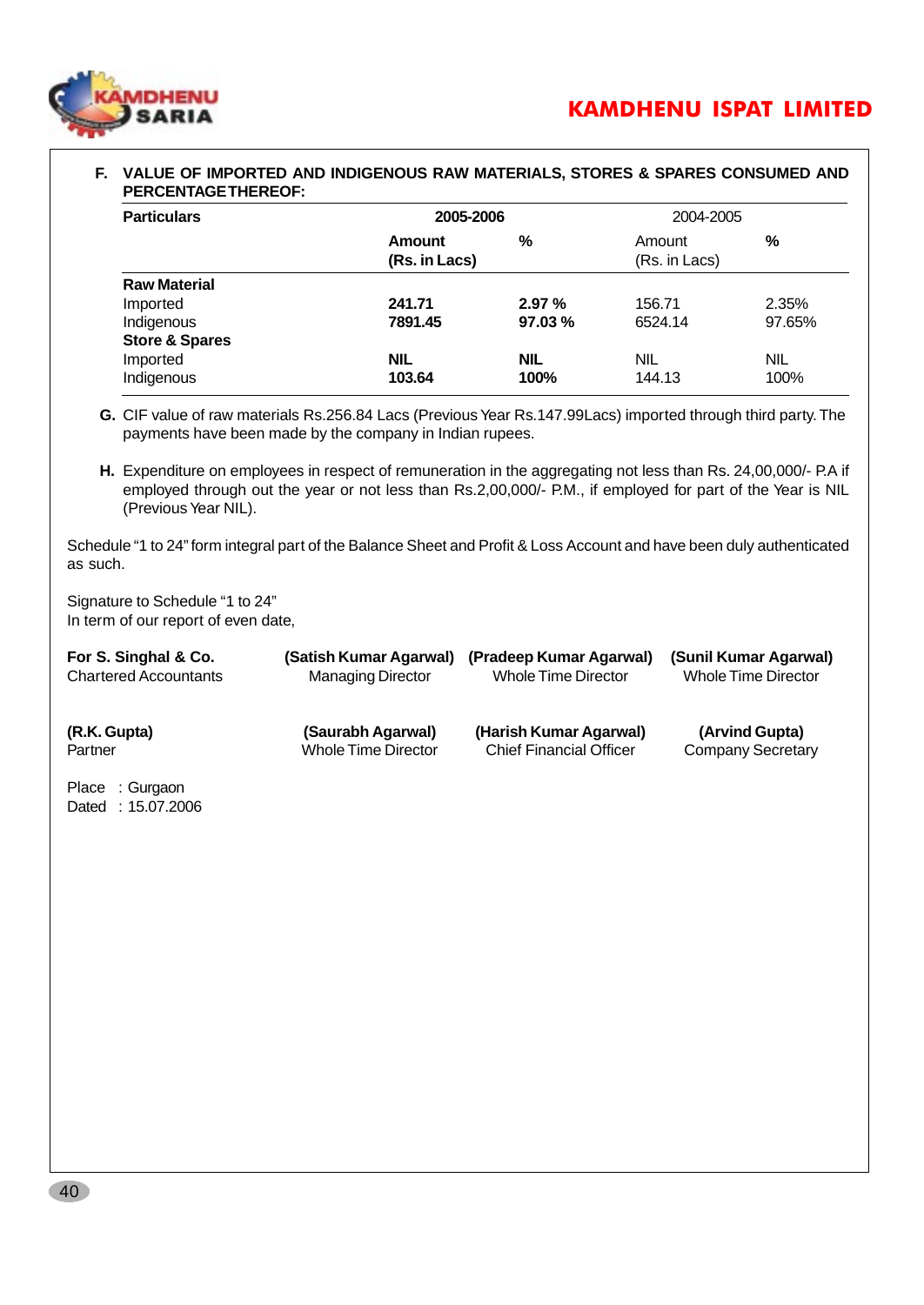

|       |                                                            | <b>BALANCE SHEET AND COMPANY'S GENERAL BUSINESS PROFILE</b>                     |                                                          |                                              |  |
|-------|------------------------------------------------------------|---------------------------------------------------------------------------------|----------------------------------------------------------|----------------------------------------------|--|
|       | (In term of amendment VI Part IV)                          |                                                                                 |                                                          |                                              |  |
| L.    | <b>REGISTRATION DETAILS:</b>                               |                                                                                 |                                                          |                                              |  |
|       | <b>Registration Number</b>                                 | 3<br> 4 2 8<br> 2 <br>$\mathbf 1$                                               | State Code                                               | 5 5                                          |  |
|       | <b>Balance Sheet Date</b>                                  | 2 0<br> 0 6<br>3<br>3 <sup>1</sup><br> 0 <br>$\mathbf{1}$                       |                                                          |                                              |  |
|       |                                                            | II. CAPITAL RAISED DURING THE YEAR (Amount in Rs. Thousand):                    |                                                          |                                              |  |
|       |                                                            | Public Issue                                                                    | <b>Rights Issue</b>                                      |                                              |  |
|       |                                                            | $N$   $ $   $ $                                                                 | $\mathsf{N}$                                             | 11L                                          |  |
|       |                                                            | <b>Bonus Shares</b>                                                             | <b>Private Placement</b>                                 |                                              |  |
|       |                                                            | $N$   $\vert$<br>L                                                              | 8 9                                                      | 1 0                                          |  |
|       |                                                            | III. POSITION OF MOBILISATION AND DEPLOYMENT OF FUNDS (Amount in Rs. Thousand): |                                                          |                                              |  |
|       |                                                            | <b>Total Liabilities</b>                                                        | <b>Total Assets</b>                                      |                                              |  |
|       |                                                            | 2 7 <br> 7 6 4 2                                                                | 2 7<br>7 6 4 2                                           |                                              |  |
|       | <b>SOURCES OF FUNDS</b>                                    |                                                                                 |                                                          |                                              |  |
|       |                                                            | Paid-up Capital (incl. share appl. money) Reserves and Surplus                  |                                                          |                                              |  |
|       |                                                            | 1 5 3 9 7 8                                                                     | 6 5 2 9 1                                                |                                              |  |
|       |                                                            | <b>Secured Loans</b>                                                            | <b>Unsecured Loans</b>                                   |                                              |  |
|       |                                                            | 2 8 2 5 8                                                                       | 2 2 2                                                    | 1 4                                          |  |
|       |                                                            | Deferred Tax Liability (Net)                                                    |                                                          |                                              |  |
|       |                                                            | $\overline{7}$<br>9<br> 0 <br>$\mathbf{1}$                                      |                                                          |                                              |  |
|       | <b>APPLICATION OF FUNDS</b>                                |                                                                                 |                                                          |                                              |  |
|       |                                                            | <b>Net Fixed Assets</b>                                                         | Investments                                              |                                              |  |
|       |                                                            | $\overline{7}$<br>4 6<br>$1 \mid 1$                                             | 2 0 <br>1                                                | 1 0                                          |  |
|       |                                                            | <b>Net Current Assets</b>                                                       | Miscellaneous Expenditure                                |                                              |  |
|       |                                                            | 8<br> 3 <br>1<br>1 1 0                                                          | $1\vert 3$<br>1                                          | 7 6                                          |  |
|       |                                                            | IV. PERFORMANCE OF COMPANY (Amount in Rs. Thousand):                            |                                                          |                                              |  |
|       |                                                            | <b>Total Turnover/Income</b>                                                    | <b>Total Expenditure</b>                                 |                                              |  |
|       |                                                            | 1 2<br>4 4<br>$\mathbf{1}$<br>$\mathbf{1}$<br>1                                 | 1<br>$\sqrt{2}$ 0 3 9                                    | 6 4                                          |  |
|       |                                                            | +/- Profit/Loss Before Tax                                                      | +/- Profit/Loss After Tax                                |                                              |  |
|       |                                                            | $\left  \left  \left  4 \right  0 \right  1 \left  4 \right  7 \right $         | 2 5 7 0 2                                                |                                              |  |
|       |                                                            | Earnings Per Share in Rs.                                                       | Dividend Rate %                                          |                                              |  |
|       |                                                            | 3 8<br>4                                                                        | N                                                        | L<br>Ι.                                      |  |
| V.    |                                                            | <b>GENERIC NAME OF THE PRINCIPAL PRODUCTS / SERVICES OF THE COMPANY:</b>        |                                                          |                                              |  |
|       | (As per Monetary Terms)                                    |                                                                                 |                                                          |                                              |  |
|       |                                                            | Item Code No. (ITC Code)                                                        | <b>Product Description</b>                               |                                              |  |
|       |                                                            | $\overline{2}$<br>1 4<br>1<br>$\mathbf 0$<br>9<br>0<br>7<br>$\blacksquare$      | D<br>$T$ M T<br>С<br>Τ                                   | R O<br>B A R /<br>D S                        |  |
|       |                                                            | Item Code No. (ITC Code)                                                        | <b>Product Description</b>                               |                                              |  |
|       |                                                            | 2 0 6 <br>0<br>1<br>$\overline{0}$<br>1<br>7<br>$\overline{\phantom{a}}$        | M S <br>N G O <br>$\mathsf{L}$                           | B<br>E T<br>T<br>L<br>L.<br>$\mathbf{I}$     |  |
|       | For S. Singhal & Co.<br><b>Chartered Accountants</b>       | (Satish Kumar Agarwal)<br>Managing Director                                     | (Pradeep Kumar Agarwal)<br>Whole Time Director           | (Sunil Kumar Agarwal)<br>Whole Time Director |  |
| Place | (R.K. Gupta)<br>Partner<br>: Gurgaon<br>Dated : 15.07.2006 | (Saurabh Agarwal)<br><b>Whole Time Director</b>                                 | (Harish Kumar Agarwal)<br><b>Chief Financial Officer</b> | (Arvind Gupta)<br><b>Company Secretary</b>   |  |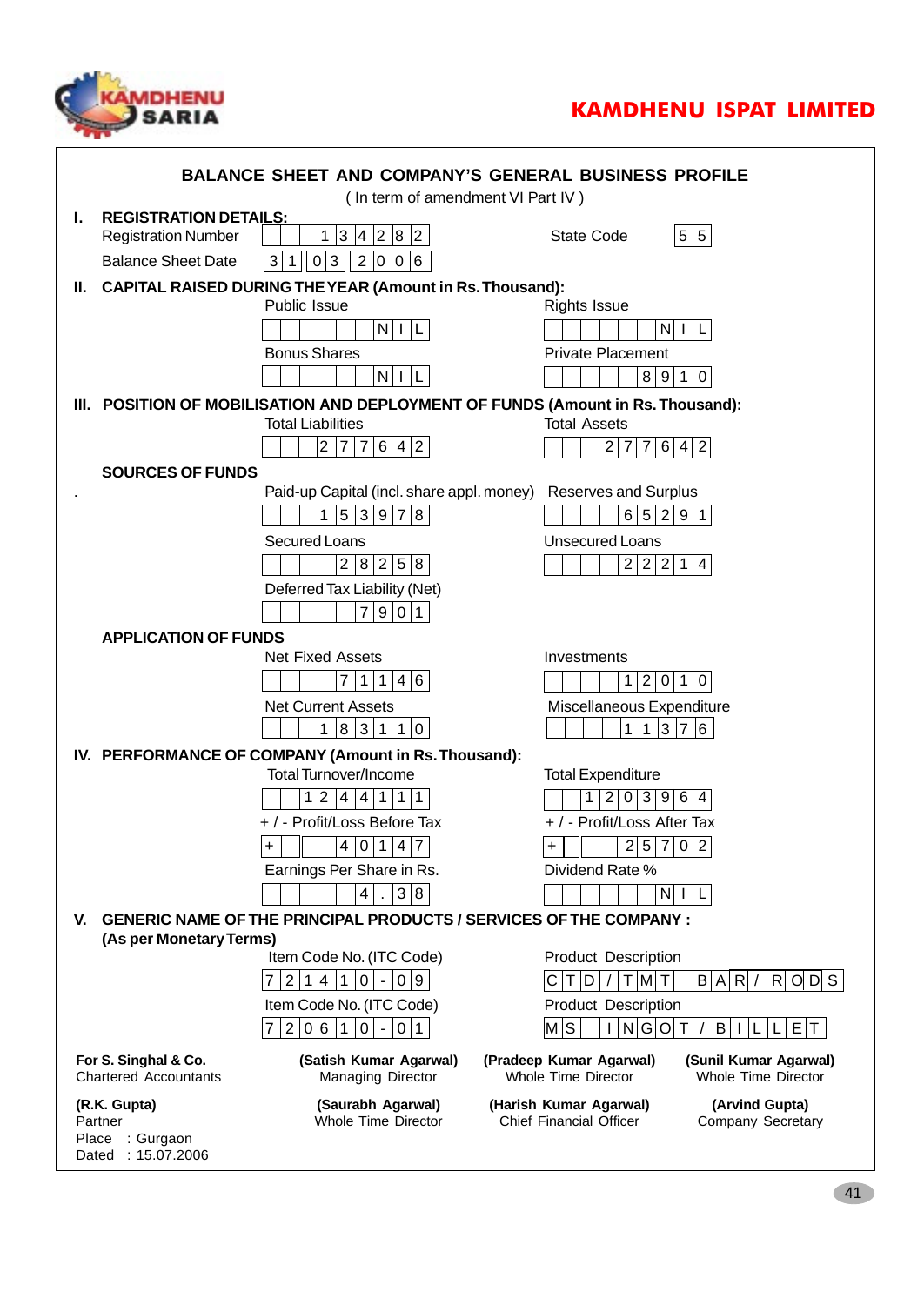

## **CASH FLOW STATEMENT FOR THE YEAR ENDED 31ST MARCH, 2006**

| <b>PARTICULAR</b>                                                         |                                                 |                                                          | 2005-2006<br>Amount (Rs)    | 2004-2005<br>Amount (Rs)                     |
|---------------------------------------------------------------------------|-------------------------------------------------|----------------------------------------------------------|-----------------------------|----------------------------------------------|
| A. CASH FLOW FROM OPERATING ACTIVITIES                                    |                                                 |                                                          |                             |                                              |
| Net Profit before Tax                                                     |                                                 |                                                          | 40,146,685                  | 26,308,816                                   |
| Adjustments for:                                                          |                                                 |                                                          |                             |                                              |
| Depreciation/Amortisation                                                 |                                                 |                                                          | 7,319,487                   | 6,995,423                                    |
| Loss on sale of Fixed Assets                                              |                                                 |                                                          | 1,009,629                   |                                              |
| Preliminary & Capital Increasing Exps w/off                               |                                                 |                                                          | 944,002                     | 111,307                                      |
| Interest & Finance Charges                                                |                                                 |                                                          | 6,866,943<br>56,286,746     | 5,932,258<br>39,347,804                      |
| <b>Operating Profit before Working Capital Changes</b><br>Adjustments for |                                                 |                                                          |                             |                                              |
| Trade & Other Receivables                                                 |                                                 |                                                          | (62, 836, 721)              | (87, 817, 770)                               |
| Inventories                                                               |                                                 |                                                          | 35,894,162                  | (23, 409, 386)                               |
| Trade Payables & Other Liabilties                                         |                                                 |                                                          | (42, 928, 139)              | 54,916,546                                   |
| Deferred Revenue Expenditures                                             |                                                 |                                                          |                             | (589, 902)                                   |
| <b>Cash Used/Generation from Operation</b>                                |                                                 |                                                          |                             |                                              |
| Interest Paid<br>Direct Taxes Paid                                        |                                                 |                                                          | (324, 177)                  | (225, 176)                                   |
| <b>Cash Flow before Exceptional Items</b>                                 |                                                 |                                                          | (14,663,808)<br>28,571,937) | (8,753,884)<br>(26, 531, 768)                |
| Excess Provision written back                                             |                                                 |                                                          | (110, 061)                  | 193,635                                      |
| Net Cash/ (Used in) from Operating Activities (a)                         |                                                 |                                                          | (28, 681, 998)              | (26, 338, 133)                               |
|                                                                           |                                                 |                                                          |                             |                                              |
| <b>B. CASH FLOW FROM INVESTING ACTIVITIES</b>                             |                                                 |                                                          |                             |                                              |
| Purchase of Fixed Assets<br>Sale of Fixed Assets                          |                                                 |                                                          | (11, 166, 286)              | (11,605,745)                                 |
| Sale of Investments                                                       |                                                 |                                                          | 732,000                     | 190,000                                      |
| Investments                                                               |                                                 |                                                          | (12,000,000)                |                                              |
| Preliminary & Pre-Operative Expenses paid                                 |                                                 |                                                          | (1, 332, 893)               | (2,200,616)                                  |
| Net Cash (used in ) / from Investing Activites (b)                        |                                                 |                                                          | (23, 767, 179)              | (12,060,659)                                 |
|                                                                           |                                                 |                                                          |                             |                                              |
| C. CASH FLOW FROM FINANCING ACTIVITIES<br>Interest & Finance Charges      |                                                 |                                                          | (6, 542, 766)               | (5,707,082)                                  |
| Proceed from issue of Share Capital                                       |                                                 |                                                          | 8,910,660                   |                                              |
| Share Application Money Received                                          |                                                 |                                                          | 69,590,850                  | 22,276,650                                   |
| Share premium                                                             |                                                 |                                                          | 13,365,990                  |                                              |
| Long Term Borrowings/Repayments (Net)                                     |                                                 |                                                          | (6,845,814)                 | 2,339,679                                    |
| Short Term Borrowings/Repayments (Net)                                    |                                                 |                                                          | (3,796,520)                 | 2,537,683                                    |
| Repayment /Received of Unsecured Loan                                     |                                                 |                                                          | (5,847,074)                 | 20,900,888                                   |
| Authorised Share Capital Increase Expenses                                |                                                 |                                                          | (1,560,000)                 | (965, 800)                                   |
| Public Issue Exps                                                         |                                                 |                                                          | (7,045,092)                 |                                              |
| Net Cash (used in ) / from Financing Activites (c)                        |                                                 |                                                          | 60,230,234                  | 41,382,018                                   |
| Net Change in Cash & Cash Equivalents (a+b+c)                             |                                                 |                                                          | 7,781,057                   | 2,983,226                                    |
| Cash & Cash Equivalents (Opening Balance)                                 |                                                 |                                                          | 10,313,639                  | 7,330,413                                    |
| <b>Cash &amp; Cash Equivalents ( Closing Balance)</b>                     |                                                 |                                                          | 18,094,696                  | 10,313,639                                   |
| In term of our report of even date,                                       |                                                 |                                                          |                             |                                              |
| For S. Singhal & Co.<br><b>Chartered Accountants</b>                      | (Satish Kumar Agarwal)<br>Managing Director     | (Pradeep Kumar Agarwal)<br>Whole Time Director           |                             | (Sunil Kumar Agarwal)<br>Whole Time Director |
| (R.K. Gupta)<br>Partner                                                   | (Saurabh Agarwal)<br><b>Whole Time Director</b> | (Harish Kumar Agarwal)<br><b>Chief Financial Officer</b> |                             | (Arvind Gupta)<br>Company Secretary          |
| Place<br>: Gurgaon<br>Dated : 15.07.2006                                  |                                                 |                                                          |                             |                                              |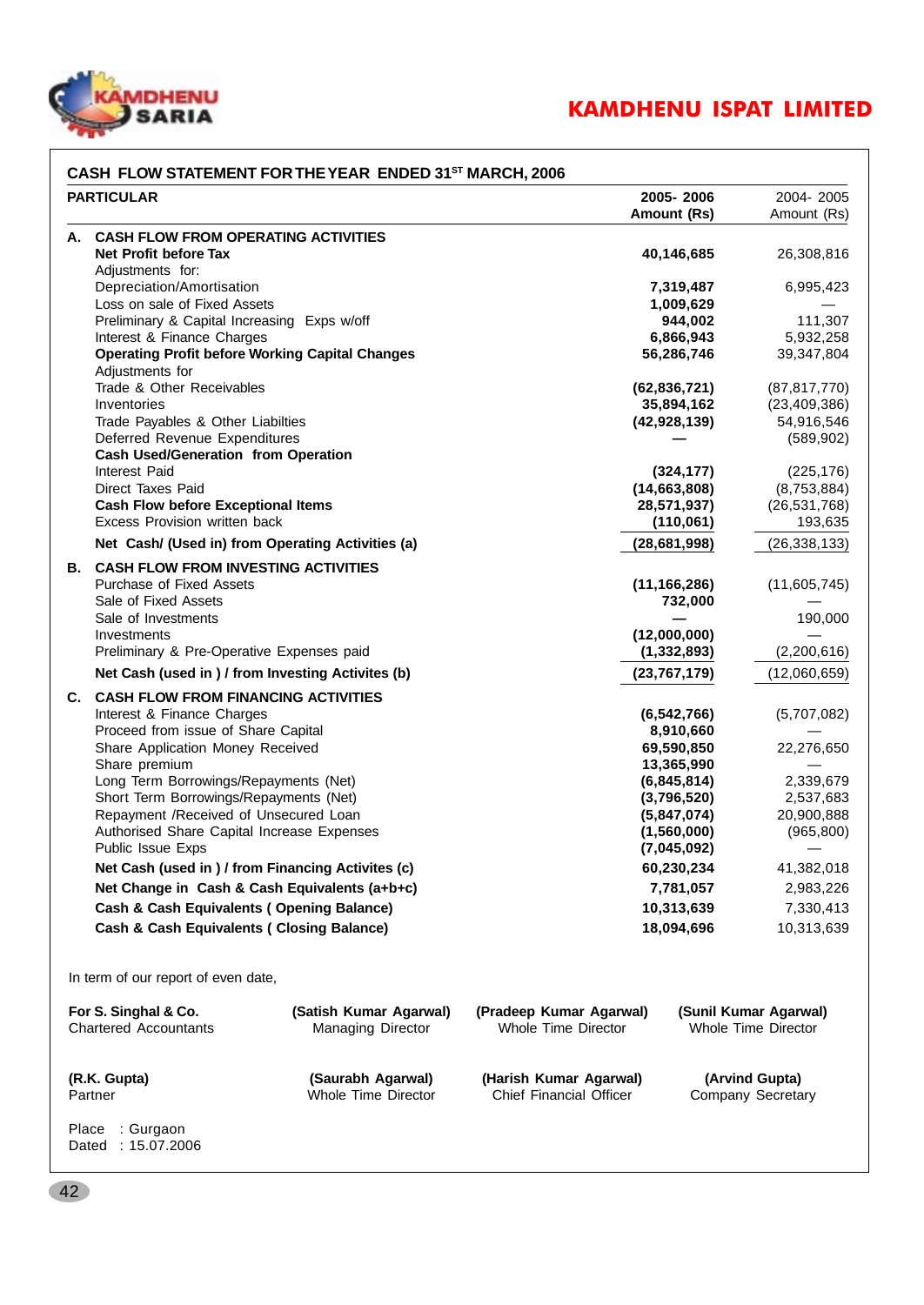|                                                                          | <b>KAMDHENU ISPAT LIMITED</b><br>5/2-PUNJABI BAGH EXTENTION, NEW DELHI-110026                                                                                                                                                             |                            |
|--------------------------------------------------------------------------|-------------------------------------------------------------------------------------------------------------------------------------------------------------------------------------------------------------------------------------------|----------------------------|
|                                                                          | <b>ATTENDANCE SLIP</b>                                                                                                                                                                                                                    |                            |
|                                                                          | 12th ANNUAL GENERAL MEETING - 22ND SEPTEMBER, 2006 AT 10.00 A.M.                                                                                                                                                                          |                            |
|                                                                          |                                                                                                                                                                                                                                           |                            |
|                                                                          |                                                                                                                                                                                                                                           |                            |
|                                                                          | I certify that I am a registered shareholder/proxy for the registered shareholder of the Company.                                                                                                                                         |                            |
|                                                                          | I hereby record my presence at the 12 <sup>th</sup> ANNUAL GENERAL MEETING of the Company at Radha Farms, Palla<br>Bakhtawarpur Road, Near G.T. Karnal Highway, Delhi on Friday, the 22 <sup>nd</sup> Day of September, 2006 at 10.00 A.M |                            |
| Member's/ Proxy's name in BLOCK Letters                                  |                                                                                                                                                                                                                                           | Member's/Proxy's Signature |
|                                                                          | Note: Please fill this attendance Slip and hand it over at the ENTRANCE GATE                                                                                                                                                              |                            |
|                                                                          | <b>FORM OF PROXY</b>                                                                                                                                                                                                                      |                            |
|                                                                          |                                                                                                                                                                                                                                           |                            |
|                                                                          |                                                                                                                                                                                                                                           |                            |
|                                                                          |                                                                                                                                                                                                                                           |                            |
|                                                                          |                                                                                                                                                                                                                                           |                            |
|                                                                          |                                                                                                                                                                                                                                           |                            |
| held on 22 <sup>nd</sup> September, 2006 and at any adjournment thereof. | as my/our proxy to vote for me/us on my/our behalf at the 12 <sup>th</sup> ANNUAL GENERAL MEETING of the Company to be                                                                                                                    | Affix a                    |
|                                                                          |                                                                                                                                                                                                                                           | Re 1<br>Revenue<br>Stamp   |
|                                                                          |                                                                                                                                                                                                                                           | Signature                  |
|                                                                          |                                                                                                                                                                                                                                           |                            |
| <b>NOTE:</b>                                                             | This form in order to be effective should be duly stamped, completed and signed and must be deposited at the<br>Registered Office of the Company, not less than 48 hours before the time fixed for the meeting.                           |                            |